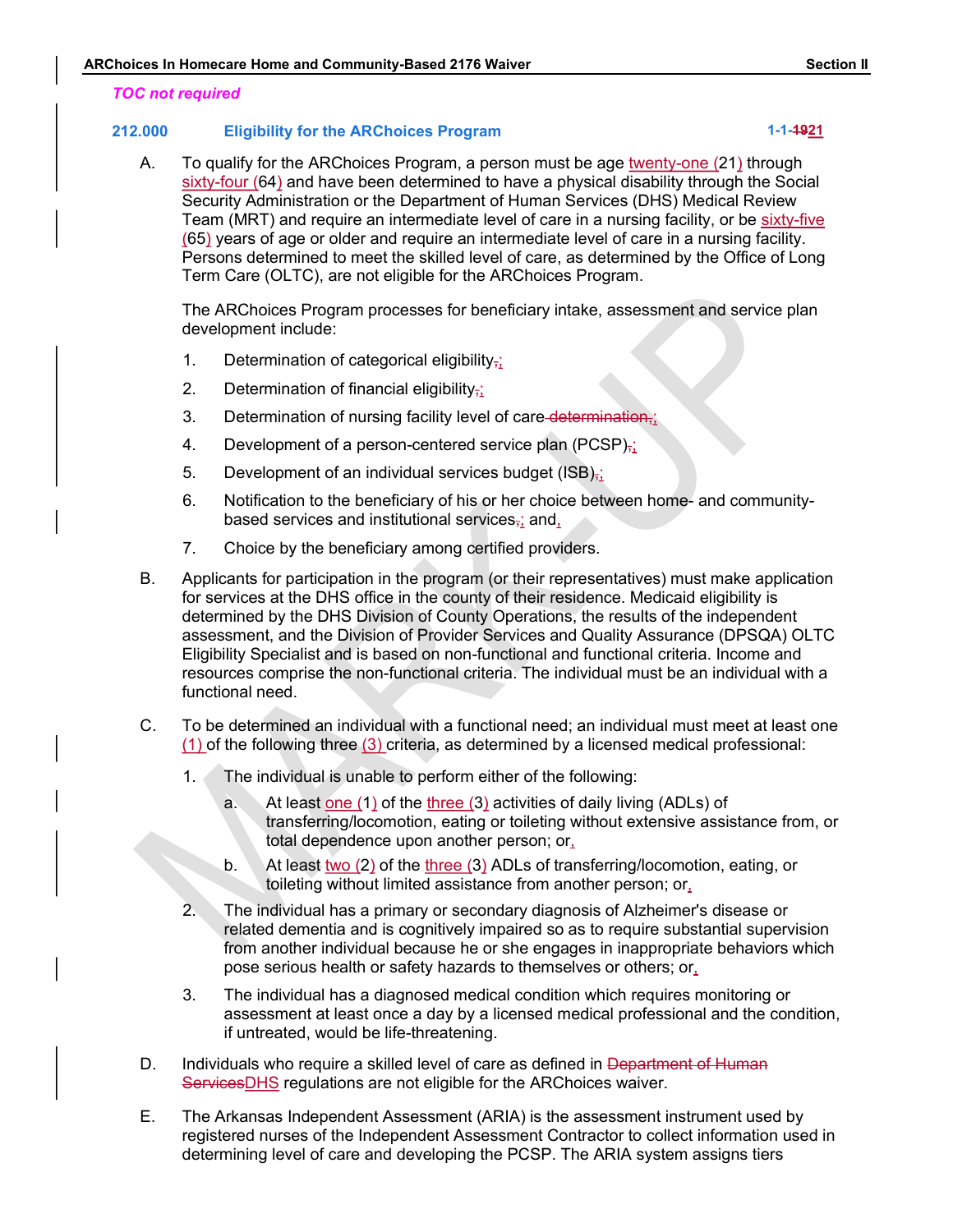Section II<br>
ARChoices In Homecare Home and Community-Based 2176 Waiver<br>
designed to help further differentiate individuals by need. Each waiver applicant or<br>
participant is assigned a tier level (0, 1, 2, or 3) following e designed to help further differentiate individuals by need. Each waiver applicant or participant is assigned a tier level (0, 1, 2, or 3) following each assessment or reassessment. The tiers are intended to help inform waiver program oversight and administration and person-centered service planning. Tier levels are also a populationbased factor used in determining participants' prospective individual services budgets. The tiers do not replace the Level of Care criteria described in Section C above, waiver eligibility determinations, or the person-centered service plan process.

- 1. Tier 0 (zero) and Tier 1 (one) indicate the individual's assessed needs, if any, do not support the need for either ARChoices waiver services or nursing facility services.
- 2. Tier 2 (two) indicates the individual's assessed needs are consistent with services available through either the ARChoices waiver program or a licensed nursing facility.
- 3. Tier 3 (three) indicates the individual needs skilled care available through a licensed nursing facility and therefore is not eligible for the ARChoices waiver program.

These indications notwithstanding, the final determination of Level of Care and functional eligibility is made by the Office of Long-Term Care (OLTC).<br>For more information on ARIA, please see the ARIA Manual.

- F. No individual who is otherwise eligible for waiver services shall have his or her eligibility denied or terminated solely as the result of a disqualifying episodic medical condition that is temporary and expected to last no more than twenty-one (21) days. However, that individual shall not receive waiver services or benefits when subject to a condition or change of condition that would render the individual ineligible if the condition or change in condition is expected to last more than twenty-one (21) days.
- G. Beneficiaries diagnosed with a serious mental illness or intellectual disability are not eligible for the ARChoices Program unless they have medical needs unrelated to the diagnosis of mental illness or intellectual disability and meet the other qualifying criteria. A diagnosis of severe mental illness or intellectual disability must not bar eligibility for beneficiaries having medical needs unrelated to the diagnosis of serious mental illness or intellectual disability when they meet the other qualifying criteria.
- H. Eligibility for the ARChoices Waiver program begins the date the DHS Division of County Operations approves the application unless there is a provisional plan of care. (If a waiting list is implemented in order to remain in compliance with the waiver application as approved by CMS, the eligibility date determination will be based on the waiting list process.)
- I. The ARChoices Waiver provides for the entrance of all eligible persons on a first-come, first-served basis, once beneficiaries meet all functional and financial eligibility requirements. However, the waiver dictates a maximum number of unduplicated, and active, beneficiaries who can be served in any waiver year. Once the maximum number of unduplicated, or active, beneficiaries is projected to be reached considering the number of active cases and the number of pending applications, a waiting list will be implemented for this program and the following process will apply:
	- 1. Each ARChoices application will be accepted and medical and financial eligibility will be determined.
	- 2. If all waiver slots are filled, the applicant will be notified of his or her eligibility for services, that all waiver slots are filled and that the applicant is number X in line for an available slot.
	- 3. Entry to the waiver will then be prioritized based on the following criteria:
		- a. Waiver application determination date for persons inadvertently omitted from the waiver waiting list due to administrative error;
		- b. Waiver application determination date for persons being discharged from a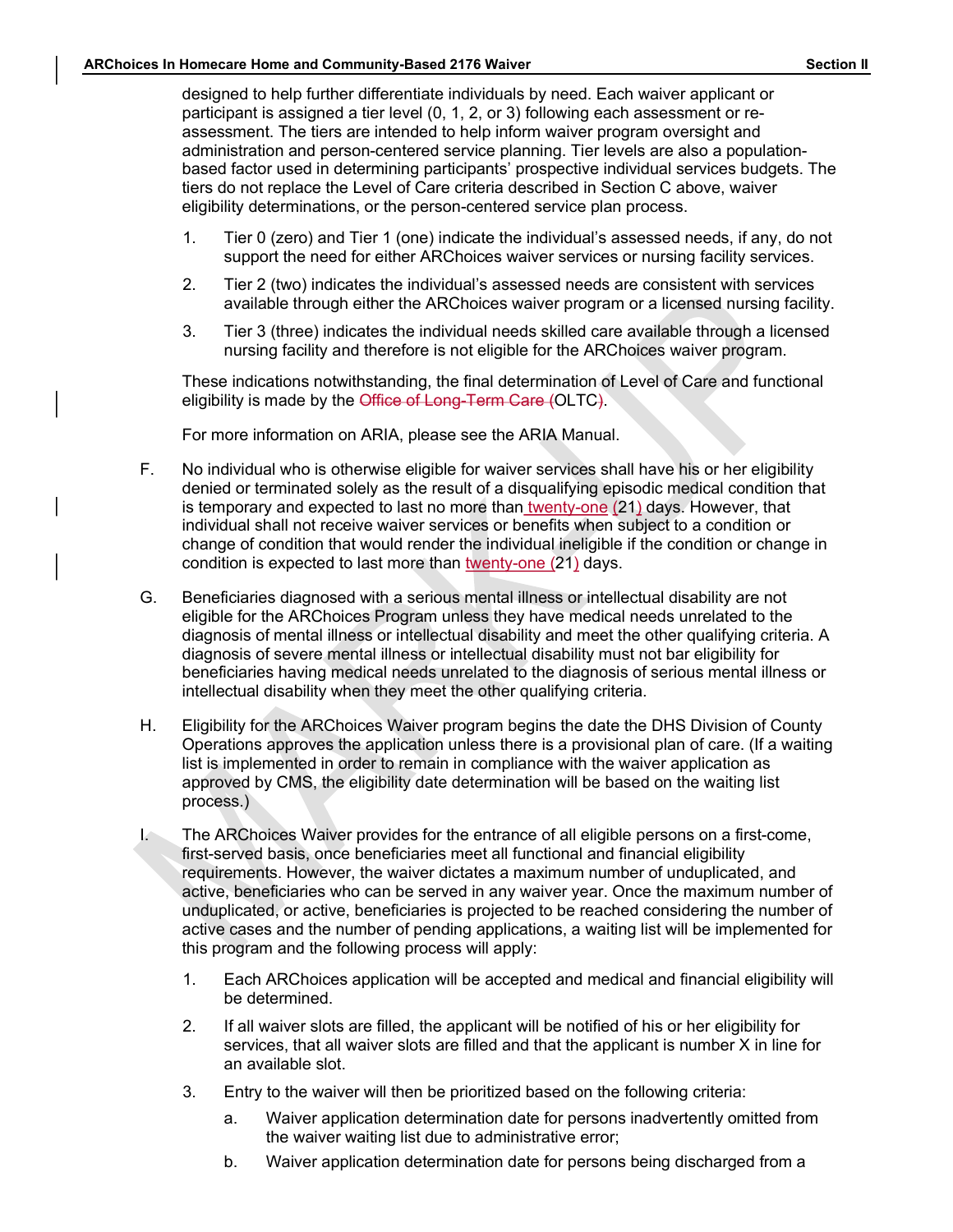ARChoices In Homecare Home and Community-Based 2176 Waiver<br>
nursing facility after a 90-day stay; waiver application determination date for<br>
persons residing in an approved Level II Assisted Living Facility for the past si **Section II**<br>nursing facility after a 90--day stay; waiver application determination date for<br>persons residing in an approved Level II Assisted Living Facility for the past six<br>(6) months or longer;<br>Waiver application dete persons residing in an approved Level II Assisted Living Facility for the past six (6) months or longer; **Example and Community-Based 2176 Waiver**<br>
nursing facility after a 90--day stay; waiver application determination date for<br>
persons residing in an approved Level II Assisted Living Facility for the past six<br>
<u>(6)</u> months

- Protective Services (APS);
- d. Waiver application determination date for all other persons.

#### 212.050 Definitions 1-1-1921

- Example and Community-Based 2176 Waiver<br>
mursing facility after a 90-day stay; waiver application determination date for<br>
persons residing in an approved Level II Assisted Living Facility for the past six<br>
(g) months or lo instrument used by registered nurses of the Independent Assessment Contractor to collect information used in determining level of care and developing the person-centered service plan (PCSP). Solid Hotel contracts and Community-Based 2176 Waiver application determination date for<br>
mursing facility after a 90-day stay; waiver application determination date for<br>
Designonths or longer;<br>
C. Waiver application deter Formecare Home and Community-Based 2176 Waiver<br>
nursing facility after a 90-day stay; waiver application determination date for<br>
persons residing in an approved Level II Assisted Living Facility for the past six<br>
(c.) Waiv
- 
- BC. DHS RN means a registered nurse authorized by DHS to develop the person-centered service plan for a participant.
- CD. EATING means the intake of nourishment and fluid, excluding tube feeding and total parenteral (outside the intestines) nutrition. This definition does not include meal preparation.
- E. EVALUATION means the process completed, at a minimum of every three hundred sixtyfive (365) days, by the DHS RN to determine continued functional eligibility or a change in medical condition that may impact continued functional eligibility.
- DF. EXTENSIVE ASSISTANCE means that the individual would not be able to perform or complete the activity of daily living (ADL) without another person to aid in performing the complete task, by providing weight-bearing assistance.
- G. FUNCTIONAL ELIGIBILTY means the level of care needed by the waiver applicant/beneficiary to receive services through the waiver rather than in an institutional setting. To be determined an individual with functional eligibility, an individual must not require a skilled level of care, as defined in the state rule, and must meet at least one ASSESSMENT means the process completed by the independent assessment contractor<br>
to collect information used in determining initial functional eligibility for waiver services.<br>
DHS RN means a registered nurse authorized by **DHS RN** means a registered nurse authorized by DHS to develop the person-cent<br>
Bervice plan for a participant.<br>
EATING means the intestines) nutrition. This definition does not include meal<br>
FORTING means the intestines)
	- - a. At least one (1) of the three (3) activities of daily living (ADL's) of transferring/locomotion, eating or toileting without extensive assistance from or total dependence upon another person; or
		- b. At least two (2) of the three (3) activities of daily living (ADL's) of transferring/locomotion, eating or toileting without limited assistance from another person; or
	- 2. The individual has a primary or secondary diagnosis of Alzheimer's disease or related dementia and is cognitively impaired so as to require substantial supervision from another individual because he or she engages in inappropriate behaviors which pose serious health or safety hazards to himself or others; or,

The individual has a diagnosed medical condition which requires monitoring or assessment at least once a day by a licensed medical professional and the condition, if untreated, would be life-threatening.

3. The individual has a diagnosed medical condition which requires monitoring or assessment at least once a day by a licensed medical professional and the condition, if untreated, would be life-threatening.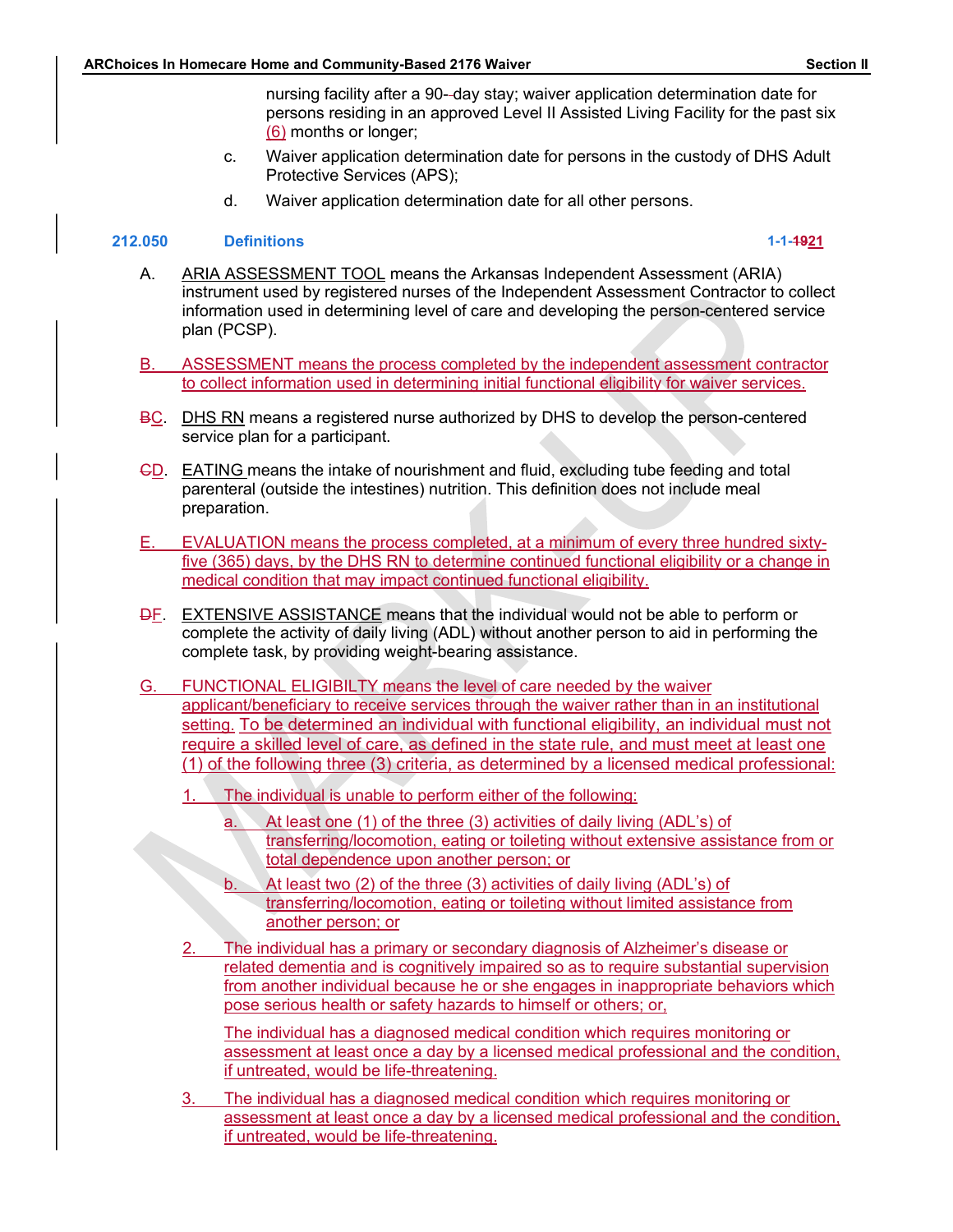- Section II<br>
EH. INDEPENDENT ASSESSMENT CONTRACTOR means the DHS vendor responsible for<br>
administering the ARIA assessment tool for the purpose of collecting information used in<br>
determining level of care and developing the EH. INDEPENDENT ASSESSMENT CONTRACTOR means the DHS vendor responsible for<br>EH. INDEPENDENT ASSESSMENT CONTRACTOR means the DHS vendor responsible for<br>administering the ARIA assessment tool for the purpose of collecting inf Frame and Community-Based 2176 Waiver<br> **INDEPENDENT ASSESSMENT CONTRACTOR** means the DHS vendor responsible for<br>
administering the ARIA assessment tool for the purpose of collecting information used in<br>
determining level o determining level of care and developing the person-centered service plan.
	-
	- Solution: The and Community-Based 2176 Waiver<br>
	FI. INDEPENDENT ASSESSMENT CONTRACTOR means the DHS vendor responsible for<br>
	administering the ARIA assessment tool for the purpose of collecting information used in<br>
	determini Homecare Home and Community-Based 2176 Waiver<br>
	INDEPENDENT ASSESSMENT CONTRACTOR means the DHS vendor respone<br>
	administering the ARIA assessment tool for the purpose of collecting information<br>
	determining level of care and GJ. LIMITED ASSISTANCE means that the individual would not be able to perform or complete the activity of daily living (ADL) three or more times per week without another person to aid in performing the complete task by guiding or maneuvering the limbs of the individual or by other non-weight bearing assistance.
	- HK. LOCOMOTION means the act of moving from one location to another, regardless of whether the movement is accomplished with aids or devices.
	- IL. INTELLECTUAL AND DEVELOPMENTAL DISABILITIES means a level of intellectual disability as described in the American Association on Intellectual American Screening and American Screening of the ARIA assessment tool for the purpose of collecting information used in determining level of care and deve Disabilities' Manual on Intellectual Disability: Definition Classification, and systems and supports. For further clarification, see 42 CFR § 483.100 - 102, Subpart C - Preadmission Screening and Annual Resident Review (PASARR) of Individuals with Mental Illness and Intellectual Disability. determining level of care and developing the person-centered service plan.<br>
	F.<br>
	H. LICENSED MEDICAL PROFESSIONAL means a licensed nurse, physician, physical<br>
	therapist, or occupational therapist.<br>
	G. LIMITED ASSISTANCE mea
	- **JM.** PCSP means a person-centered service plan.
	- independent assessment contractor to collect information used in determining continuing functional eligibility for waiver services.
	- KO SERIOUS MENTAL ILLNESS OR DISORDER means schizophrenia, mood, paranoid, panic or other severe anxiety disorder; somatoform disorder; personality disorder; or other psychotic disorder. For further clarification, see 42 CFR § 483.100 - 102, Subpart C - Preadmission Screening and Annual Resident Review (PASARR) of Individuals with Mental Illness and Intellectual Disability.
	- LP. SKILLED LEVEL OF CARE means the following services when delivered by licensed medical personnel in accordance with a medical care plan requiring a continuing INTELLECTUAL AND DEVELOPMENTAL DISABILITIES means a level of intellectual<br>disability as described in the American Association on Intellectual and Developmental<br>Disabilities' Manual on intellectual Disability; Definition Cl required on a 24-hour/day basis. The services must be reasonable and necessary to the treatment of the individual's illness or injury, i.e., be consistent with the nature and severity of the individual's illness or injury, the individual's particular medical needs, accepted standards of medical practice and in terms of duration and amount.
		- 1. Intermuscular or subcutaneous injections if the use of licensed medical personnel is necessary to teach an individual or the individual's caregiver the procedure.
		- 2. Intravenous injections and hypodermoclysis or intravenous feedings.
		- 3. Levin tubes and nasogastric tubes.
		- 4. Nasopharyngeal and tracheostomy aspiration.
		- 5. Application of dressings involving prescription medication and aseptic techniques.
		- 6. Treatment of Stage III or Stage IV decubitus ulcers or other widespread skin disorders that are in Stage III or Stage IV.
		- 7. Heat treatments which have been specifically ordered by a physician as a part of active treatment and which require observation by nurses to adequately evaluate the individual's progress.
		- 8. Initial phases of a regimen involving administration of medical gases.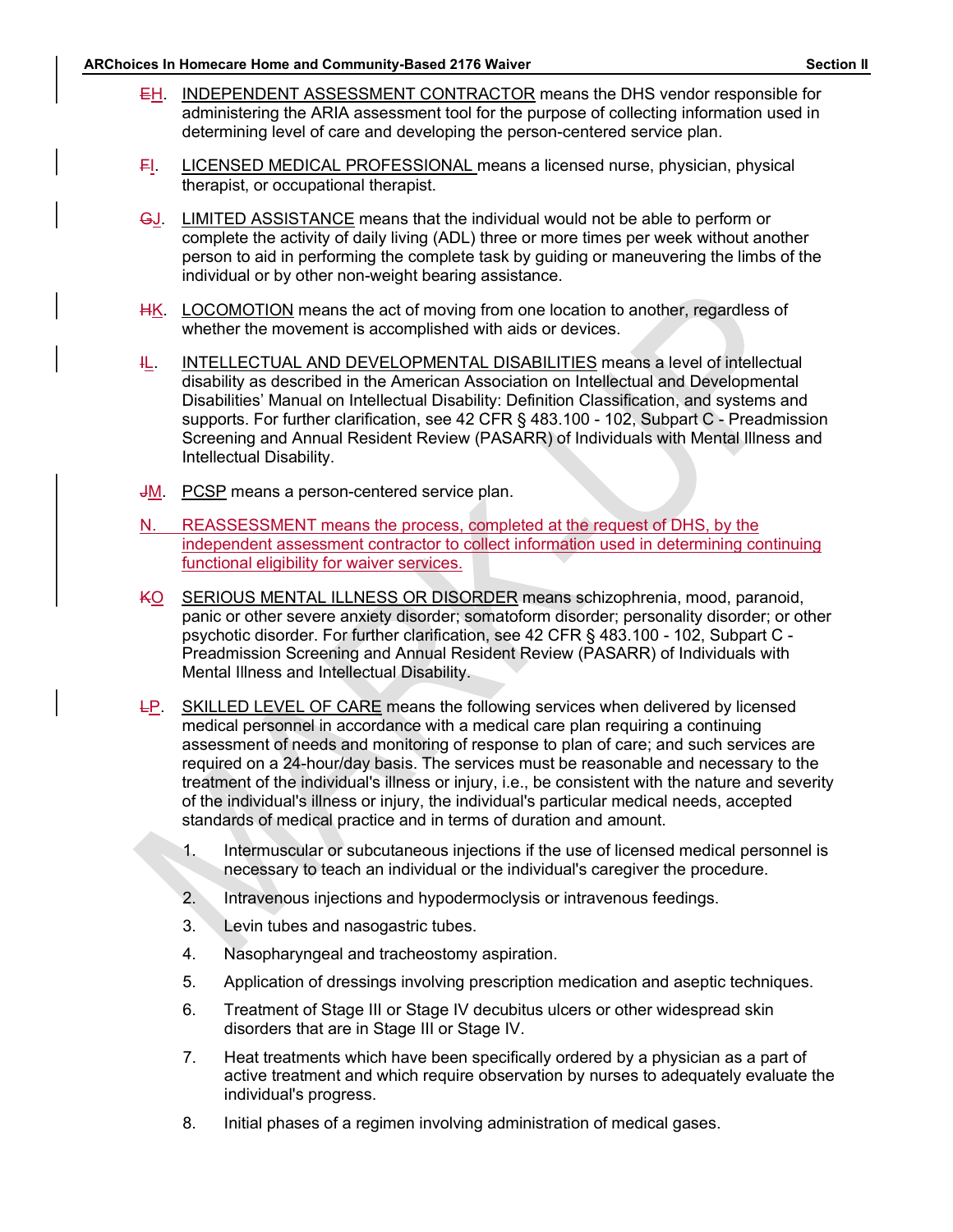- Section II<br>ARChoices In Homecare Home and Community-Based 2176 Waiver<br>9. Rehabilitation procedures, including the related teaching and adaptive aspects of<br>nursing/therapies that are part of active treatment, to obtain a sp Summer the meand Community-Based 2176 Waiver<br>
9. Rehabilitation procedures, including the related teaching and adaptive aspects of<br>
nursing/therapies that are part of active treatment, to obtain a specific goal and not<br>
10 nursing/therapies that are part of active treatment, to obtain a specific goal and not as maintenance of existing function.
	- 10. Ventilator care and maintenance.
	- 11. The insertion, removal and maintenance of gastrostomy feeding tubes.
	- MQ SUBSTANTIAL SUPERVISION means the prompting, reminding or guidance of another person to perform the task.
	- NR. TOILETING means the act of voiding of the individual's bowels or bladder and includes the use of a toilet, commode, bedpan or urinal; transfers on and off a toilet, commode, bedpan or urinal; the cleansing of the individual after the act; changes of incontinence devices such as pads or diapers; management of ostomy or catheters and adjustment to clothing. **Example 12 and 10** Soction II<br>
	9. Rehabilitation procedures, including the related teaching and adaptive aspects of<br>
	nursing/therapties that are part of active treatment, to obtain a specific goal and not<br>
	as maintenance **Example 19 and includes transfers including the related teaching and adaptive aspects of**<br>
	and including the related teaching and adaptive aspects of<br>
	and including the related transferse to an including the related trans
	- OS. TOTAL DEPENDENCE means the individual needs another person to completely and totally perform the task for the individual.
	- and chairs.

#### 212.200 Prospective Individual Services Budget 1-1-1921

- A. Individual Services Budget (ISB)
	- 1. In the ARChoices in Homecare program, there is a limit on the maximum dollar amount of waiver services that may be authorized for or received by each specific participant. This limit is called the Individual Services Budget (ISB) and applies to all participants and all waiver services available through the ARChoices program.
	- 2. Each ARChoices person-centered service plan shall include an Individual Services Budget, as determined by the Department of Human Services Registered Nurse (DHS RN)Division of Aging, Adult and Behavioral Health Services (DAABHS) for the specific participant during the service plan development process. The projected total cost of all authorized services in any ARChoices person-centered service plan (including provisional plans) shall not exceed the participant's Individual Services Budget applicable to the time period covered by the service plan.
	- 3. Each participant's Individual Services Budget shall be explained when the Department of Human Services Registered Nurse (DHS RN) consults with the individual on the person-centered service plan. This may be done through written information.
	- 4. Each participant shall also receive written notice of their Individual Services Budget that includes notice of the right to request a Fair Hearing if they are denied waiver services as a result of a dollar limit.
- B. Adjustments, Considerations, and Safeguards Regarding Individual Services Budgets
	- 1. During the development of each person-centered service plan, after considering the participant's assessed needs, priorities, preferences, goals, and risk factors, and to ensure that the cost of all ARChoices services for each participant does not exceed the applicable Individual Services Budget amount, the DHS RN shall, as necessary
		- a. Limit and modify the type, amount, frequency, and duration of waiver services authorized for the participant (notwithstanding any service-specific limits established in Appendix C: Participant Services); and
		- b. Make referrals to appropriate services available through the Medicaid State Plan or another waiver program, Medicare, the participant's Medicare Advantage (MA) plan (including targeted and other supplemental benefits the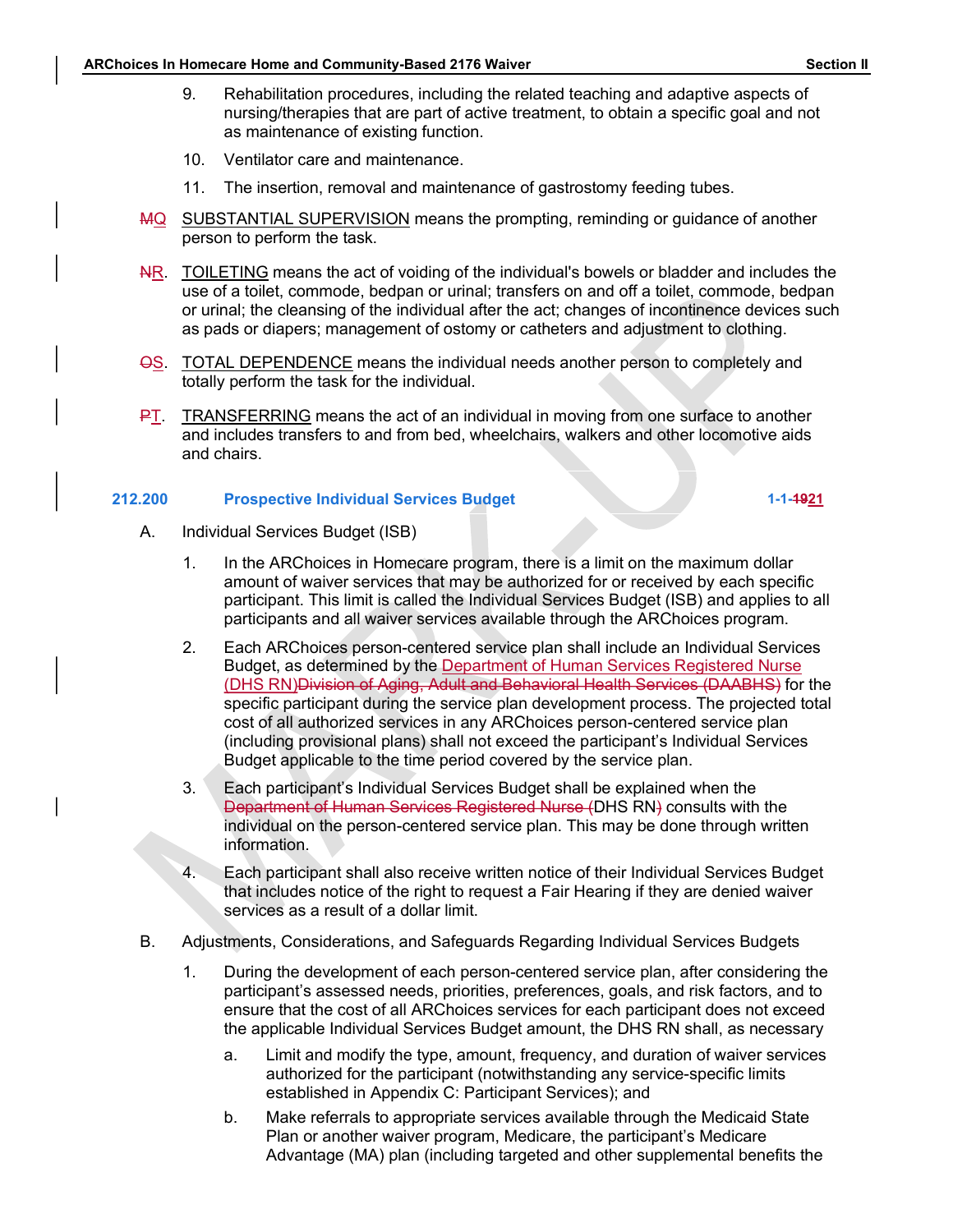MA plan may offer), the participant's Medicare prescription drug plan, and other federal, state, or community programs.

- Section II<br>ARChoices In Homecare Home and Community-Based 2176 Waiver<br>MA plan may offer), the participant's Medicare prescription drug plan, and other<br>federal, state, or community programs.<br>2. Should the DHS RN determine t 2. Should the DHS RN determine that the ARChoices waiver services authorized for the participant within the limit of the applicable Individual Services Budget, other Medicaid or Medicare covered services, and other available family and community supports, when taken together, are insufficient to meet the participant's needs, the DHS RN shall counsel the participant on Medicaid-covered services in other settings that are available to meet their needs (e.g., nursing facility services and assisted living facility services) and make appropriate referrals. The DHS RN may also order a From the particle of the particle and Community-Based 2176 Waiver<br>
MA plan may offer), the participant's Medicare prescription drug plan, and other<br>
2. Should the DHS RN eletrmine that the ARChoices waiver services authori
	- services (that otherwise could be authorized for the person in the absence of the ISB) to ensure that the applicable ISB amount is not exceeded, during the personcentered service plan process the participant will be given the opportunity to choose a different mix, type, or amount of ARChoices covered services. (For example, the participant could decide to forego a day of adult day health services in order to have additional attendant care hours.) Any such participant-requested changes and substitutions are subject to the following:
		- a. The services chosen by participant are otherwise covered and reimbursable under ARChoices and do not exceed any applicable service limitations;
		- b. The services chosen by participant are necessary and appropriate for the individual and consistent with the results of the independent assessment;
		- c. The cost of all ARChoices waiver services authorized for or received by the participant, including any participant-requested changes and substitutions, do not exceed the applicable ISB amount; and,
		- d. The DHS RN determines the changes are reasonable and necessary for the individual and reflected in the approved person-centered service plan.
	- 4. If waiver services are or become limited due to the application of the Individual Services Budget, the affected participant may request an exception in the form of a temporary increase in the person's ISB amount applicable to a period not to exceed one year. Exception requests shall be reviewed and acted on by DAABHS using a panel of at least three registered nurses. This exceptions process is intended as a safeguard to address exceptional circumstances affecting a participant's health and welfare and not as means to circumvent the application of the Individual Services Budget policy or permit coverage of services not otherwise medically necessary for the individual, consistent with their level of care, assessment results, and waiver program policy. Approval of an exception request and associated one-time temporary increase in a participant's Individual Services Budget amount for a period not to exceed one year is subject to the following criteria: a. In the services shower will be the constrained solved and proparities of the individual and consistent with the results of the independent assessment;<br>
	c. The services chosen by participant are necessary or received by safeguard to address exceptional circumstances affecting a participant's health and between and not as means to circumvent the application of the Individual Services budget policy or permit coverage of services not otherwi
		- that additional time is reasonably needed by the participant (or the participant's family on his or her behalf) to (1) adjust waiver service use costs to within the applicable Individual Services Budget (ISB) amount, (2) arrange for the start of or increase in non-Medicaid services (such as informal family supports and Medicare-covered services), and/or (3) arrange for placement in an alternative residential or facility-based setting.
		- b. Such unique circumstances must be (1) specific to the individual; (2) supported by documentation provided to the nurse panel; (3) relevant to the individual's assessed needs and risk factors; (4) relevant to the temporary need for additional, medically necessary coverable waiver services in excess of the person's pre-exception ISB amount; and (5) not the result of a need for skilled services or other services not covered under the waiver.
		- at the time the current person-centered service plan was approved, including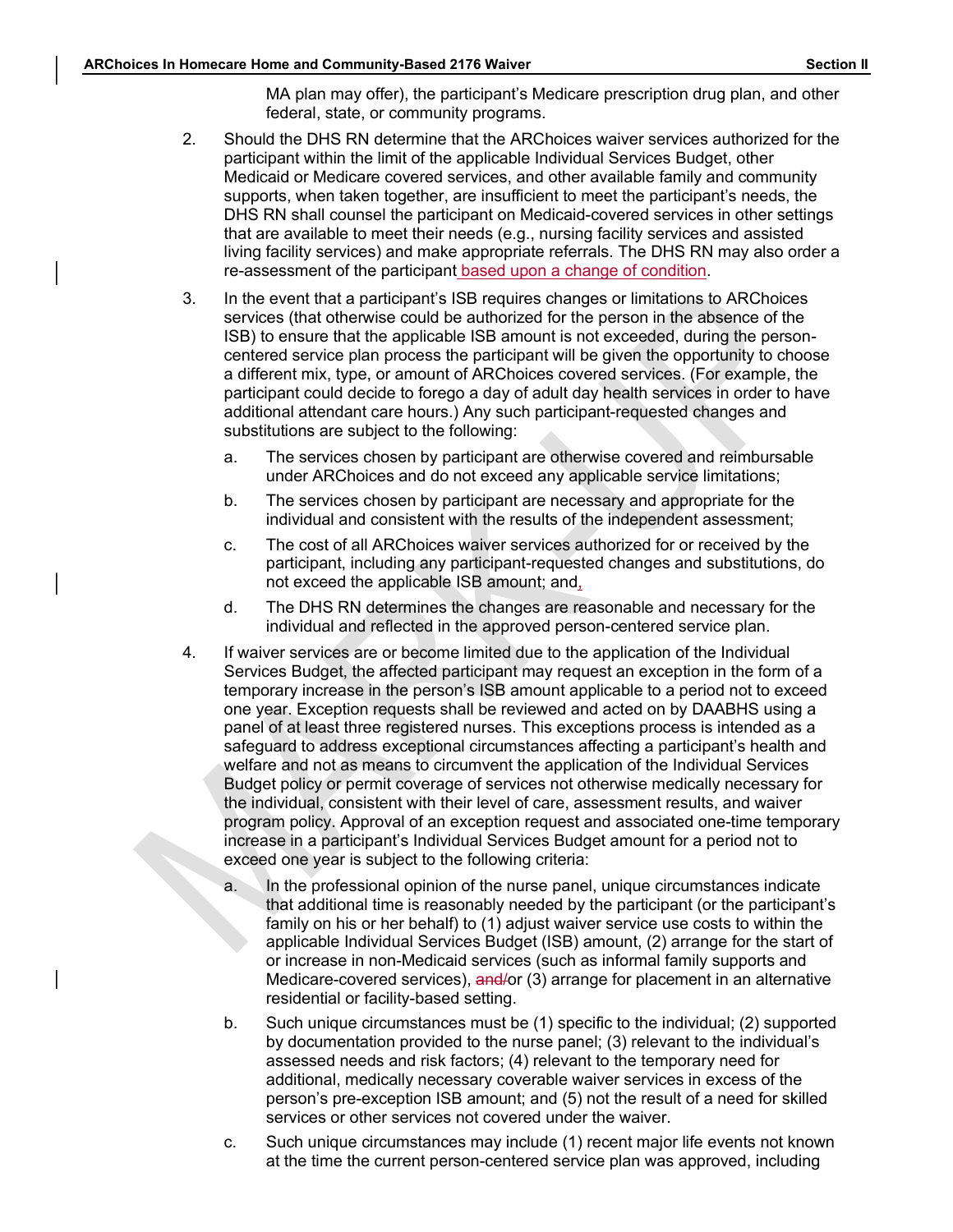ARChoices In Homecare Home and Community-Based 2176 Waiver<br>without limitation death of a spouse or caregiver, and loss of a home or<br>residential placement; and (2) A temporary increase in care needs, for a period<br>not to exc without limitation death of a spouse or caregiver, and loss of a home or residential placement; and (2) A temporary increase in care needs, for a period not to exceed ninety (90) days after a discharge from inpatient acute treatment or post-acute care.

- d. If the exception request is due to the participant (or participant's family on his or her behalf) encountering delays or difficulties in arranging new care arrangements or an alternative residential or facility-based placement in the state, an exception may be granted if the nurse panel determines reasonable efforts are being made and the delays or difficulties experienced are exceptional or due to rural or remote location of the participant's home.
- e. The factors considered by the nurse panel must be reasonably relevant to the necessity for additional waiver services in total cost in excess of the person's pre-exception ISB amount and for a temporary period of time not to exceed one year.
- 5. If the projected cost of services identified in an individual's person-centered service plan (whether such plan is under development, provisional, or final or renewed, amended, or extended) is less than the applicable Individual Services Budget amount, this shall not be construed to permit, suggest, or justify approval, coverage, or reimbursement of different or additional waiver services (including changes in amount, frequency, or duration); coverage and reimbursement of any medically unnecessary Medicaid State Plan or waiver services; or other actions to increase spending to use the remaining "unused" portion of the ISB amount.
- 6. The Individual Services Budget shall not apply to environmental accessibility adaptations/adaptive equipment.
- C. Transition Process
	- 1. The Individual Services Budget limit shall apply to the following:
		- a. New ARChoices participants, including individuals determined newly eligible for ARChoices following a period of ineligibility for this or another HCBS waiver program, when they are determined waiver eligible, and effective for their first person-centered service plan and thereafter; and
		- b. Existing ARChoices participants immediately upon any of the following events, whichever may occur first:
			- i. Waiver eligibility is re-evaluated;
			- ii. The Level of Care is reaffirmed or revised;
			- iii. A new independent assessment or re-assessment is performed;
			- iv. Expiration, renewal, extension, or revision of the participant's personcentered service plan occurs; or,
			- v. Admission to or discharge from an inpatient hospital, nursing facility, assisted living facility, or residential care facility, or transfer from a hospice facility occurs.
	- 2. For all other ARChoices participants not otherwise identified above, the Individual Services Budget limit shall apply no later than sixty (60) days after the effective date of this waiver amendment.
	- 3. For the following ARChoices participants, the DAABHS deputy director (or his/her designee) may on a case-by-case basis extend the effective date of the participant's first Individual Services Budget by a maximum of sixty (60) days per participant upon written request of the participant (or legal representative) or the participant's personal physician, if:
		- ia. The specific participant's recent pattern of waiver service expenditures exceeds the average Individual Services Budget amount by an estimated twenty-five (25) percent or more; and/or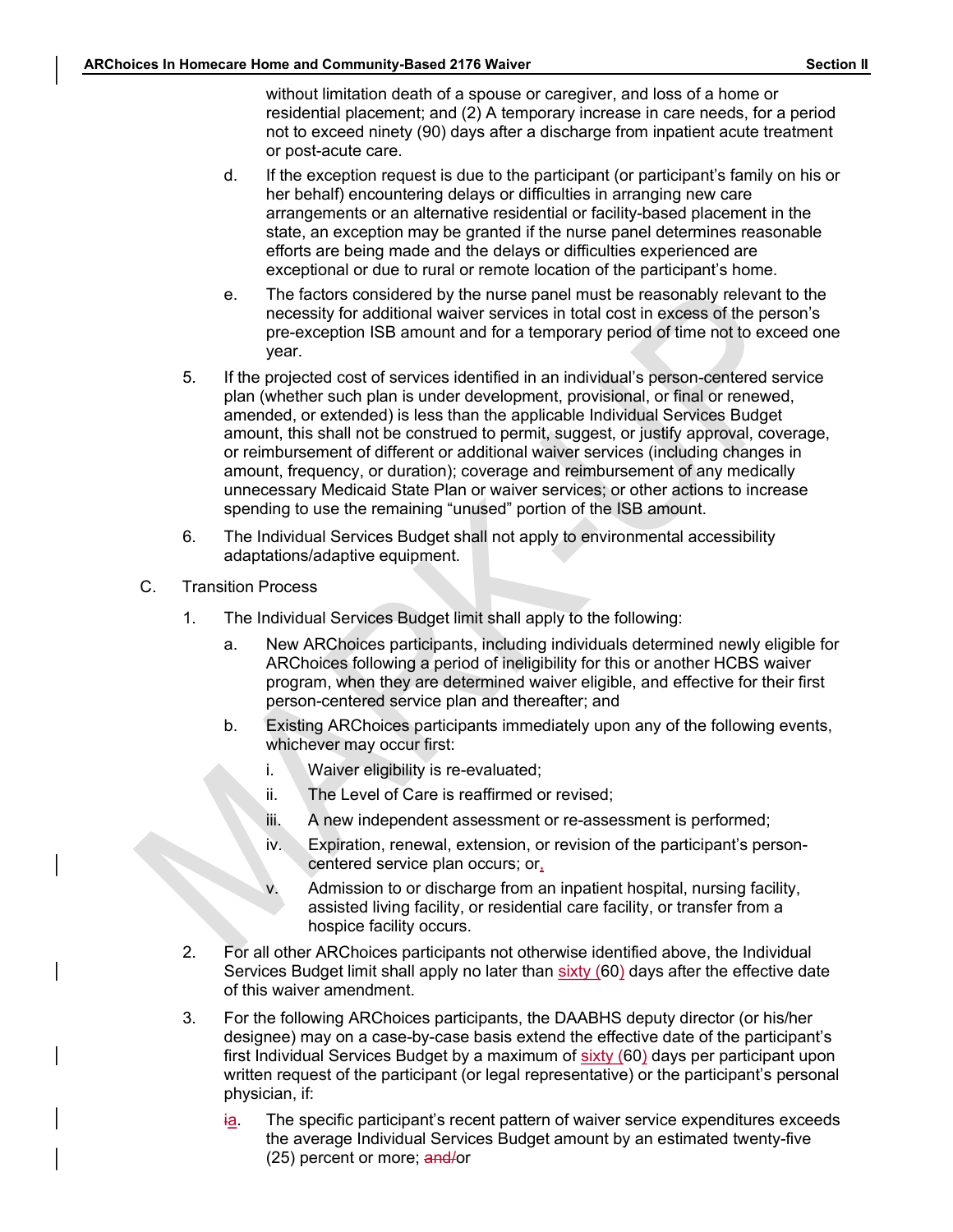- Section II<br>ARChoices In Homecare Home and Community-Based 2176 Waiver<br>
Hightharpoonum Hightary DAABHS determines that unique, intervening circumstances indicate that<br>
additional time is reasonably needed by the participant sare Home and Community-Based 2176 Waiver<br>
iib. DAABHS determines that unique, intervening circumstances indicate that<br>
additional time is reasonably needed by the participant and the participant's<br>
family and providers. E additional time is reasonably needed by the participant and the participant's family and providers. Examples of unique, intervening circumstances include the death of the spouse, loss of home, or unexpected difficulties in accessing or arranging care or placement, among others. Social Momecare Home and Community-Based 2176 Waiver<br>
Western Section And Community-Based 2176 Waiver<br>
Westerning circumstances indicate that<br>
additional time is reasonably needed by the participant and the participant's<br>
	- - 1. The Individual Services Budget amount for a participant is based upon that participant's ISB Level. The ISB Level is determined by DAABHS based on a review of the participant's Independent Assessment. The three (3) ISB Levels are:
			- a. Intensive: The participant requires total dependence or extensive assistance from another person in all three (3) areas of mobility, feeding and toileting.
			- b. Intermediate: The participant requires total dependence or extensive assistance from another person in two (2) of the area of mobility, feeding and toileting.
			- c. Preventative: The participant meets the functional need eligibility requirements for ARChoices in section 212.000 but does not meet the criteria for the ISB Levels of Intensive or Intermediate.
		- 2. The maximum Individual Services Budget for a participant, except as modified by the Transitional Allowance in subsection (3) below, is as follows:
			- a. For an individual with an assessed ISB Level of Intensive, the Individual Services Budget is \$30,000 annually.
			- b. For an individual with an assessed ISB Level of Intermediate, the Individual Services Budget is \$20,000 annually.
			- c. For an individual with an assessed ISB Level of Preventative, the Individual Services Budget is \$5,000 annually.
		- 3. For a participant with total waiver expenditures of more than \$30,000 for calendar year 2018:
			- a. The participant will be granted a Transitional Allowance for one year, increasing the participant's maximum Individual Services Budget to the amount of the participant's total waiver expenditures for calendar year 2018.
			- b. In the year following the Transitional Allowance for one year, increasing the participant's maximum Individual Services Budget to the amount of the participant's total waiver expenditures for calendar year 2019.
- c. For purposes of this subsection (3), "total waiver expenditures" for a calendar year shall be calculated as the sum total of the value of all waiver services authorized for the participant in the person-centered service plan as of December 31, and then modified by: Services Budget is \$20,000 annuality.<br>
Services Budget is \$5,000 annually.<br>
For an individual services Budget is \$5,000 annually.<br>
participant with total waiver expenditures of more than \$30,000 for calendar<br>
1018:<br>
The pa
	- i. If the cumulative expenditures are for less than  $twelve (12)$  months,</u> annualizing the total to reflect what the expenditures would have been if the participant had received the same monetary amount of services for twelve (12) consecutive months; and
	- adaptations/adaptive equipment services.
		- 4. For purposes of determining the projected cost of all waiver services in an individual's person-centered service plan, DAABHS shall assume that:
			- a. The individual will receive or otherwise use all services identified in the service plan and in their respective maximum authorized amounts, frequencies, and durations;
			- b. There are no interruptions in the provision of waiver services due to possible future events such as an inpatient admission, nursing facility admission, or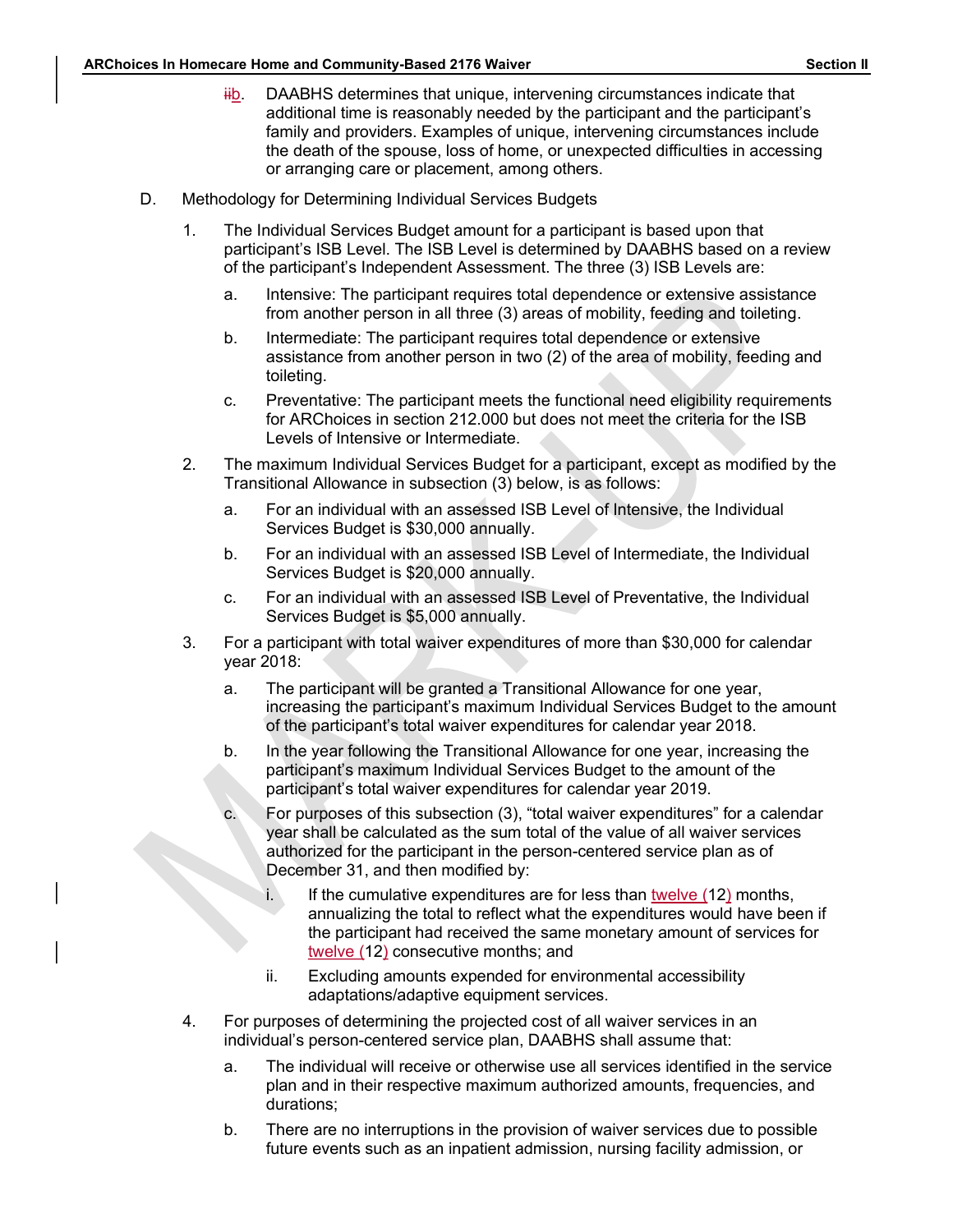short-term admission to another facility setting.

# ARChoices In Homecare Home and Community-Based 2176 Waiver<br>
Section II<br>
Short-term admission to another facility setting.<br>
212.312 Comprehensive Person-Centered Service Plan (PCSP) 1-1-1-49<u>21</u> 212.312 Comprehensive Person-Centered Service Plan (PCSP) 1-1-4921

Sum Homecare Home and Community-Based 2176 Waiver<br>
Section II<br>
Short-term admission to another facility setting.<br>
2012<br>
Prior to the expiration date of the provisional PCSP, the DHS RN will send the comprehensive<br>
PCSP to PCSP to the waiver beneficiary and all providers included on the PCSP. The comprehensive PCSP will replace the provisional PCSP. The comprehensive PCSP will include the Medicaid beneficiary ID number, the waiver eligibility date established according to policy and the comprehensive PCSP expiration date.

The comprehensive PCSP expiration date will be three hundred sixty-five (365) days from the date of the DHS RN's signature on form AAS-9503, the ARChoices PCSP. Once the application renewal is either approved or denied by the DHS Division of County Operations the providers will be notified by the DHS RN. The notification for the approval will be in writing via a PCSP that includes the waiver eligibility date and Medicaid ID number. The notification for a denial will be via a form and Community-Based 2176 Walver Section II<br>
short-term admission to another facility setting.<br>
312 Comprehensive Person-Centered Service Plan (PCSP)<br>
Prior to the expiration date of the provisional PCSP, the DHS

Prior to the expiration of the three hundred sixty-five (365) days, financial and functional eligibility will be reviewed for renewal of the PCSP. Functional eligibility will be determined by an evaluation done by the DHS RN.

#### 212.500 Reporting Changes in Beneficiary's Status 1-1-1921

Because the provider has more frequent contact with the beneficiary, many times the provider becomes aware of changes in the beneficiary's status sooner than DHS RN or Case Manager. It is the provider's responsibility to report these changes immediately so proper action may be taken. Providers must complete the Waiver Provider Communication – Change of Participant Status Form (AAS-9511) and send it to the DHS RN. A copy must be retained in the provider's beneficiary case record. Regardless of whether the change may result in action by the DHS Division of County Operations, providers must immediately report all changes in the beneficiary's status to the DHS RN.

The Targeted Case Manager is responsible for monitoring the beneficiary's status on a regular basis for changes in service need, referring the beneficiary for evaluation of any beneficiary complaints or change of conditionfor reassessment if necessary and reporting any beneficiary complaints and changes in status to the DHS RN, or DHS RN Supervisor immediately upon learning of the change. The DHS RN will determine if a reassessment is necessary or if a change in condition warrants a change to the PCSP based upon the DHS RNs evaluation of the beneficiary.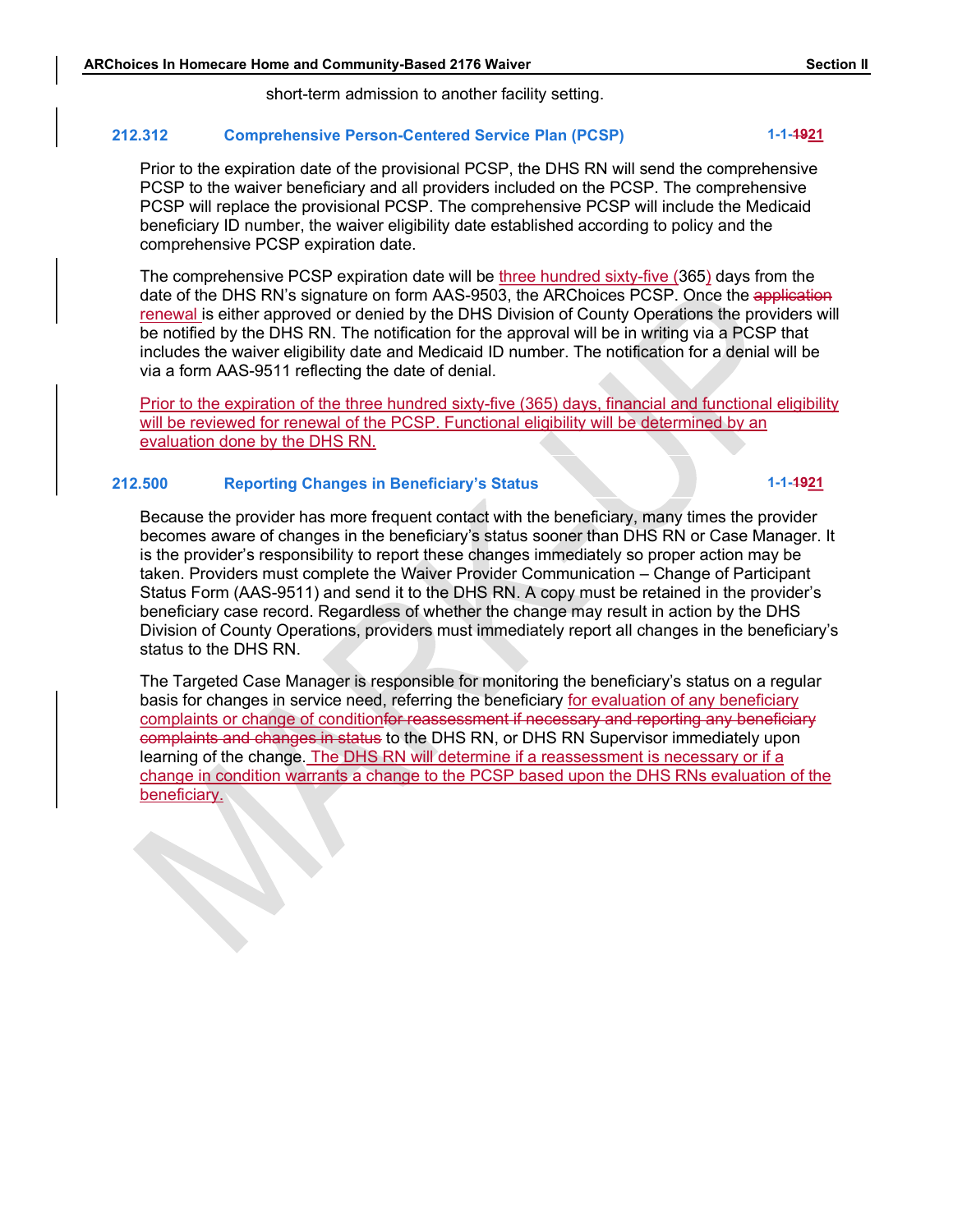#### TOC not required

# Enting Choices Assisted Living<br>
TOC not required<br>
211.100 Eligibility for the Living Choices Assisted Living Program 7-4-20<u>1-1-</u><br>
<u>21</u> 211.100 Eligibility for the Living Choices Assisted Living Program 7-4-201-1-

A. To qualify for the Living Choices Assisted Living Program<br>
A. To qualify for the Living Choices Assisted Living Program<br>
A. To qualify for the Living Choices Program, an individual must meet the targeted population<br>
as as described in this manual and must be found to require a nursing facility intermediate level of care. Individuals meeting the skilled level of care, as determined by the Office of Long Term Care, are not eligible for the Living Choices Assisted Living Program. Assisted Living<br>
Eligibility for the Living Choices Assisted Living Program<br>
To qualify for the Living Choices Program, an individual must meet the target<br>
as described in this manual and must be found to require a nursing

The Living Choices Program processes for beneficiary intake, assessment, evaluation, and service plan development include:

- 
- 2. Determination of financial eligibility;
- 3. Determination of nursing facility level of care;
- 4. Development of a person-centered service plan (PCSP); and,
- 5. Notification to the beneficiary of his or her choice between home- and communitybased services and institutional services.
- B. Candidates for participation in the program (or their representatives) must make application for services at the DHS office in the county in which the Level II ALF is located. Medicaid eligibility is determined by the DHS County Office and is based on non-medical and medical criteria. Income and resources comprise the non-medical criteria. Medically, the candidate must be an individual with a functional disability.
- C. To be determined an individual with a functional disability, an individual must meet at least one (1) of the following three (3) criteria, as determined by a licensed medical professional.
	- 1. The individual is unable to perform either of the following:
		- a. At least one (1) of the three (3) activities of daily living (ADLs) of transferring/locomotion, eating or toileting without extensive assistance from, or total dependence upon, another person; or,
		- b. At least two (2) of the three (3) ADLs of transferring/locomotion, eating or toileting without limited assistance from another person; or,
	- 2. The individual has a primary or secondary diagnosis of Alzheimer's disease or related dementia and is cognitively impaired so as to require substantial supervision from another individual because he or she engages in inappropriate behaviors that pose serious health or safety hazards to himself or others; or,
	- 3. The individual has a diagnosed medical condition that requires monitoring or assessment at least once a day by a licensed medical professional and the condition, if untreated, would be life-threatening.
- D. Individuals who required skilled level of care as defined in the Department of Human Services regulations are not eligible for the Living Choices Waiver.
- E. The Arkansas Independent Assessment (ARIA) is the assessment instrument used by registered nurses of the Independent Assessment Contractor to collect information used in determining level of care and developing the person-centered service plan. The ARIA system assigns tiers designed to help further differentiate individuals by need. Each waiver applicant or participant is assigned a tier level (0, 1, 2, or 3) following each assessment or reassessment. The tiers are intended to help inform waiver program oversight and administration and person-centered service planning. The tiers do not replace the Level of Care criteria described in Bullet C above, waiver eligibility determinations, or the personcentered service plan process.

 $21$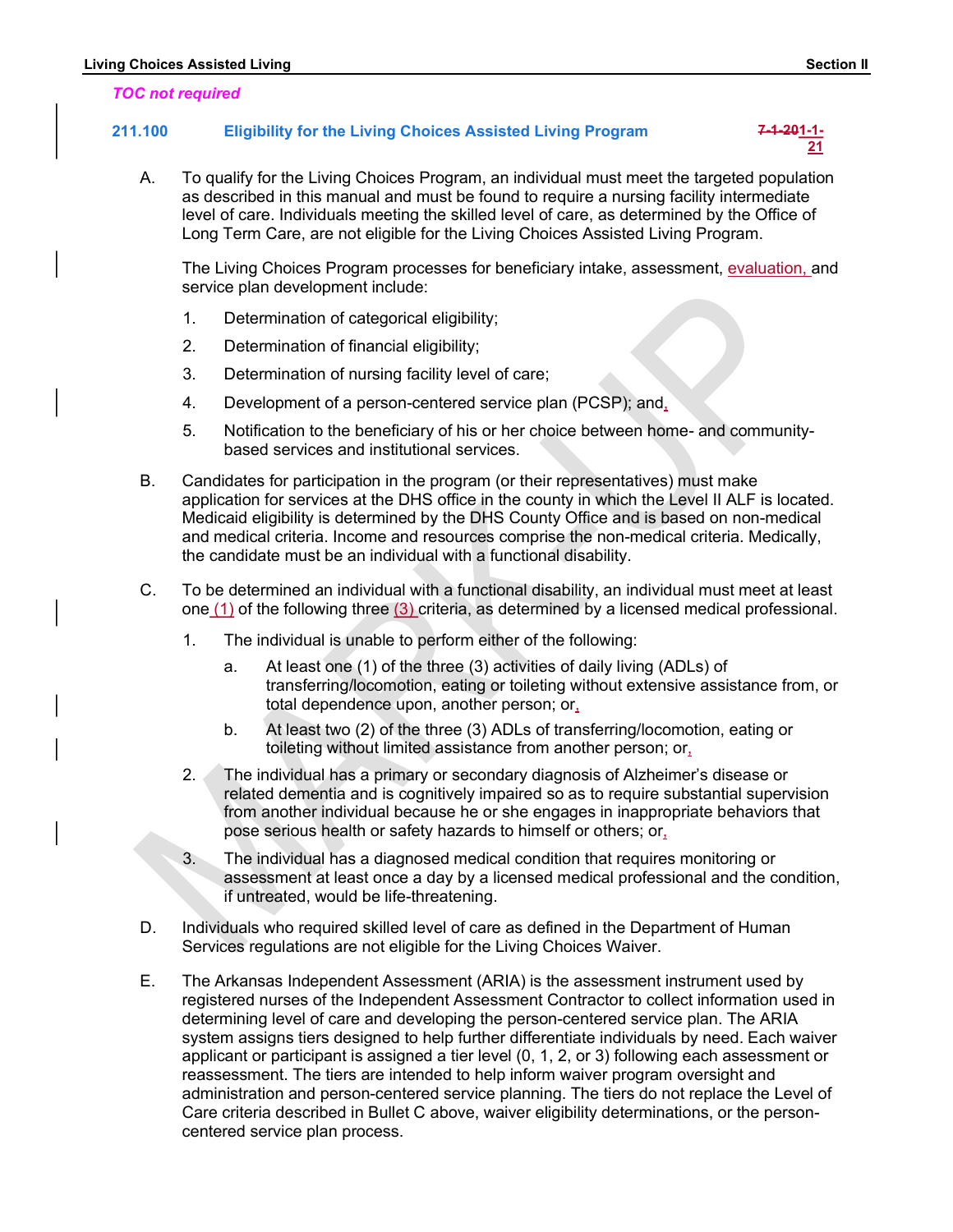- Section II<br>
1. Tier 0 (zero) and Tier 1 (one) indicate the individual's assessed needs, if any, do not<br>
1. Tier 0 (zero) and Tier 1 (one) indicate the individual's assessed needs, if any, do not<br>
2. Tier 2 (two) indicates support the need for either Living Choices services or nursing facility services.
	- Superiories Assisted Living<br>
	1. Tier 0 (zero) and Tier 1 (one) indicate the individual's assessed needs, if any, do not<br>
	1. Tier 2 (two) indicates the individual's assessed needs are consistent with services<br>
	2. Tier 2 (tw 2. Tier 2 (two) indicates the individual's assessed needs are consistent with services available through either the Living Choices Waiver program or a licensed nursing facility.
	- 3. Tier 3 (three) indicates the individual needs skilled care available through a licensed nursing facility and, therefore, is not eligible for the Living Choices Waiver program.

These indications notwithstanding, the final determination of Level of Care and functional eligibility is made by the Office of Long -Term Care (OLTC).

For more information on ARIA, please see the ARIA Provider Manual.

- F. No individual who is otherwise eligible for waiver services shall have his or her eligibility denied or terminated solely as the result of a disqualifying episodic medical condition or disqualifying episodic change of medical condition that is temporary and expected to last no more than twenty-one (21) days. However, that individual shall not receive waiver services or benefits when subject to a condition or change of condition that would render the individual ineligible if the condition or change in condition is expected to last more than twenty-one (21) days.
- G. Individuals diagnosed with a serious mental illness or mental retardation are not eligible for the Living Choices Assisted Living program unless they have medical needs unrelated to the diagnosis of mental illness or mental retardation and meet the other qualifying criteria. A diagnosis of severe mental illness or mental retardation must not bar eligibility for individuals having medical needs unrelated to the diagnosis of serious mental illness or mental retardation when they meet the other qualifying criteria.
- H. Eligibility for the Living Choices waiver program is determined as the latter of the date of application for the program, the date of admission to the assisted living facility or the date the plan of care is signed by the DHS RN and beneficiary. If a waiting list is implemented in order to remain in compliance with the waiver application as approved by CMS, the eligibility date determination will be based on the waiting list process. If a beneficiary is moving from a Provider-Led Arkansas Shared Savings Entity (PASSE) to the Living Choices waiver program, the eligibility date will be no earlier than the first day following disenrollment from the PASSE.
- I. The Living Choices waiver provides for the entrance of all eligible persons on a first come, first-served basis, once individuals meet all medical and financial eligibility requirements. However, the waiver dictates a maximum number of unduplicated beneficiaries who can be served in any waiver year. Once the maximum number of unduplicated beneficiaries is projected to be reached considering the number of active cases and the number of pending applications, a waiting list will be implemented for this program and the following process will apply:
	- 1. Each Living Choices application will be accepted and medical and financial eligibility will be determined.
	- 2. If all waiver slots are filled, the applicant will be notified of his or her eligibility for services, that all waiver slots are filled, and that the applicant is number X in line for an available slot.
	- 3. Entry to the waiver will then be prioritized based on the following criteria:
		- a. Waiver application determination date for persons inadvertently omitted from the waiver waiting list due to administrative error;
		- b. Waiver application determination date for persons being discharged from a nursing facility after a 90-day stay; waiver application determination date for persons residing in an approved Level II Assisted Living Facility for the past six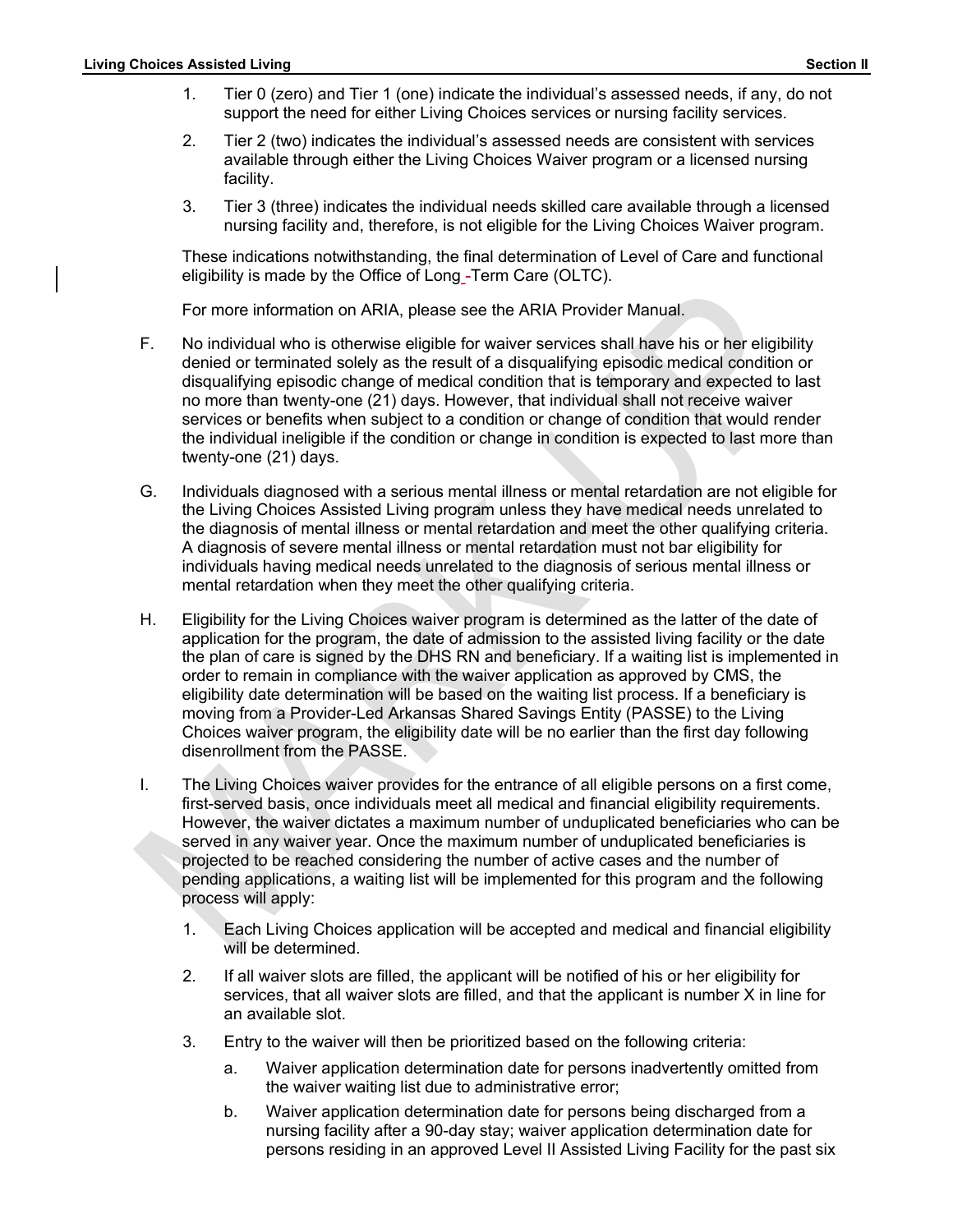(6) months or longer;

- <u>Choices Assisted Living</u><br>
(6) months or longer;<br>
c. Waiver application determination date for persons in the custody of DHS Adult<br>
Protective Services (APS);<br>
d. Waiver application determination date for all other persons c. Waiver application determination date for persons in the custody of DHS Adult Protective Services (APS);
	- d. Waiver application determination date for all other persons.

- Section II<br>
(6) months or longer;<br>
c. Waiver application determination date for persons in the custody of DHS Adult<br>
Protective Services (APS);<br>
d. Waiver application determination date for all other persons.<br>
211.125 Defi Motices Assisted Living<br>
(6) months or longer;<br>
c. Waiver application determination date for persons in the custody of DHS Adult<br>
Protective Services (APS);<br>
d. Waiver application determination date for all other persons.<br> instrument used by registered nurses of the Independent Assessment Contractor to collect information used in determining level of care and developing the person-centered service plan (PCSP). Society Complete Completed by the process completed by the process complete the process complete process complete process complete process.<br>
A. ARIA ASSESSMENT TOOL means the Arkansas Independent Assessment (ARIA)<br>
Instrum Solution (6) months or longer;<br>
c. Waiver application determination date for persons in the custody of DHS Adult<br>
Protective Services (APS);<br>
d. Waiver application determination date for all other persons.<br> **Definitions**<br> Solid Uring<br>
C. Waiver application determination date for persons in the custody of DHS Adult<br>
Protective Services (APS);<br>
d. Waiver application determination date for all other persons.<br>
114-21<br>
Definitions<br>
A. ARIA ASSES Section II<br>
C. Walver application determination date for persons in the custody of DHS Adult<br>
Protective Services (APS);<br>
d. Walver application determination date for all other persons.<br>
1.1-21<br>
d. Walver application deter Massian Lington (6)<br>
C. Waiver application determination date for persons in the custody of DHS Adult<br>
Protective Services (APS);<br>
d. Waiver application determination date for all other persons.<br>
Definitions<br>
1-1-21<br>
ARIA
	-
	- service plan for a participant.
	- five (365) days, by the DHS RN to determine continued functional eligibility or a change in
	- E. EXTENSIVE ASSISTANCE means that the individual would not be able to perform or complete the activity of daily living (ADL) without another person to aid in performing the complete task, by providing weight-bearing assistance.
	- F. FUNCTIONAL ELIGIBILITY means the level of care needed by the waiver applicant/beneficiary to receive services through the waiver rather than in an institutional setting. To be determined an individual with functional eligibility, an individual must not require a skilled level of care, as defined in the state rule, and must meet at least one (1) of the following three (3) criteria, as determined by a licensed medical professional: RN means a registered nurse authorized by DHS to develop the person-centered<br>
	e plan for a participant,<br>
	UATION means the process completed, at a minimum of every three hundred sixty-<br>
	UATION means the process completed, a
		- 1. The individual is unable to perform either of the following:
			- a. At least one (1) of the three (3) activities of daily living (ADL's) of transferring/locomotion, eating or toileting without extensive assistance from or total dependence upon another person; or,
			- transferring/locomotion, eating or toileting without limited assistance from another person; or
		- 2. The individual has a primary or secondary diagnosis of Alzheimer's disease or related dementia and is cognitively impaired so as to require substantial supervision from another individual because he or she engages in inappropriate behaviors which pose serious health or safety hazards to himself or others; or,
		- 3. The individual has a diagnosed medical condition which requires monitoring or assessment at least once a day by a licensed medical professional and the condition, if untreated, would be life-threatening.
	- G. INDEPENDENT ASSESSMENT CONTRACTOR means the DHS vendor responsible for administering the ARIA assessment tool for the purpose of collecting information used in determining level of care and developing the person-centered service plan.
	- H. REASSESSMENT means the process, completed at the request of DHS, by the independent assessment contractor to collect information used in determining continuing functional eligibility for waiver services.
	- SERIOUS MENTAL ILLNESS OR DISORDER means schizophrenia, mood, paranoid, panic or other severe anxiety disorder; somatoform disorder; personality disorder; or other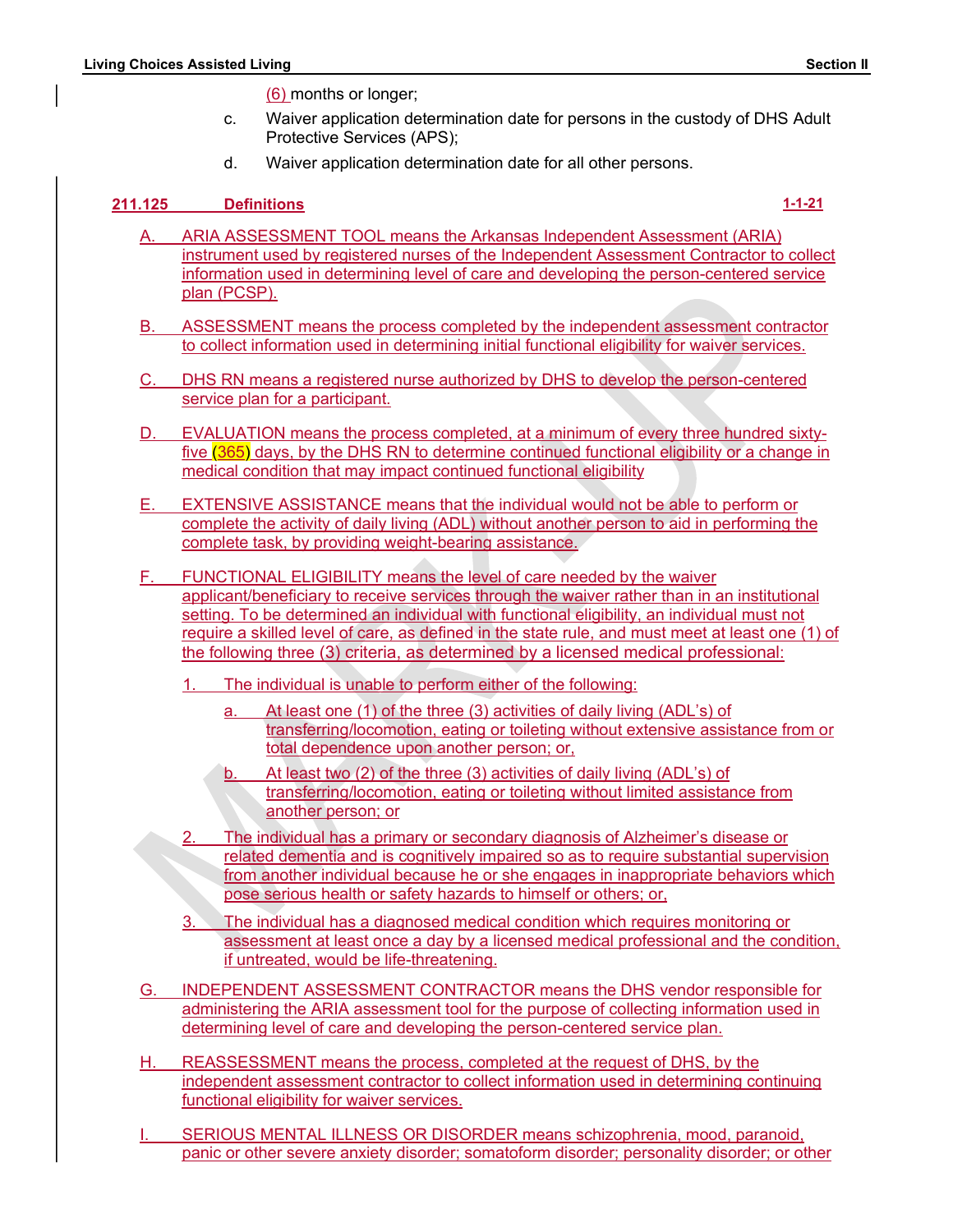$21$ 

<u>Section II</u><br>
<u>psychotic disorder. For further clarification, see 42 CFR § 483.100 - 102, Subpart C -<br>Preadmission Screening and Annual Resident Review (PASARR) of Individuals with<br>Mental Illness and Intellectual Disabilit</u> Superiorial Section<br>
psychotic disorder. For further clarification, see 42 CFR § 483.100 - 102, Subpart C -<br>
Preadmission Screening and Annual Resident Review (PASARR) of Individuals with<br>
Mental Illness and Intellectual D Preadmission Screening and Annual Resident Review (PASARR) of Individuals with Mental Illness and Intellectual Disability.

#### 211.150 Level of Care Determination 7-1-201-1-



A prospective Living Choices beneficiary must require a nursing facility intermediate level of care.

The intermediate level of care determination is made by medical staff with the Department of Human Services (DHS), Office of Long Term Care. The determination is based on the assessment performed by the Independent Assessment Contractor RN, using standard criteria for functional disability eligibility in evaluating an individual's need for nursing home placement in the absence of community alternatives. The level of care determination, in accordance with State of Community alternation. See 42 CFR \$483.100 - 102, Subpart C<br>
Preadmission Screening and Annual Resident Review (PASARR) of Individuals with<br>
Mental Illness and Intellectual Disability,<br>
150 Level of Care Determina nursing home admission criteria, must be completed and the individual deemed eligible for an intermediate level of care by a licensed medical professional prior to receiving Living Choices services.

An evaluation is completed annually by the DHS RN to determine continued functional eligibility. Should a change of medical condition be present, a referral may be made to the Independent Assessment Contractor to complete a reassessment. The Independent Assessment Contractor RN performs an assessment periodically (at least annually), and tThe Office of Long Term Care re-determines level of care annually. The results of the level of care determination and the reevaluation are documented on form DHS-704, Decision for Nursing Home Placement.

NOTE: While federal guidelines require level of care reassessment reevaluation at least annually, the Independent Assessment Contractor may reassess a beneficiary's level of care and/or need any time it is deemed appropriate by the DHS RN to ensure that a beneficiary is appropriately placed in the Living Choices Assisted Living Program and is receiving services suitable to his or her needs.

#### 211.200 Plan of Care 1-1-1-1-1-1-1-1-1-1-200 Plan of Care 1-1-1-1-1-1-1-1-1-1-1-1-

A. Each beneficiary in the Living Choices Assisted Living Program must have a personcentered service plan, also referred to as an individualized Living Choices Plan of Care (AAS-9503). The authority to develop a Living Choices plan of care is given to the Medicaid State agency's designee, the DHS RN. The Living Choices plan of care developed by the DHS RN includes without limitation: **Example 12**<br> **Example 12**<br> **Example 12**<br> **Example 12**<br> **Example 12**<br> **Example 12**<br> **Example 12**<br> **Example 12**<br> **Example 12**<br> **Example 12**<br> **Example 12**<br> **Example 12**<br> **Example 12**<br> **Example 12**<br> **Example 12**<br> **Example 12** 

- 1. Beneficiary identification and contact information to include full name and address, phone number, date of birth, Medicaid number and the effective date of Living Choices Assisted Living waiver eligibility;
- 2. Primary and secondary diagnosis;
- 3. Contact person;
- 4. Physician's name and address;
- 5. The amount, frequency and duration of required Living Choices services and the name of the service provider chosen by the beneficiary or representative to provide the services;
- 6. Other services outside the Living Choices services, regardless of payment source are not required to provide these services, but they may not impede their delivery; $\overline{z}$
- 7. The election of community services by the waiver beneficiary; and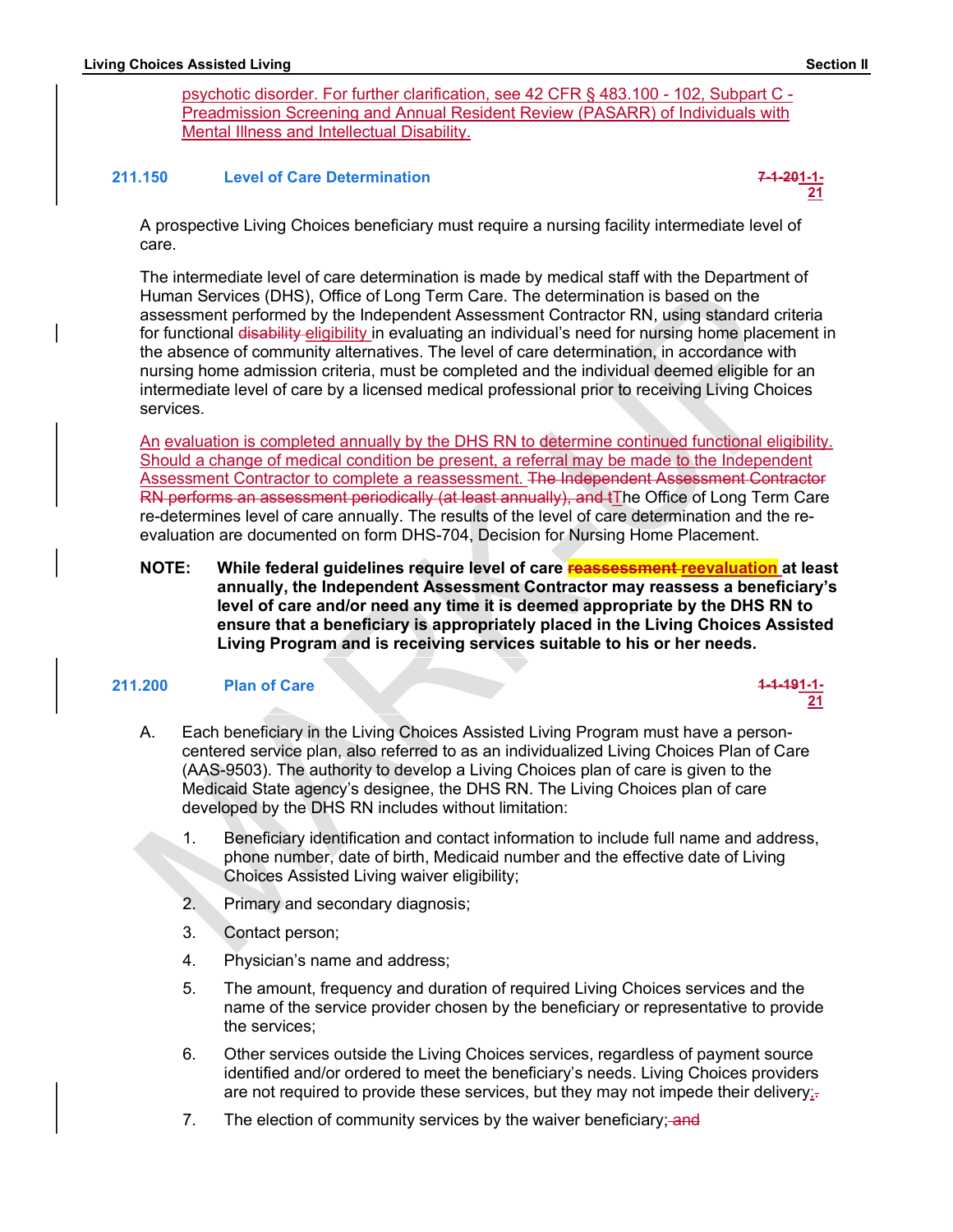- Section II<br>
8. The name and title of the DHS RN responsible for the development of the plan of<br>
2. Each beneficiary, or his or her representative, has the right to choose the provider of<br>
2. Each beneficiary, or his or her care; and, $\frac{1}{x}$ 
	- Superior Section II<br>
	8. The name and title of the DHS RN responsible for the development of the plan of<br>
	care<u>: and,</u><br>
	9. Each beneficiary, or his or her representative, has the right to choose the provider of<br>
	each non-wa 9. **Assisted Living**<br>
	9. The name and title of the DHS RN responsible for the development of the plan of<br>
	care<u>; and,</u>-<br>
	9. Each beneficiary, or his or her representative, has the right to choose the provider of<br>
	each non each non-waiver service. Non-waiver services are the services listed on the plan of care that are not included in the bundled services of the Living Choices Program (e.g., medical equipment rental). The plan of care names the provider that the beneficiary (or the beneficiary's representative) has chosen to provide each service.
	- B. A copy of the plan of care signed by the DHS RN and the waiver beneficiary will be forwarded to the beneficiary and the Living Choices service provider(s) chosen by the beneficiary or representative, if waiver eligibility is approved by the DHS County Office. Each provider is responsible for developing an implementation plan in accordance with the beneficiary plan of care. The original plan of care will be maintained by the DHS RN.

The implementation plan must be designed to ensure that services are:

- 1. Individualized to the beneficiary's unique circumstances;
- 2. Provided in the least restrictive environment possible;
- 3. Developed within a process ensuring participation of those concerned with the beneficiary's welfare;
- 4. Monitored and adjusted as needed, based on changes to the waiver plan of care, as reported by the DHS RN;
- 
- 5. Provided within a system that safeguards the beneficiary's rights; and, 6. Documented carefully, with assurance that appropriate records will be maintained.
- NOTE: Each service included on the Living Choices plan of care must be justified by the DHS RN. This justification is based on medical necessity, the beneficiary's physical, mental and functional status, other support services available to the beneficiary and other factors deemed appropriate by the DHS RN.

 Living Choices services must be provided according to the beneficiary plan of care. Providers may bill only for services in the amount and frequency that is authorized in the plan of care. As detailed in the Medicaid Program provider contract, providers may bill only after services are provided.

NOTE: Plans of care are updated annually by the DHS RN and sent to the assisted living provider prior to the expiration of the current plan of care. However, the provider has the responsibility for monitoring the plan of care expiration date and ensuring that services are delivered according to a valid plan of care. At least thirty (30) and no more than forty-five (45) days before the expiration of each plan of care, the provider shall notify the DHS RN via email and copy the RN supervisor of the plan of care expiration date. NOTE: Each service included on the Living Choices plan of care must be justified<br>by the DHS RN. This justification is based on medical necessity, the<br>beneficiary sphysical, mental and functional status, other support serv living Chengther and the method and the theoretic areassity, the<br>
beneficiarly sphysical, mental and the trational status, other supports are<br>
unitable to the beneficiarly and other factors deemed appropriate by the<br>
DHS R

Services are not compensable unless there is a valid and current care plan in effect on the date of service.

- and direct care staff and monitors beneficiaries' status. At least once every three (3) months, the assisted living provider RN must evaluate each Living Choices beneficiary.
- D. The DHS RN must reevaluate a beneficiary's medical condition within fourteen days of being notified of any significant change in the beneficiary's condition. The assisted living RN is responsible for immediately notifying the DHS RN regarding beneficiaries whose status or condition has changed and who need reevaluation and reassessment.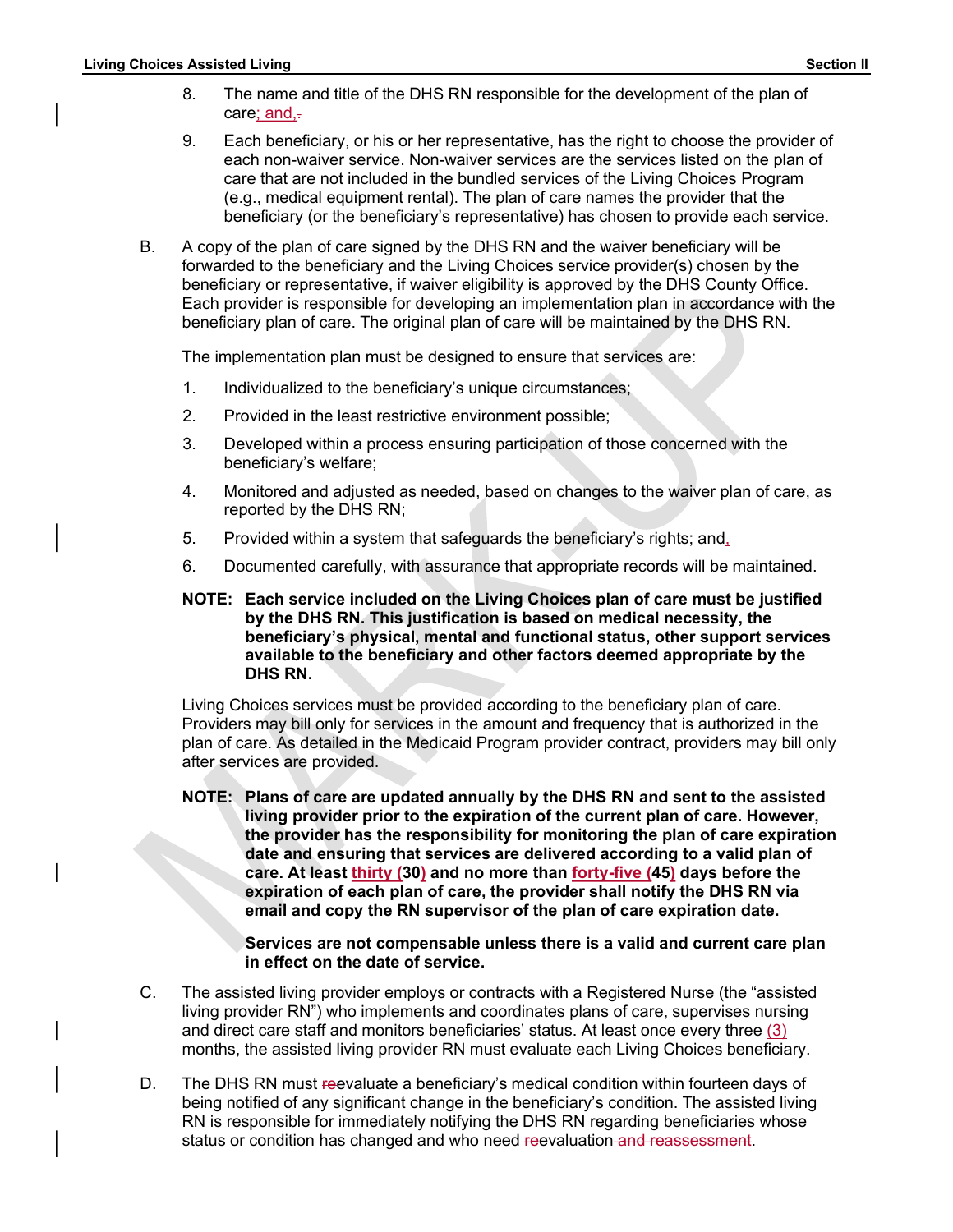- Eiving Choices Assisted Living<br>
REVISIONS TO A BENEFICIARY PLAN OF CARE MAY ONLY BE MADE BY THE DHS RN.<br>
NOTE: All revisions to the plan of care must be authorized by the DHS RN. A revised<br>
plan of care will be sent to eac Notices Assisted Living<br>REVISIONS TO A BENEFICIARY PLAN OF CARE MAY ONLY BE MADE BY THE DHS RN.<br>NOTE: All revisions to the plan of care must be authorized by the DHS RN. A revised<br>plan of care will be sent to each appropri NOTE: All revisions to the plan of care must be authorized by the DHS RN. A revised plan of care will be sent to each appropriate provider. Regardless of when services are provided, unless the provider and the service are authorized on a Living Choices plan of care, services are considered non-covered and do not qualify for Medicaid reimbursement. Medicaid expenditures paid for services not authorized on the Living Choices plan of care are subject to recoupment. Section II<br>
Section II<br>
Section II<br>
Section II<br>
CRIC CONSTO A BENEFICIARY PLAN OF CARE MAY ONLY BE MADE BY THE DHS RN.<br>
CRIC INTERNATION ASSOCITED TO A SURVEY THE DURITY SURVEY TREP SERVENT SPONS TO A Living Choices plan o Assisted Living<br>
2. ISONS TO A BENEFICIARY PLAN OF CARE MAY ONLY BE MADE BY THE DHS RN.<br>
2. IN revisions to the plan of care must be authorized by the DHS RN. A revised<br>
1. In all of care will be sent to each appropriate p
	- E. An individual may be served in a Level II Assisted Living Facility under a provisional plan of care developed by the beneficiary and the DHS RN and signed by the beneficiary or the beneficiary's representative and the DHS RN, if the beneficiary and the provider accept the risk of possible ineligibility.
		-
		- determined as the latter of the date of application for the program, the date of admission to the assisted living facility or the date the provisional plan of care is signed by the DHS RN and the beneficiary, and a plan of care will be sent to the provider.

#### NOTE: No provisional plans of care will be developed if the waiting list process is in effect.

#### 212.200 Periodic Nursing Evaluations 1-1-191-1-



The assisted living provider RN must evaluate each Living Choices Program beneficiary at least every three (3) months, more often if necessary. The assisted living provider RN must alert the DHS RN to any indication that a beneficiary's direct care services needs are changing or have changed, so that the DHS RN can reassess-reevaluate the individual.

Each Living Choices beneficiary will be evaluated at least annually by a DHS RN. The DHS RN evaluates the resident to determine whether a nursing home intermediate level of care is still appropriate and whether the plan of care should continue unchanged or be revised. Reevaluations Evaluations and subsequent plan of care revisions must be made within fourteen (14) days of any significant change in the beneficiary's status.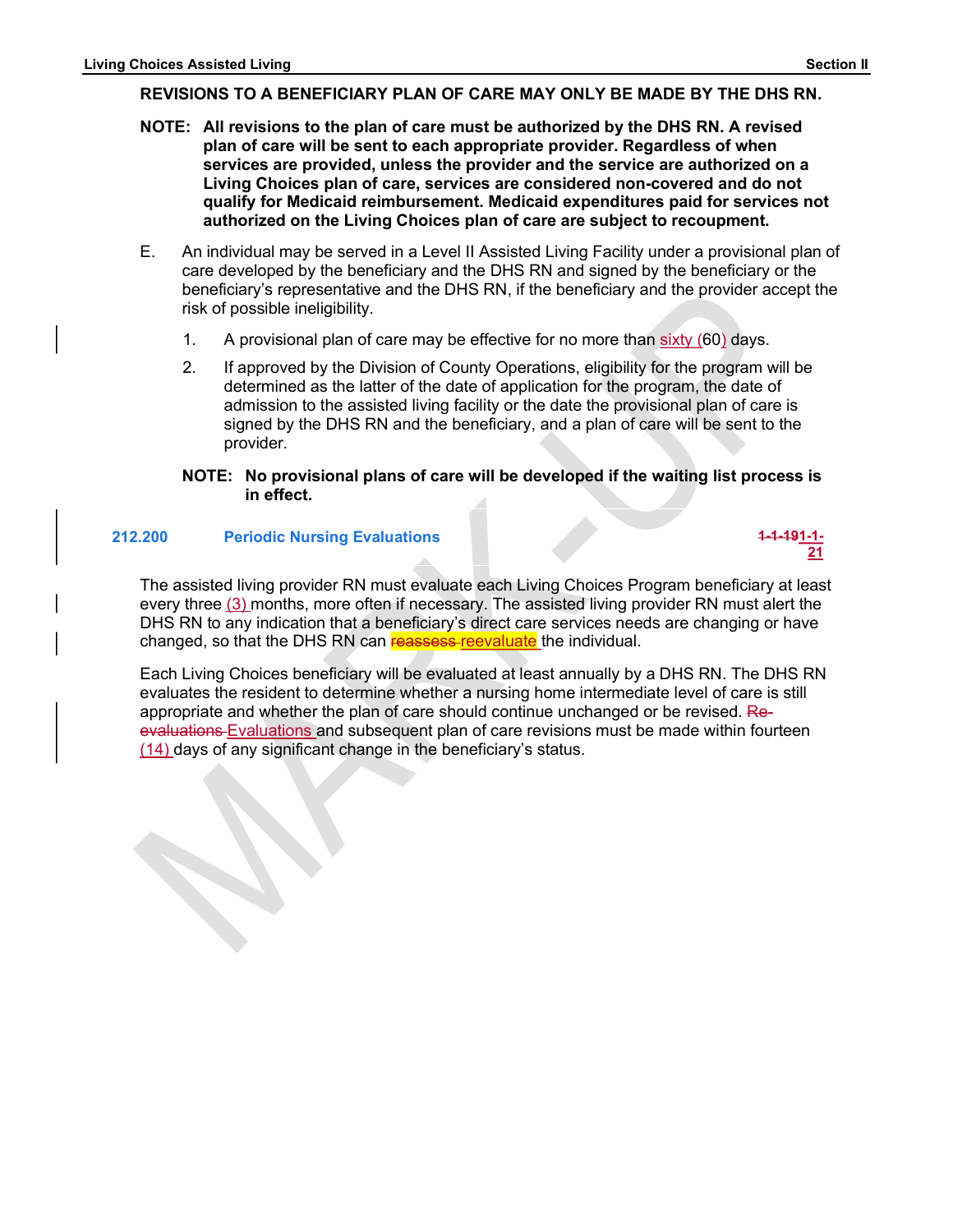#### TOC not required

# Personal Care<br>
TOC not required<br>
214.300 Authorization of ARChoices Person Centered Service Plan and<br>
Personal Care Individual Service Plan<br>
21 214.300 Authorization of ARChoices Person Centered Service Plan and Personal Care Individual Service Plan

7-1-201-1-  $21$ 

The DHS RN is responsible for developing an ARChoices Person-Centered Service Plan (PCSP) that includes both waiver and non-waiver services. Once developed, the PCSP is signed by the DHS RN authorizing the services listed.

The signed ARChoices PCSP will suffice as the "Personal Care Authorization" for services required in the Personal Care Program. The personal care individualized service plan, developed by the Personal Care provider, is still required.

As tThe ARChoices PCSP is effective for one (1) year from the date of the beneficiary's most recent last independent assessment, reassessment, or evaluation. tThe authorization for personal care services, when included on the ARChoices PCSP, will be for one (1) year from the date of the beneficiary's most recent last independent assessment, reassessment, or evaluation unless revised by the DHS RN or the personal care individualized service plan needs to be revised, whichever occurs first.

NOTE: For ARChoices beneficiaries who receive personal care through traditional agency services or have chosen to receive their personal care services through the IndependentChoices Program, the ARChoices PCSP, signed by a DHS RN, will serve as the authorization for personal care services for one year from the date of the beneficiary's most recent last independent assessment, reassessment, or evaluation as described above.

The responsibility of developing a personal care individualized service plan is not placed with the DHS RN. The personal care provider is still required to complete a service plan, as described in the Arkansas Medicaid Personal Care Provider Manual.

The Arkansas Medicaid Program waives no other Personal Care Program requirements with regard to personal care individualized service plan authorizations obtained by DHS RNs.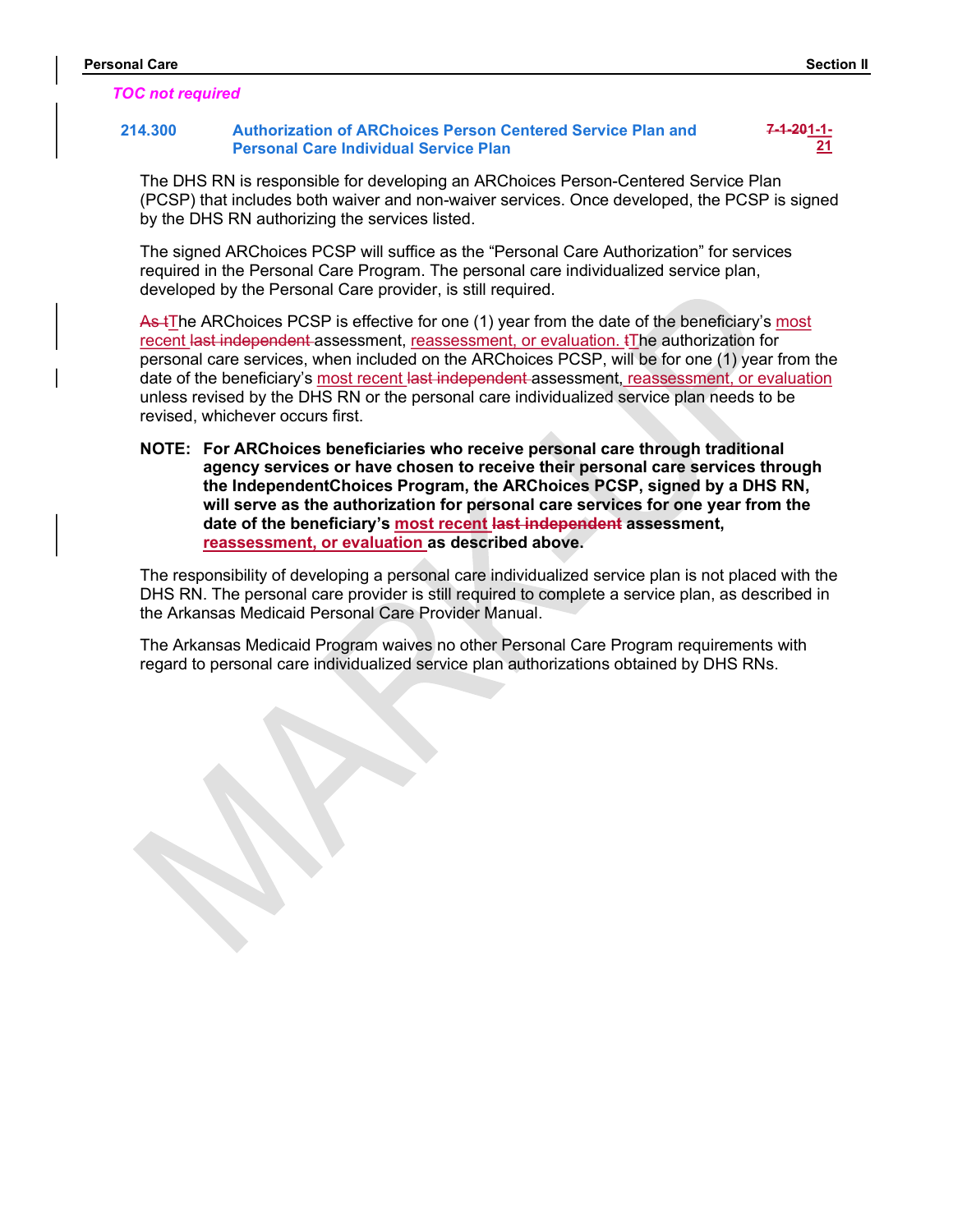- **1.** Request Information<br>
requests approval for a Medicaid home and community-<br>
runder the authority of  $\S1915(c)$  of the Social Security Act (the Act).<br>
ARChoices in Homecare A. The State of Arkansas requests approval for a Medicaid home and communitybased services (HCBS) waiver under the authority of §1915(c) of the Social Security Act (the Act). **1.** Request Information<br>
A. The State of **Arkansas** requests approval for a Medicaid home and<br>
based services (HCBS) waiver under the authority of §1915(c) of the Social Security<br>
B. Program Title (optional – **ARChoices**
- this title will be used to locate this waiver in the finder):

#### ARChoices in Homecare

|           |          | <b>Request Information</b><br>1.                                                                                                                                                              |
|-----------|----------|-----------------------------------------------------------------------------------------------------------------------------------------------------------------------------------------------|
| A.        |          | The State of<br>requests approval for a Medicaid home and community-<br><b>Arkansas</b><br>based services (HCBS) waiver under the authority of §1915(c) of the Social Security Act (the Act). |
| <b>B.</b> | finder): | <b>Program Title</b> ( <i>optional</i> $-$ <b>ARChoices in Homecare</b><br>this title will be used to<br>locate this waiver in the                                                            |
| C.        |          | Type of Request: (the system will automatically populate new, amendment, or renewal)                                                                                                          |
|           |          | <b>Requested Approval Period:</b> (For new waivers requesting five year approval periods, the waiver must<br>serve individuals who are dually eligible for Medicaid and Medicare.)            |
|           | $\circ$  | 3 years                                                                                                                                                                                       |
|           |          | 5 years                                                                                                                                                                                       |

| □ | New to replace waiver<br>Replacing Waiver Number: |
|---|---------------------------------------------------|
|   | <b>Base Waiver Number:</b>                        |
|   | <b>Amendment Number (if)</b><br>applicable):      |
|   | <b>Effective Date:</b> (mm/dd/yy)                 |

D. Type of Waiver (select only one):

|    | . .     |                                           |
|----|---------|-------------------------------------------|
|    | $\circ$ | <b>Model Waiver</b>                       |
|    |         | <b>Regular Waiver</b>                     |
| E. |         | Proposed Effective Date: 01/01/202149     |
|    |         | <b>Approved Effective Date (CMS Use):</b> |

# 2. Brief Waiver Description

Brief Waiver Description. In one page or less, briefly describe the purpose of the waiver, including its goals, objectives, organizational structure (e.g., the roles of state, local and other entities), and service delivery methods.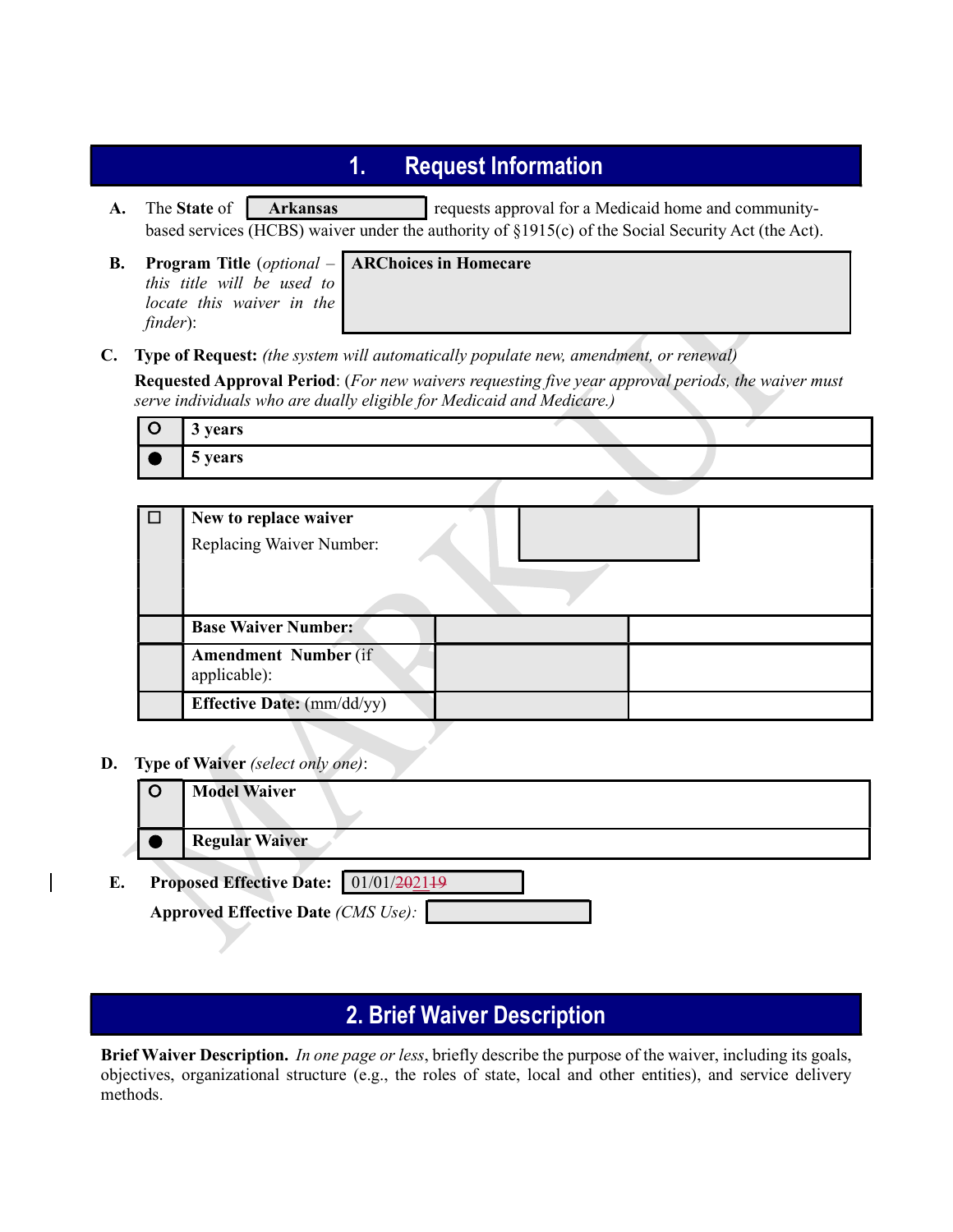The purpose of the ARChoices in Homecare (ARChoices) waiver is to offer cost-effective, person-centered home and community-based services as an alternative to nursing home placement to persons aged 21 to 64 years of age The purpose of the ARChoices in Homecare (ARChoices) waiver is to offer cost-effective, person-centered home and community-based services as an alternative to nursing home placement to persons aged 21 to 64 years of age wi not require a skilled level of care, as defined by State administrative rule which is set forth in B-6-d. Through personcentered service plans managed by State-employed registered nurses (RN), the waiver maintains Medicaid-eligible participants at home, promotes dignity, autonomy, privacy, and safety, fosters community inclusion, and precludes or postpones institutionalization of the participant. The purpose of the ARChoices in Homecare (ARChoices) waiver is to offer cost-effective, person-centered home<br>and community-based services an Hormcative to nursing home placement to persons aged 21 to 64 years of age<br>with a

Services (DAABHS) and the Division of Provider Services and Quality Assurance (DPSQA). DAABHS and DPSQA operate under the authority of the Division of Medical Services (DMS), the Medicaid Agency. DAABHS, DPSQA, and DMS are all under the umbrella of the Arkansas Department of Human Services (DHS). DMS is responsible for all policy decisions concerning the waiver, promulgation of provider manuals and regulations governing the waiver, reimbursement of certified waiver providers, and oversight of all waiver-related functions delegated to DAABHS and DPSQA. DAABHS is responsible for the day-to-day administration of the waiver, establishing waiver program policies and procedures, and overseeing the development and management of person-centered service plans, among other functions. DPSQA, through its Office of Long Term Care (OLTC), is responsible for the final determination of level of care. DPSQA is also responsible for provider certification, licensure for ARChoices services such as adult day care and adult day healthcare, compliance, and provider quality assurance. DMS and DAABHS share the responsibility for monitoring and overseeing the performance of the Independent Assessment Contractor and the Arkansas Independent Assessment (ARIA) system.

Functional eligibility for the waiver is determined using an initial using assessment completed by the Independent Assessment Contractor's team of registered nurses. ts and The annual evaluation is initiated by the DHS RN. Should a change of medical condition be present, a referral may be made to the Independent Assessment Contractor to complete a reassessments performed by the State's Independent Assessment Contractor using a new electronic instrument, the Arkansas Independent Assessment (ARIA) system and the contractor's team of registered nurses.

The assessment is sent to the Office of Long-Term Care (OLTC) in the Division of Provider Services and Quality Assurance (DPSQA) to determine if the applicant's functional need is at the nursing home level of care. If an applicant is determined both financially and functionally eligible, the DHS county office approves the application.

Services are provided according to individualized person-centered service plans that are developed and authorized by DHS RNs. Service needs are assessed by the Independent Assessment Contractor using the ARIA instrument. Participants' preferences, goals, desired outcomes, and risk factors are assessed by the DHS RN. ARChoices services include Attendant Care, Adult Day Services, Adult Day Health Services, Home-Delivered Meals, Personal Emergency Response System (PERS), Environmental Accessibility Adaptations/Adaptive Equipment, Prevocational Services, and Respite Care (in-home & facility-based).

Each ARChoices person-centered service plan includes the Individual Services Budget (ISB) amount applicable to the participant and determined prospectively by population groupings using the methodology and population-specific factors specified in Appendix C-4(a). The total cost of all authorized services (other than environmental modifications/adaptive equipment) in any ARChoices person-centered service plan (including provisional plans) may not exceed the participant's ISB amount applicable to the time period covered by the service plan.

Both the person-centered service plan and the ISB are informed by the tier level assigned by the ARIA instrument to the participant. The tier level is based on the individual's functional needs as determined during the ARIA-based assessment process.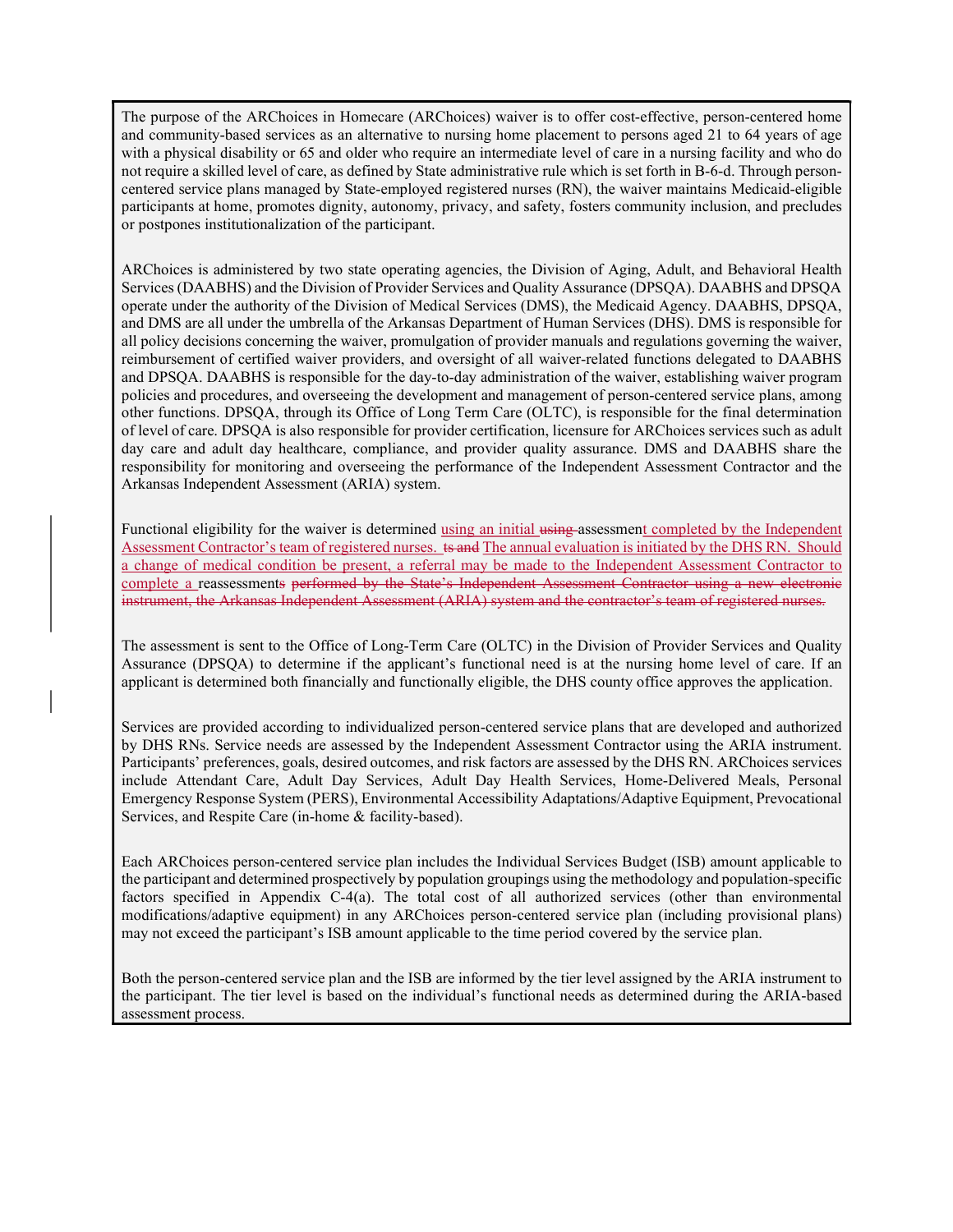# 6. Additional Requirements

#### Note: Item 6-I must be completed.

- A. Service Plan. In accordance with 42 CFR §441.301(b)(1)(i), a participant-centered service plan (of care) is developed for each participant employing the procedures specified in Appendix D. All waiver services are furnished pursuant to the service plan. The service plan describes: (a) the waiver services that are furnished to the participant, their projected frequency and the type of provider that furnishes each service and (b) the other services (regardless of funding source, including state plan services) and informal supports that complement waiver services in meeting the needs of the participant. The service plan is subject to the approval of the Medicaid agency. Federal financial participation (FFP) is not claimed for waiver services furnished prior to the development of the service plan or for services that are not included in the service plan.
- B. Inpatients. In accordance with 42 CFR §441.301(b)(1)(ii), waiver services are not furnished to individuals who are in-patients of a hospital, nursing facility or ICF/IID.
- **C.** Room and Board. In accordance with 42 CFR  $\S 441.310(a)(2)$ , FFP is not claimed for the cost of room and board except when: (a) provided as part of respite services in a facility approved by the state that is not a private residence or (b) claimed as a portion of the rent and food that may be reasonably attributed to an unrelated caregiver who resides in the same household as the participant, as provided in **Appendix** I.
- D. Access to Services. The state does not limit or restrict participant access to waiver services except as provided in Appendix C.
- E. Free Choice of Provider. In accordance with 42 CFR §431.151, a participant may select any willing and qualified provider to furnish waiver services included in the service plan unless the state has received approval to limit the number of providers under the provisions of §1915(b) or another provision of the Act.
- F. FFP Limitation. In accordance with 42 CFR §433 Subpart D, FFP is not claimed for services when another third-party (e.g., another third party health insurer or other federal or state program) is legally liable and responsible for the provision and payment of the service. FFP also may not be claimed for services that are available without charge, or as free care to the community. Services will not be considered to be without charge, or free care, when (1) the provider establishes a fee schedule for each service available and (2) collects insurance information from all those served (Medicaid, and non-Medicaid), and bills other legally liable third party insurers. Alternatively, if a provider certifies that a particular legally liable third party insurer does not pay for the service(s), the provider may not generate further bills for that insurer for that annual period.
- G. Fair Hearing: The state provides the opportunity to request a Fair Hearing under 42 CFR §431 Subpart E, to individuals: (a) who are not given the choice of home and community-based waiver services as an alternative to institutional level of care specified for this waiver; (b) who are denied the service(s) of their choice or the provider(s) of their choice; or (c) whose services are denied, suspended, reduced or terminated. Appendix F specifies the state's procedures to provide individuals the opportunity to request a Fair Hearing, including providing notice of action as required in 42 CFR §431.210.
- further bills for that insurer for that annual period.<br> **G.** Fair Hearing: The state provides the opportunity to request a Fair Hearing under<br>
Subpart E, to individuals: (a) who are not given the choice of home and commun H. Quality Improvement. The state operates a formal, comprehensive system to ensure that the waiver meets the assurances and other requirements contained in this application. Through an ongoing process of discovery, remediation and improvement, the state assures the health and welfare of participants by monitoring: (a) level of care determinations; (b) individual plans and services delivery; (c) provider qualifications; (d) participant health and welfare; (e) financial oversight and (f) administrative oversight of the waiver. The state further assures that all problems identified through its discovery processes are addressed in an appropriate and timely manner, consistent with the severity and nature of the problem.

| <sup>'</sup> State:   |  |
|-----------------------|--|
| <b>Effective Date</b> |  |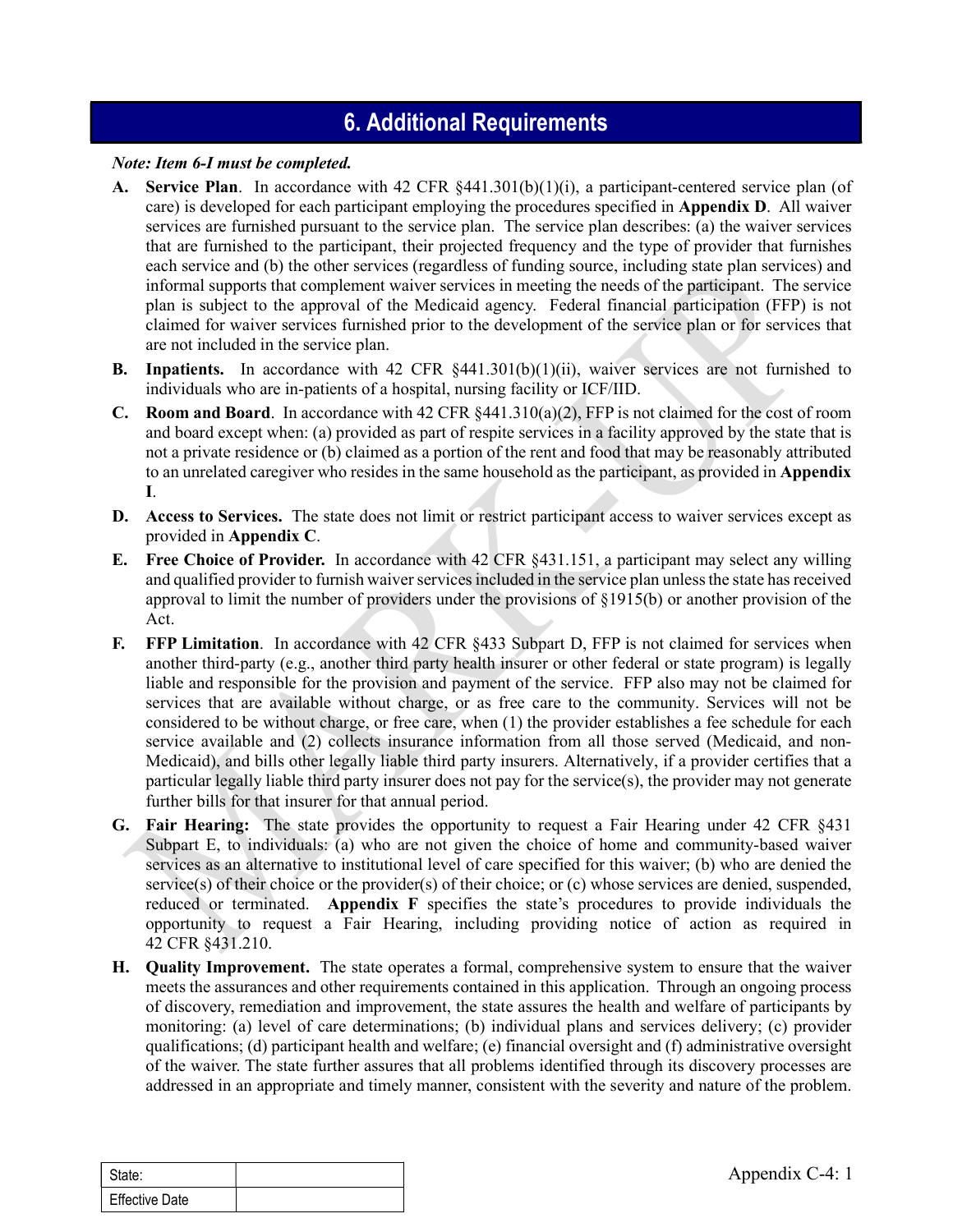specified throughout the application and in Appendix H.

I. Public Input. Describe how the state secures public input into the development of the waiver:

During the period that the waiver is in effect, the state will implement the Quality Improvement Strategy<br>specified throughout the application and in **Appendix H**.<br>**Public Input.** Describe how the state secures public inpu Policy and form revisions, procedural changes and clarifications are based on input from participants, family and providers. Comments are reviewed and appropriate action taken to incorporate changes or modifications to benefit the participant, service delivery and quality of care. Comments and public input are gathered through routine monitoring of program requirements, provider workshops/trainings, program integrity audits, and monitoring of participants and contact with stakeholders. These experiences and lessons learned are applied to the operations of ARChoices.

ring the period that the waiver is in effect, the state will implement the Quality Improvement Strategy<br>cified throughout the application and in Appendix H.<br>Die Input. Describe how the state secures public input into the d will run simultaneously with the submission from October 11, 2020 through November 9, 2020. The notice of rulemaking will be published in the Arkansas Democrat-Gazette on October 8 through 10, 2020. The change will be posted on both the Arkansas Medicaid website and DHS website beginning October 8, 2020 tring the period that the waiver is in effect, the state will implement the Quality Improvement Strategy<br>circled throughout the application and in Appendix H.<br>Height and the month and the product and in Appendix H.<br>Policy public hearing for this amendment.

Policy and form revisions, procedural changes and clarifications are based on input from participants, family and providers. Comments are reviewed and appropriate action taken to incorporate changes or modifications to benefit the participant, service delivery and quality of care. Comments and public input are gathered through routine monitoring of program requirements, provider workshops/trainings, program integrity audits, and monitoring of participants and contact with stakeholders. These experiences and lessons learned are applied to the operations of ARChoices.

The agency first conducted five public meetings in the summer to outline the reforms being considered for the waiver amendments: Jonesboro (6/4/18); Fort Smith (6/6/18); Monticello (6/8/18); Hope (6/11/18); and Little Rock (6/14/18). The public notice was published in the statewide newspaper Arkansas Democrat Gazette on October 14-16, 2018. The comment period ended November 12, 2018. The entire waiver application was published for comment. Physical copies of the proposed waiver amendments were mailed to constituents upon request. A copy was also published on the state's Medicaid website at this link:

https://www.medicaid.state.ar.us/general/comment/comment.aspx

The agency conducted five public hearings during the public comment period in different parts of the state: Fort Smith (10/15/18); Monticello (10/18/18); Hope (10/22/18); Little Rock (10/29/18); and Jonesboro (11/7/18). At each public comment hearing, members of the public were invited to provide oral and/or written comments regarding the proposed waiver amendments. A court reporter was provided at each location to transcribe the entire hearing and all comments received. The agency provided sign-in sheets for attendees who chose to register their attendance.

Summary of Public Comments and Responses

During the public comment period for the ARChoices in Homecare waiver, Arkansas DHS received comments from consumer groups, providers, advocacy groups, and other stakeholders. Comments were provided through physical letters mailed/delivered to the agency; e-mails; telephone voicemails; and oral statements at public hearings. Comments included:

provide oral and/or written comments regarding the proposed waiver amendments. A<br>reporter was provided at each location to transcribe the entire hearing and all comment<br>The agency provided sign in sheets for attendees who Comment: The most common comment was a form e-mail publicized by an advocacy group expressing opposition to Medicaid "cuts" generally, and concern for a lack of transparency in the development of the proposed amendment, and for "inadequate data" and "incorrect assumptions" in the actuarial studies supporting proposed rate changes.

| State:                |  |
|-----------------------|--|
| <b>Effective Date</b> |  |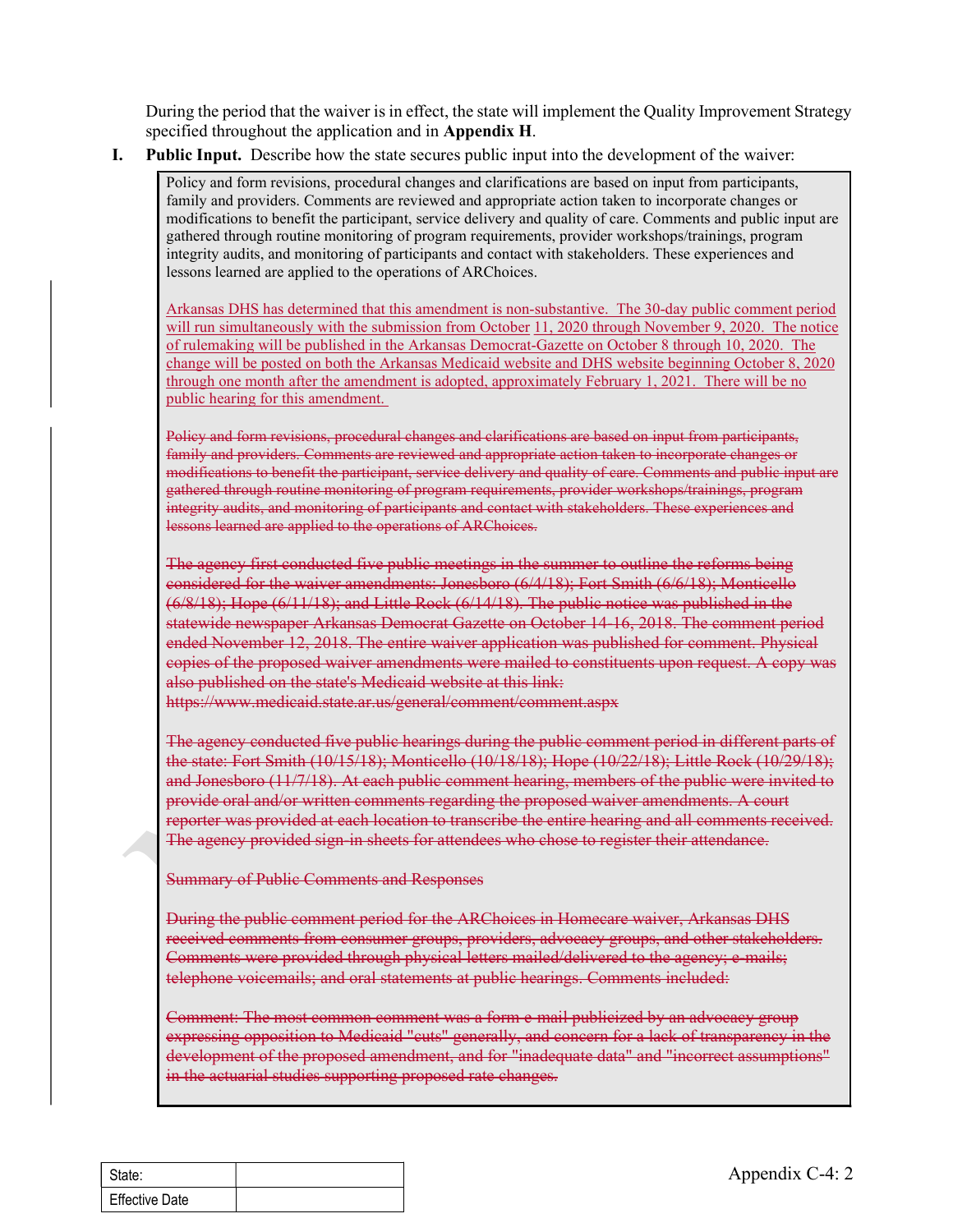Response: DHS believes the proposed changes would improve efficiency and fiscal sustainability of these programs while still protecting the health and safety of clients and ensuring that clients have access to the medically necessary services they require. DHS has conducted a total of 10 regional public meetings concerning these changes and two publicly-available webinars, in addition to meeting with both provider and consumer stakeholder groups to explain the changes and gather input. The comments fail to specify what data or assumptions are supposedly inaccurate, and rate studies were prepared by nationally-recognized actuaries. of these pregnams while still protecting the health and safety of clients and ensuring that eleants<br>have access to the medically mecessary services they require. DHS has conducted a total of 10<br>regional public meetings con

Comment: The second most common comment was an objection to a proposal to restrict the ability of a beneficiary's family members and roommates to serve as a paid agency caregiver for that beneficiary. Several of the comments provided specific data illustrating that a significant number of paid caregivers are related to the beneficiaries they serve, and provider express particular concern that this restriction would create significant barriers to access to care for beneficiaries in rural areas.

Response: In light of the data provided in comments, DHS agrees that this proposal could unnecessarily restrict access to care. DHS has removed this proposal from the waiver amendment.

Comment: The third most common comment was an objection to Medicaid "cuts" generally.

Response: DHS believes the proposed changes would improve efficiency and fiscal sustainability have access to the medically necessary services they require.

Two additional comments and responses are contained in Main Section B, "Additional Needed Information (Optional)."

- J. Notice to Tribal Governments. The state assures that it has notified in writing all federally-recognized Tribal Governments that maintain a primary office and/or majority population within the State of the State's intent to submit a Medicaid waiver request or renewal request to CMS at least 60 days before the anticipated submission date as provided by Presidential Executive Order 13175 of November 6, 2000. Evidence of the applicable notice is available through the Medicaid Agency.
- 13166 of August 11, 2000 (65 FR 50121) and (b) Department of Health and Human Service Federal Financial Assistance Recipients Regarding Title VI Prohibition Against N<br>Discrimination Affecting Limited English Proficient Per K. Limited English Proficient Persons. The state assures that it provides meaningful access to waiver services by Limited English Proficient persons in accordance with: (a) Presidential Executive Order 13166 of August 11, 2000 (65 FR 50121) and (b) Department of Health and Human Services "Guidance to Federal Financial Assistance Recipients Regarding Title VI Prohibition Against National Origin Discrimination Affecting Limited English Proficient Persons" (68 FR 47311 - August 8, 2003). Appendix B describes how the state assures meaningful access to waiver services by Limited English Proficient persons.

| l State:              |  |
|-----------------------|--|
| <b>Effective Date</b> |  |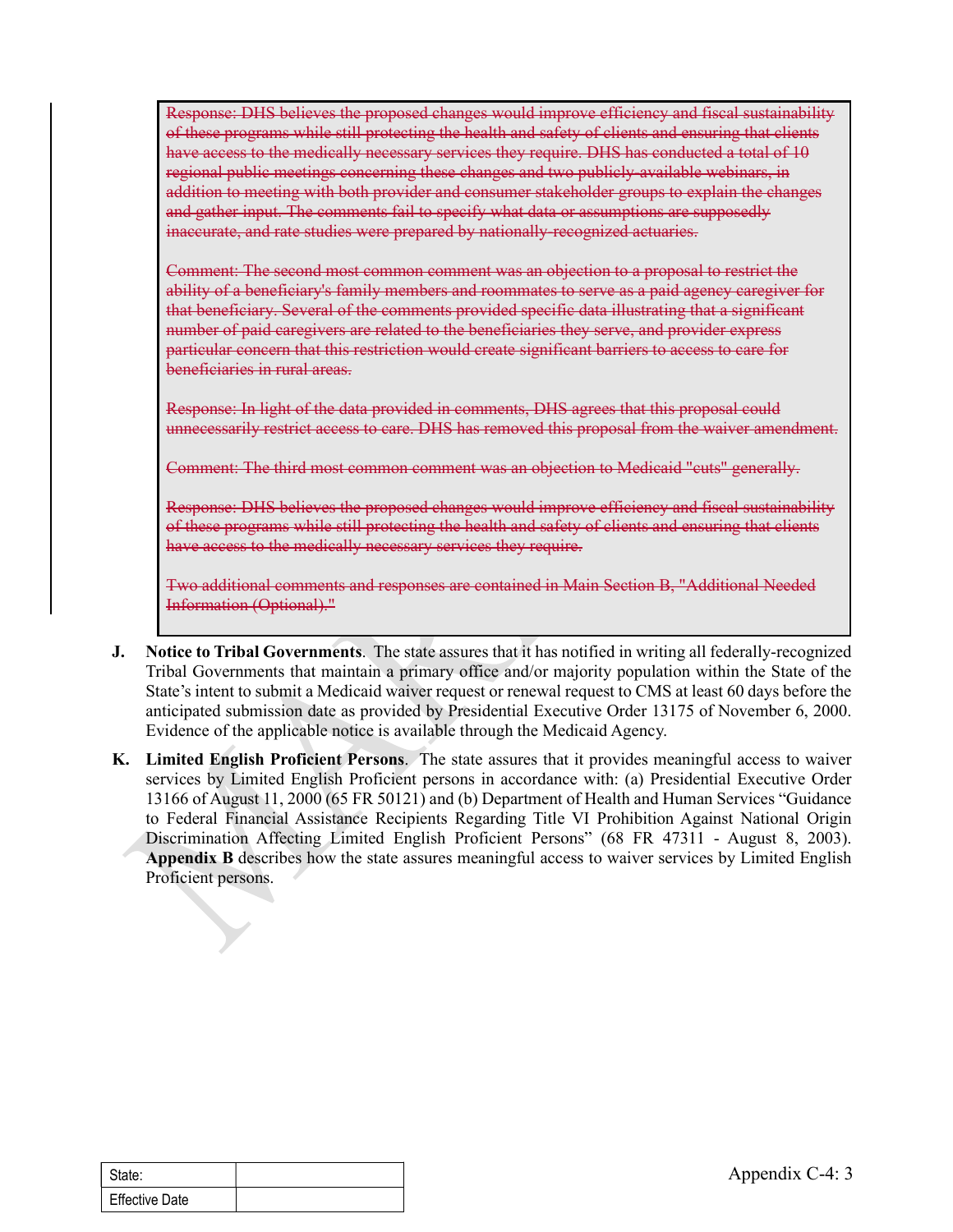# 7. Contact Person(s)

|                    | 7. Contact Person(s)                                                                                |                 |  |  |
|--------------------|-----------------------------------------------------------------------------------------------------|-----------------|--|--|
|                    |                                                                                                     |                 |  |  |
| <b>Last Name:</b>  | The Medicaid agency representative with whom CMS should communicate regarding the waiver is:        |                 |  |  |
| <b>First Name:</b> | <b>MillsGolden</b>                                                                                  |                 |  |  |
|                    | <b>DaveMac</b>                                                                                      |                 |  |  |
| <b>Title:</b>      | Business Operations ManagerAttorney Specialist, Office of Policy<br>Coordination and Promulgation,  |                 |  |  |
| Agency:            | Arkansas Department of Human Services                                                               |                 |  |  |
| <b>Address:</b>    | P.O. Box 1437, Slot S-295                                                                           |                 |  |  |
| <b>Address 2:</b>  |                                                                                                     |                 |  |  |
| City:              | Little Rock                                                                                         |                 |  |  |
| State:             | Arkansas                                                                                            |                 |  |  |
| Zip:               | 72203-1437                                                                                          |                 |  |  |
| <b>Phone:</b>      | 501-320-638306<br>Ext:                                                                              | <b>TTY</b><br>П |  |  |
| Fax:               | 501-682-8009404-4619                                                                                |                 |  |  |
| E-mail:            | dave.millsMac.E.Golden@dhs.arkansas.gov                                                             |                 |  |  |
| the waiver is:     | If applicable, the state operating agency representative with whom CMS should communicate regarding |                 |  |  |
|                    |                                                                                                     |                 |  |  |
| <b>Last Name:</b>  |                                                                                                     | White-Foster    |  |  |
| <b>First Name:</b> |                                                                                                     | Mark-Ashely     |  |  |
| Title:             | Deputy-Assistant Director                                                                           |                 |  |  |
| Agency:            | Arkansas Department- of Human Services, Division of Aging, Adult,<br>and Behavioral Health Services |                 |  |  |
| Address:           | P.O. Box 1437, Slot <del>S 530W-241</del>                                                           |                 |  |  |

| <b>First Name:</b><br>Mark-Ashely<br><b>Title:</b><br>Deputy-Assistant Director<br>Arkansas Department- of Human Services, Division of Aging, Adult,<br>Agency:<br>and Behavioral Health Services<br><b>Address:</b><br>P.O. Box 1437, Slot \$530W-241<br><b>Address 2:</b><br>City:<br>Little Rock<br>State:<br>Arkansas<br>$\mathbf{Zip}:$<br>72203-1437<br>501-320-6009-6345<br><b>TTY</b><br>Ext:<br><b>Phone:</b><br>$\Box$ |
|----------------------------------------------------------------------------------------------------------------------------------------------------------------------------------------------------------------------------------------------------------------------------------------------------------------------------------------------------------------------------------------------------------------------------------|
|                                                                                                                                                                                                                                                                                                                                                                                                                                  |
|                                                                                                                                                                                                                                                                                                                                                                                                                                  |
|                                                                                                                                                                                                                                                                                                                                                                                                                                  |
|                                                                                                                                                                                                                                                                                                                                                                                                                                  |
|                                                                                                                                                                                                                                                                                                                                                                                                                                  |
|                                                                                                                                                                                                                                                                                                                                                                                                                                  |
|                                                                                                                                                                                                                                                                                                                                                                                                                                  |
|                                                                                                                                                                                                                                                                                                                                                                                                                                  |
|                                                                                                                                                                                                                                                                                                                                                                                                                                  |
| Fax:<br>501-682-8155                                                                                                                                                                                                                                                                                                                                                                                                             |
| E-mail:<br>Mark.whiteAshley.Fisher@dhs.arkansas.gov                                                                                                                                                                                                                                                                                                                                                                              |
|                                                                                                                                                                                                                                                                                                                                                                                                                                  |
|                                                                                                                                                                                                                                                                                                                                                                                                                                  |
| Appendix C-4: 4<br><b>Effective Date</b>                                                                                                                                                                                                                                                                                                                                                                                         |

| State:                |  |
|-----------------------|--|
| <b>Effective Date</b> |  |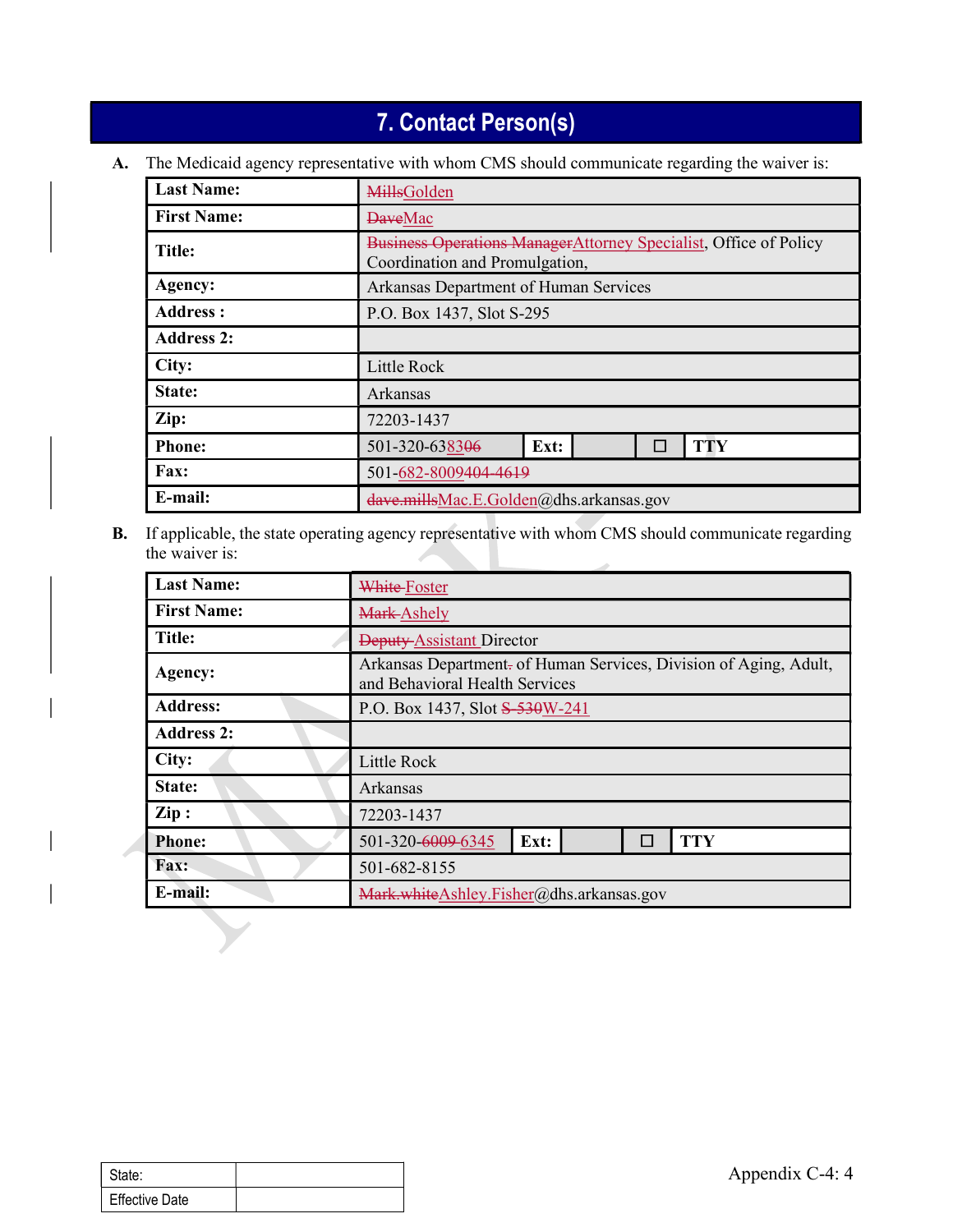How persons served in the existing waiver are eligible to participate in the amended waiver:

Individuals served in the existing waiver may continue to participate in this HCBS program under the amended waiver, provided they (1) continue to meet financial eligibility and (2) meet the functional level of careeligibility criteria for the program as defined in the state rule. And determined following

their <u>evaluation.</u> reassessment under the new Arkansas Independent Assessment (ARIA) process.<br>The level of carefunctional eligibility criteria for waiver and nursing facility services are established by state rule and are unchanged. The amended waiver includes a clarification that under the existing functional level of care criteria that persons requiring skilled care (as defined in the state rule) are not eligible for the waiver. This re-states existing policy and is incorporated in the assessment and eligibility determination processes. How persons served in the existing waiver are eligible to participate in this HCBS program under the<br>
annehold waiver, provided they (1) continue to meet financial eligibility and (2) meet the functional<br>  $\frac{1}{2}$  week o

administrative functions on behalf of the Medicaid agency and/or the operating agency (if applicable) (select one):

| nended waiver, provided they $(1)$ continue to meet financial eligibility and $(2)$ meet the functional<br>vel of eare eligibility criteria for the program as defined in the state rule. And determined following<br>eir evaluation. reassessment under the new Arkansas Independent Assessment (ARIA) process. |                                                                                                                                                                                                                                                                                                                                                                                                                                                                                                                                                                   |  |  |
|------------------------------------------------------------------------------------------------------------------------------------------------------------------------------------------------------------------------------------------------------------------------------------------------------------------|-------------------------------------------------------------------------------------------------------------------------------------------------------------------------------------------------------------------------------------------------------------------------------------------------------------------------------------------------------------------------------------------------------------------------------------------------------------------------------------------------------------------------------------------------------------------|--|--|
|                                                                                                                                                                                                                                                                                                                  | the level of earefunctional eligibility criteria for waiver and nursing facility services are established by<br>the rule and are unchanged. The amended waiver includes a clarification that under the existing<br>nctional level of care criteria that persons requiring skilled care (as defined in the state rule) are not<br>gible for the waiver. This re-states existing policy and is incorporated in the assessment and eligibility<br>termination processes.                                                                                             |  |  |
|                                                                                                                                                                                                                                                                                                                  | Appendix A: Waiver Administration and Operation<br><b>HCBS Waiver Application Version 3.6</b>                                                                                                                                                                                                                                                                                                                                                                                                                                                                     |  |  |
| (select one):                                                                                                                                                                                                                                                                                                    | Use of Contracted Entities. Specify whether contracted entities perform waiver operational and<br>administrative functions on behalf of the Medicaid agency and/or the operating agency (if applicable)                                                                                                                                                                                                                                                                                                                                                           |  |  |
|                                                                                                                                                                                                                                                                                                                  | Yes. Contracted entities perform waiver operational and administrative functions on<br>behalf of the Medicaid agency and/or operating agency (if applicable). Specify the types of<br>contracted entities and briefly describe the functions that they perform. Complete Items A-5 and<br>$A-6.$                                                                                                                                                                                                                                                                  |  |  |
|                                                                                                                                                                                                                                                                                                                  | A contractor ("Independent Assessment Contractor") will perform independent<br>assessments that gather functional need-eligibility information about each ARChoices<br>waiver applicant and participant using the Arkansas Independent Assessment (ARIA)<br>instrument. The information gathered is used to determine the individual's level of<br>care, the number of medically necessary hours of attendant care, and the tier level<br>(which is intended to help inform waiver program oversight and administration and<br>person-centered service planning). |  |  |
| $\circ$                                                                                                                                                                                                                                                                                                          | No. Contracted entities do not perform waiver operational and administrative functions<br>on behalf of the Medicaid agency and/or the operating agency (if applicable).                                                                                                                                                                                                                                                                                                                                                                                           |  |  |

# Appendix B-6: Evaluation / Reevaluation of Level of Care

Fraction Contracted entities do not perform waiver operational and administration of the Medicaid agency and/or the operating agency (if applicable<br> **Appendix B-6: Evaluation / Reevaluation of Level of Care**<br> **Care** Criter d. Level of Care Criteria. Fully specify the level of care criteria that are used to evaluate and reevaluate whether an individual needs services through the waiver and that serve as the basis of the state's level of care instrument/tool. Specify the level of care instrument/tool that is employed. State laws, regulations, and policies concerning level of care criteria and the level of care instrument/tool are available to CMS upon request through the Medicaid agency or the operating agency (if applicable), including the instrument/tool utilized.

Level of Care Definitions:

| State:                |  |
|-----------------------|--|
| <b>Effective Date</b> |  |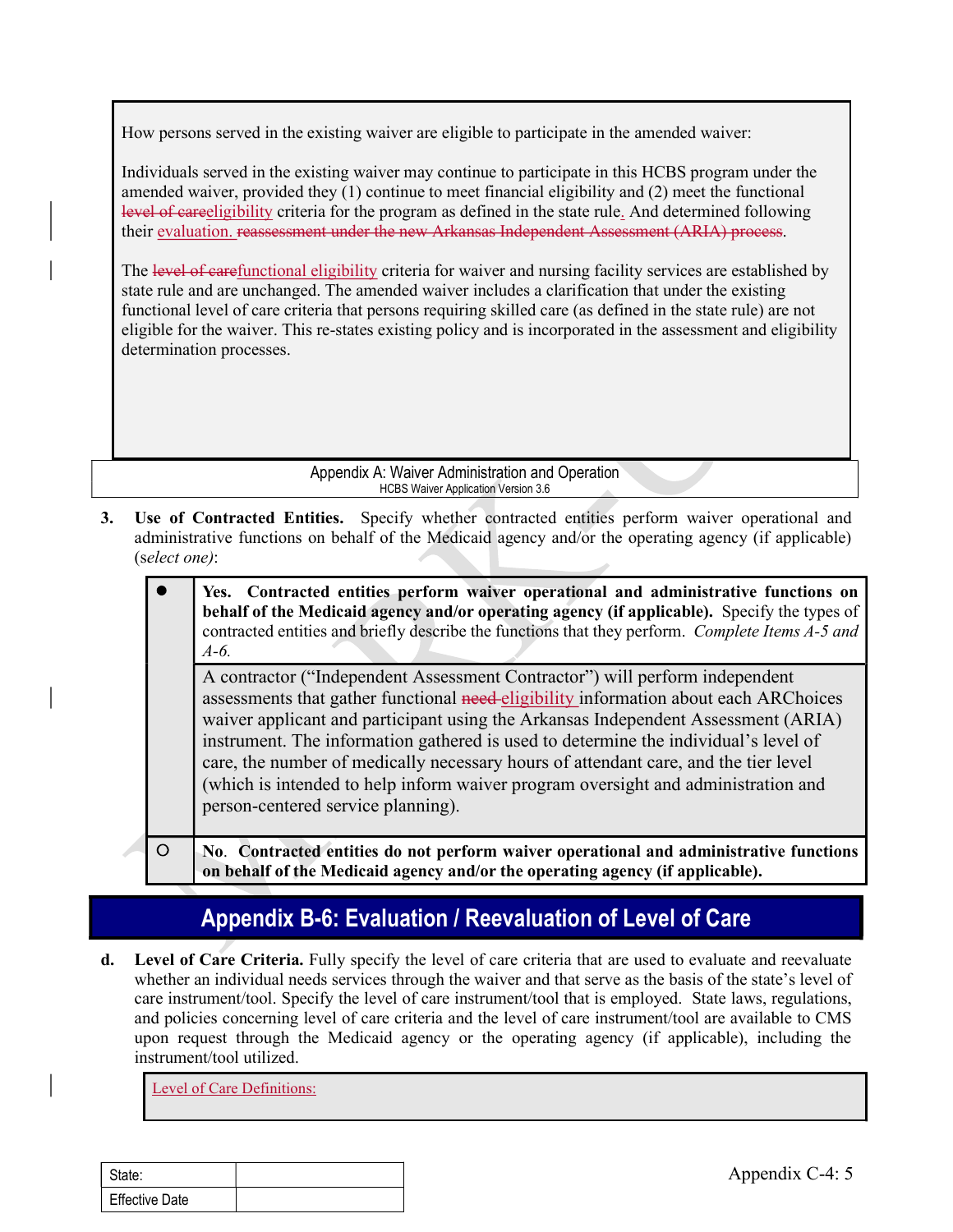ARIA ASSESSMENT TOOL means the Arkansas Independent Assessment (ARIA) instrument used by registered nurses of the Independent Assessment Contractor to collect information used in determining level of care and developing the person-centered service plan (PCSP). ARIA ASSESSMENT TOOL means the Arkansas Independent Assessment (ARIA) instrument used by<br>nurses of the Independent Assessment Contractor to collect information used in determining level<br>developing the person-centered servi

ASSESSMENT means the process completed by the Independent Assessment Contractor to collect information used in determining initial functional eligibility for waiver services.

DHS RN means a registered nurse authorized by DHS to develop the person-centered service plan for a participant.

EVALUATION means the process completed, at a minimum, of every 365 days, by the DHS RN to determine continued functional eligibility or a change in medical condition that may impact continued functional eligibility.

FUNCTIONAL ELIGIBILITY – means the level of care needed by the waiver applicant/beneficiary to receive services through the waiver rather than in an institutional setting. To be determined an individual with functional eligibility, an individual must not require a skilled level of care, as defined in the state rule, and must meet at least one of the following three criteria, as determined by a licensed medical professional:

1. The individual is unable to perform either of the following:

a. At least one (1) of the three (3) activities of daily living (ADLs) of transferring/locomotion, eating or toileting without extensive assistance from or total dependence upon another person; or,

b. At least two (2) of the three (3) activities of daily living (ADLs) of transferring/locomotion, eating or toileting without limited assistance from another person; or,

2. The individual has a primary or secondary diagnosis of Alzheimer's disease or related dementia and is cognitively impaired so as to require substantial supervision from another individual because he or she engages in inappropriate behaviors which pose serious health or safety hazards to himself or others; or,

3. The individual has a diagnosed medical condition which requires monitoring or assessment at least once a day by a licensed medical professional and the condition, if untreated, would be lifethreatening;

INDEPENDENT ASSESSMENT CONTRACTOR means the DHS vendor responsible for administering the ARIA assessment tool for the purpose of collecting information used in determining level of care and developing the person-centered service plan.

REASSESSMENT means the process, completed at the request of DHS, by the independent assessment contractor to collect information used in determining continuing functional eligibility for wavier services.

INDEPENDENT ASSESSMENT CONTRACTOR means the DHS vendor responsible for a<br>
ARIA assessment tool for the purpose of collecting information used in determining level of can<br>
the person-centered service plan.<br>
EEASSESSMENT mea Level of Care Criteria: The functional level of careeligibility criteria for ARChoices in Homecare waiver eligibility are established in administrative rules and the ARChoices manual, as promulgated by the Arkansas Department of Human Services (DHS). Please see DHS rule 016.06 CARR 057 (2017) (Procedures for Determination of Medical Need for Nursing Home Services).

| State:                |  |
|-----------------------|--|
| <b>Effective Date</b> |  |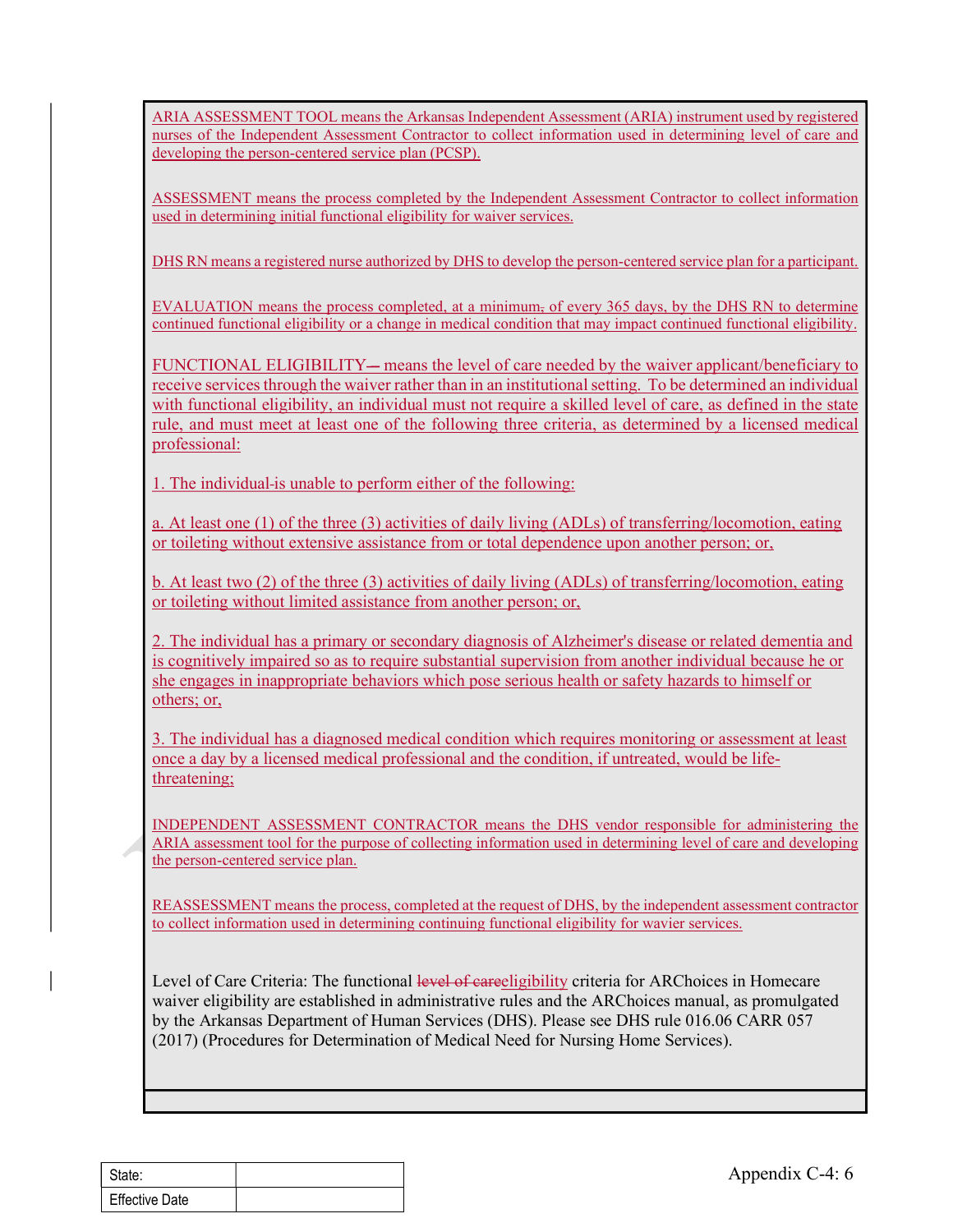e. Level of Care Instrument(s). Per 42 CFR §441.303(c)(2), indicate whether the instrument/tool used to evaluate level of care for the waiver differs from the instrument/tool used to evaluate institutional level of care evaluate level of care for the waiver differs from the instrument/tool used to evaluate institutional level of care (select one):

| $\circ$        | The same instrument is used in determining the level of care for the waiver and for<br>institutional care under the state Plan.                                                                                                                                                                                                                                                                                                                                                                                                                                                                                                                                                                              |
|----------------|--------------------------------------------------------------------------------------------------------------------------------------------------------------------------------------------------------------------------------------------------------------------------------------------------------------------------------------------------------------------------------------------------------------------------------------------------------------------------------------------------------------------------------------------------------------------------------------------------------------------------------------------------------------------------------------------------------------|
| $\bullet$      | A different instrument is used to determine the level of care for the waiver than for<br>institutional care under the state plan.<br>Describe how and why this instrument differs from the form used to evaluate institutional level                                                                                                                                                                                                                                                                                                                                                                                                                                                                         |
|                | of care and explain how the outcome of the determination is reliable, valid, and fully comparable.                                                                                                                                                                                                                                                                                                                                                                                                                                                                                                                                                                                                           |
|                | Level of Care Instrument for Institutional Care:                                                                                                                                                                                                                                                                                                                                                                                                                                                                                                                                                                                                                                                             |
|                | The instrument used to evaluate institutional level of care is form DHS-703 (Evaluation of<br>Medical Need Criteria). The DHS-703 is completed by a registered nurse (RN) and includes<br>information obtained from the participant, family members, caregivers, and others. The DHS-<br>703 was designed based on the minimum data set (MDS) and the State's nursing home admission<br>criteria. It includes the nurse's professional assessment of the participant and observations and<br>evaluation of the participant's ability to perform activities of daily living, along with other<br>relevant information regarding the individual's medical history.                                             |
|                | Level of Care Instrument for Waiver Program:                                                                                                                                                                                                                                                                                                                                                                                                                                                                                                                                                                                                                                                                 |
|                | Currently, the instrument used to determine the level of care for the ARChoices program is<br>ArPath, based on the interRAI tool. Following the transition period, the The Arkansas<br>Independent Assessment (ARIA) system will is be-used to support the level of earefunctional<br>eligibility determination process.                                                                                                                                                                                                                                                                                                                                                                                     |
|                | Data needed for determining whether the State's level of care criteria are met are gathered by<br>both instruments. The State's level of care criteria are the same for the waiver and institutional<br>care, with the exception that individuals needing skilled nursing care are excluded from the<br>waiver.                                                                                                                                                                                                                                                                                                                                                                                              |
|                | Both the ARIA instrument (as with the current ArPath instrument) and the DHS-703 assess<br>needs, are used by registered nurses, and are person-centered, focusing on the participant's<br>functioning and quality of life. Both are used through independent, conflict-free assessment<br>processes staffed by registered nurses.                                                                                                                                                                                                                                                                                                                                                                           |
|                | The state ensures that ARIA is valid and reliable through multiple stages of testing. The<br>Independent Assessment Contractor conducts its own system testing via automated test scripts<br>as well as business testing to validate outcomes. In addition, the state provides mock assessments<br>for a blinded validation analysis. The mock assessments are designed to test the validity of<br>ARIA-assigned tiers $(0, 1, 2, 3)$ compared to the nursing home level of care criteria for waiver<br>functional eligibility. The mock assessments are uploaded to ARIA and tracked, and the ARIA<br>results are compared to the expected tier levels identified by the state. This testing is single-side |
|                | <b>Process for Level of Care Evaluation/Reevaluation.</b> Per $42$ CFR $\S441.303(c)(1)$ , describe the process<br>for evaluating waiver applicants for their need for the level of care under the waiver. If the reevaluation<br>process differs from the evaluation process, describe the differences:                                                                                                                                                                                                                                                                                                                                                                                                     |
|                |                                                                                                                                                                                                                                                                                                                                                                                                                                                                                                                                                                                                                                                                                                              |
| State:         | Appendix C-4: 7                                                                                                                                                                                                                                                                                                                                                                                                                                                                                                                                                                                                                                                                                              |
| Effective Date |                                                                                                                                                                                                                                                                                                                                                                                                                                                                                                                                                                                                                                                                                                              |

| State:                |  |
|-----------------------|--|
| <b>Effective Date</b> |  |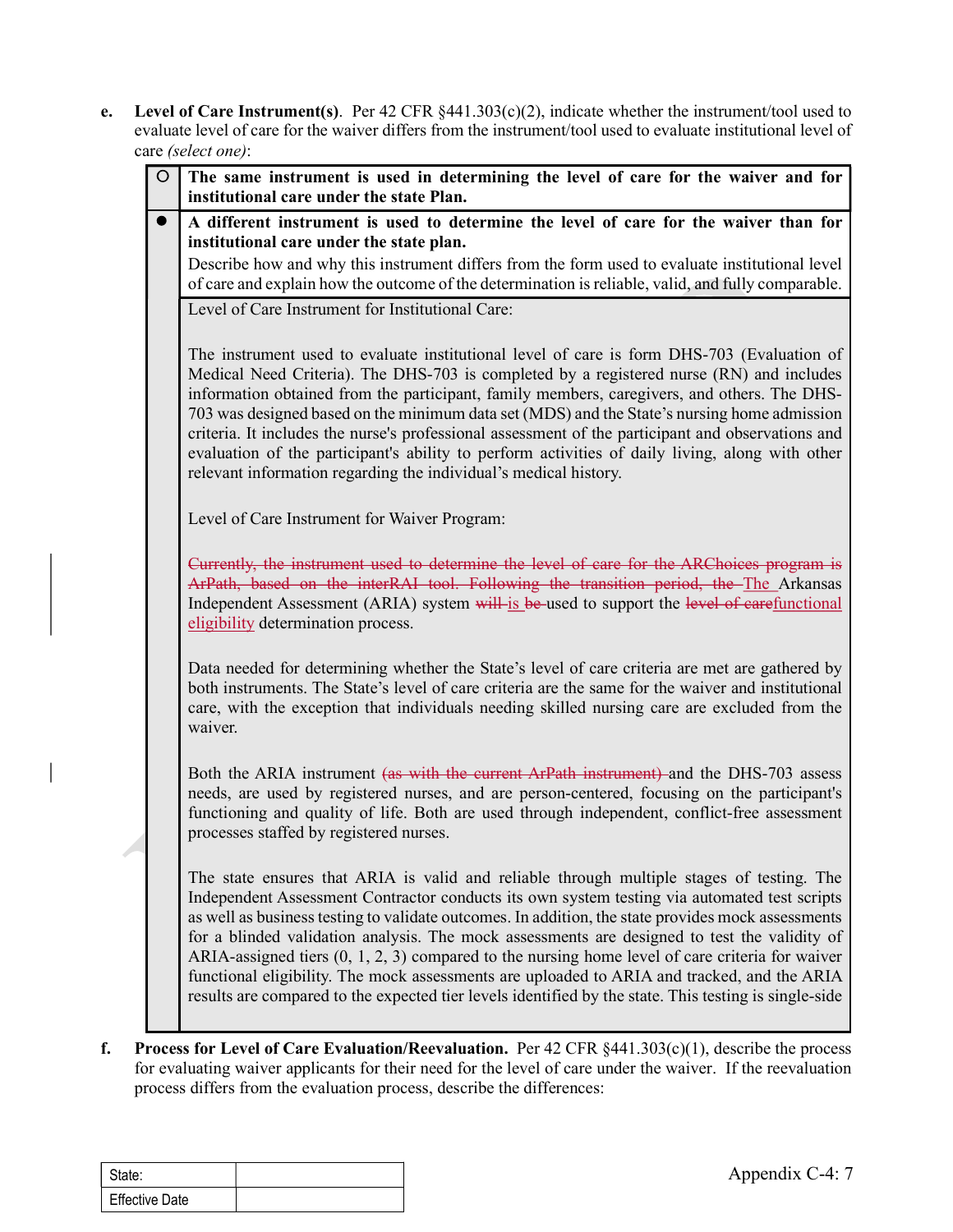The new process for evaluating waiver applicants and re-evaluation of waiver program participants for their respective needs for the level of care under the waiver is described below.

Under the new process, each waiver applicant needing an evaluation and each waiver participant needing a re-evaluation will receive an individual assessment performed by the Independent Assessment Contractor. Each assessment or re-assessment is performed by a licensed registered nurse (RN) using the Arkansas Independent Assessment (ARIA) instrument. The ARIA tool will generate a proposed level of care evaluation. The Office of Long Term Care (OLTC) in DPSQA will review the ARIA results and the ARIA-recommended tier level, and make the final level of care determination. Functional need-eligibility is valid for one year, unless a shorter period is specified by OLTC.

As described in B-6-e, the Independent Assessment Contractor's RNs will complete the ARIA instrument for each initial evaluation assessment and subsequent reassessments when requested by the DHS RN-evaluation, drawing upon information from a face-to-face meeting with the applicant/participant and, if necessary, information from other parties familiar with the individual's conditions, functional limitations, and circumstances.

Re-evaluations will continue to be performed on at least an annual basis, with the level of carefunctional eligibility re-affirmed or revised and a written determination issued by the Office of Long Term Care. A re-evaluation may also be ordered anytime (or scheduled on a more frequent than annual basis) by the DHS registered nurseRN responsible for the participant's person-centered service plan, said nurse's supervisor, the DPSQA Office of Long Term Care director (or his/her designee), or the DAABHS deputy director (or his/her designee). In cases where a participant has experienced a significant change in circumstances (e.g., an inpatient hospital admission, skilled nursing facility admission, or the loss of a primary family caregiver), an evaluation-assessment will be performed by the DHS RN, who requests a reassessment to be completed by the Independent Assessment Contractor, as appropriate. In the manner specified in the DHS Independent Assessment Manual, a participant (or their legal representative) or the participant's physician may request that the DAABHS deputy director (or his/her designee) order a re-assessment.

is used to gather information on the applicant's (or participant's in the case of a re-eval demographics; helath care providers; current services and supports received (including thrapises, medications, durable medical equ The ARIA instrument is a comprehensive tool to collect detailed information to determine an individual's functional eligibility; identify needs, current supports, some of the individual's preferences, and some of the risks associated with home and community-based care for the individual; and inform the development of the person-centered service plan. The ARIA instrument is used to gather information on the applicant's (or participant's in the case of a re-evaluation) demographics; health care providers; current services and supports received (including skilled nursing, therapies, medications, durable medical equipment, and human assistance services), housing and living environment; decision-making and designated representatives; emergency contacts; Activities of Daily Living (ADLs) needs; Instrumental Activities of Daily Living (IADLs) needs; health status (including symptoms, conditions, and diagnoses); psychosocial status (including assessment of behavioral health impairments and risk factors); memory and cognition; mental status; sensory and functional communication skills; self-preservation capabilities and supports; family and other caregiver supports; participation in work, volunteering, or educational activities; and quality of life (including routines, preferences, strengths and accomplishments, and goals for future).

Once ARIA is operational, using assessment results and a DAABHS-approved tiering methodology, the The ARIA system will assign tiers designed to help further differentiate individuals by need. Each waiver applicant or participant will be assigned a tier level (0, 1, 2, or 3) following each assessment or re-assessment. The tiers are intended to help inform waiver program oversight and administration and person-centered service planning. Once available through ARIA,

| State:                |  |
|-----------------------|--|
| <b>Effective Date</b> |  |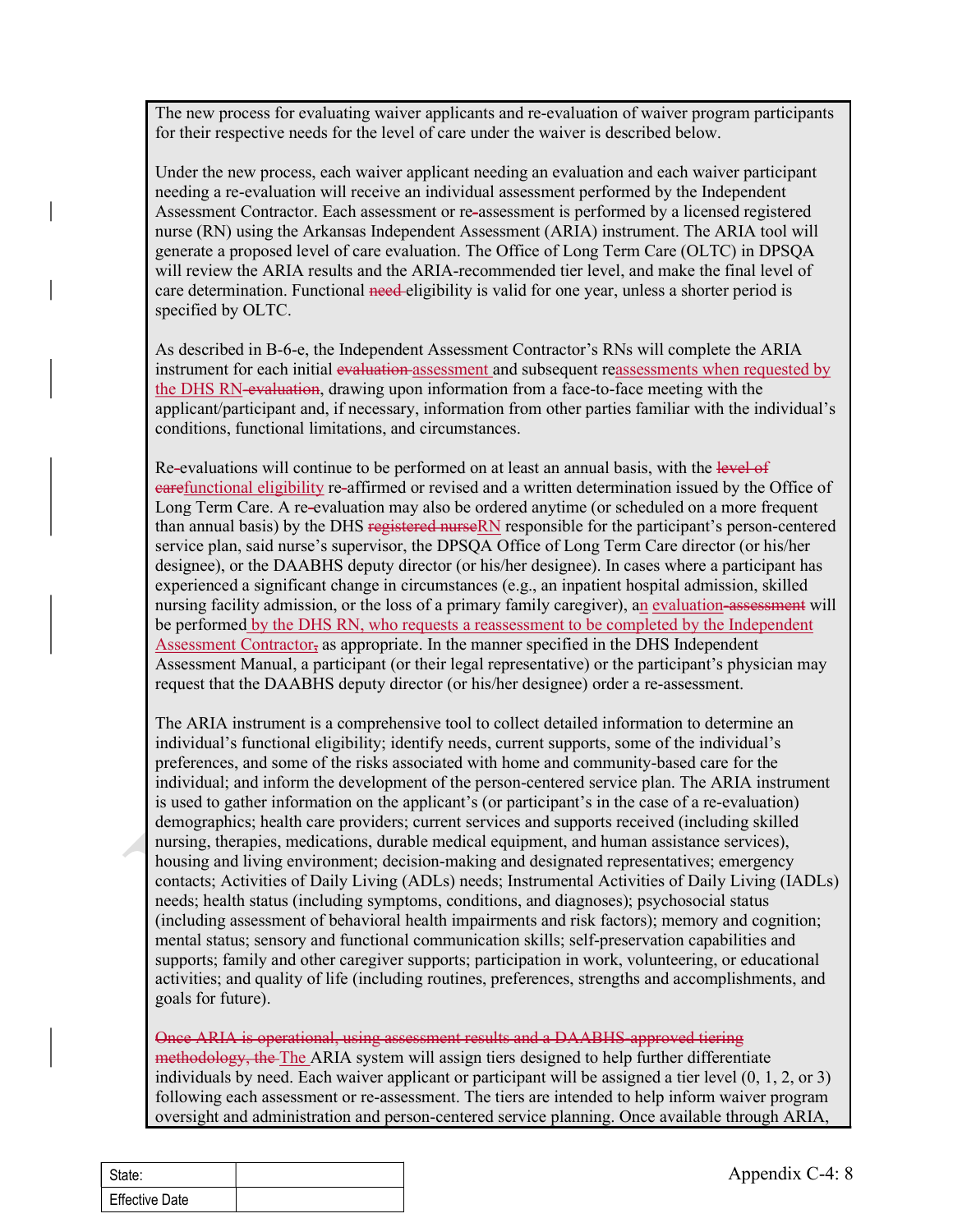tier levels will also be a population-based factor in determining participants' prospective individual services budgets. The tiers do not replace the Level of Care criteria described in B-6-d, waiver eligibility determinations, or the person-centered service plan process.

#### In summary:

1. Tier 0 (zero) and Tier 1 (one) indicate the individual's assessed needs, if any, do not support the need for either ARChoices waiver services or nursing facility services.

2. Tier 2 (two) indicates the individual's assessed needs are consistent with services available through either the ARChoices waiver program or a licensed nursing facility.

3. Tier 3 (three) indicates the individual needs skilled care available through a licensed nursing facility and not through the waiver program.

These indications notwithstanding, the final determination of Level of Care and functional eligibility is made by the Office of Long-Term Care (OLTC).

(Note that ARIA-based assessments are also used to help determine whether Medicaid enrollees meet the minimum ADL needs-based criteria for State Plan coverage of Medicaid personal care services and self-directed personal assistance services. Tier 1 (one) and Tier 2 (two) each indicate that the Medicaid enrollee meets the minimum criteria for personal care or self-directed personal assistance service coverage. Coverage of these State Plan services for Medicaid enrollees is further subject to a medical necessity determination and prior authorization.)

i. Procedures to Ensure Timely Reevaluations. Per  $42$  CFR  $\S 441.303(c)(4)$ , specify the procedures that the state employs to ensure timely reevaluations of level of care (specify):

DAABHS has established and maintains procedures for tracking review dates and initiating timely re-evaluations prior to each participant's respective level of care review date and prior to the expiration of the participant's current person-centered service plan (Arkansas' term for a personeentered care plan). This process ensures timely reevaluations prior to the level of care review date and the expiration of the person-centered service plan so that no lapse in service occurs.

Specifically, DAABHS uses an online tracking tool with an integrated dashboard functionality that DHS RNs "tickler" file system approach that DAABHS registered nurses (DHS RNs) and RN supervisors use to monitor upcoming review data and service plan expirations. The process of reassessment evaluation begins two months prior to the expiration date of the current person-centered service plan or two months prior to the annual anniversary date of the last independent functional eligibility determination evaluationassessment, whichever is earlier.

supervisors use to monitor upcoming review data and service plan expirations. The reassessment evaluation begins two months prior to the expiration date of the current per service plan or two months prior to the annual ann On at least a monthly basis, the DHS RN will identify participants who are due for evaluationassessment. The DHS RN will add the cases to the assessment evaluation schedule of the Independent Assessment Contractor by submitting the participants' information through an online web portal maintained by the Independent Assessment Contractor. The DHS RN will use the online tracking tool "tickler" file system, referenced above, to monitor for both the need for reassessmentevaluation, and for timely completion of the reassessment, when requested, by the Independent Assessment Contractor. Once the re-assessmentit has been determined that functional eligibility continues,  $\overline{a}$ completed and the level of care is revised as appropriate, the DHS RN begins development of the new person-centered service plan.

Reassessments are ordinarily submitted to the Independent Assessment Contractor with a contractually-required 30-day time limit for completion of the reassessment. However, the contract

| State:                |  |
|-----------------------|--|
| <b>Effective Date</b> |  |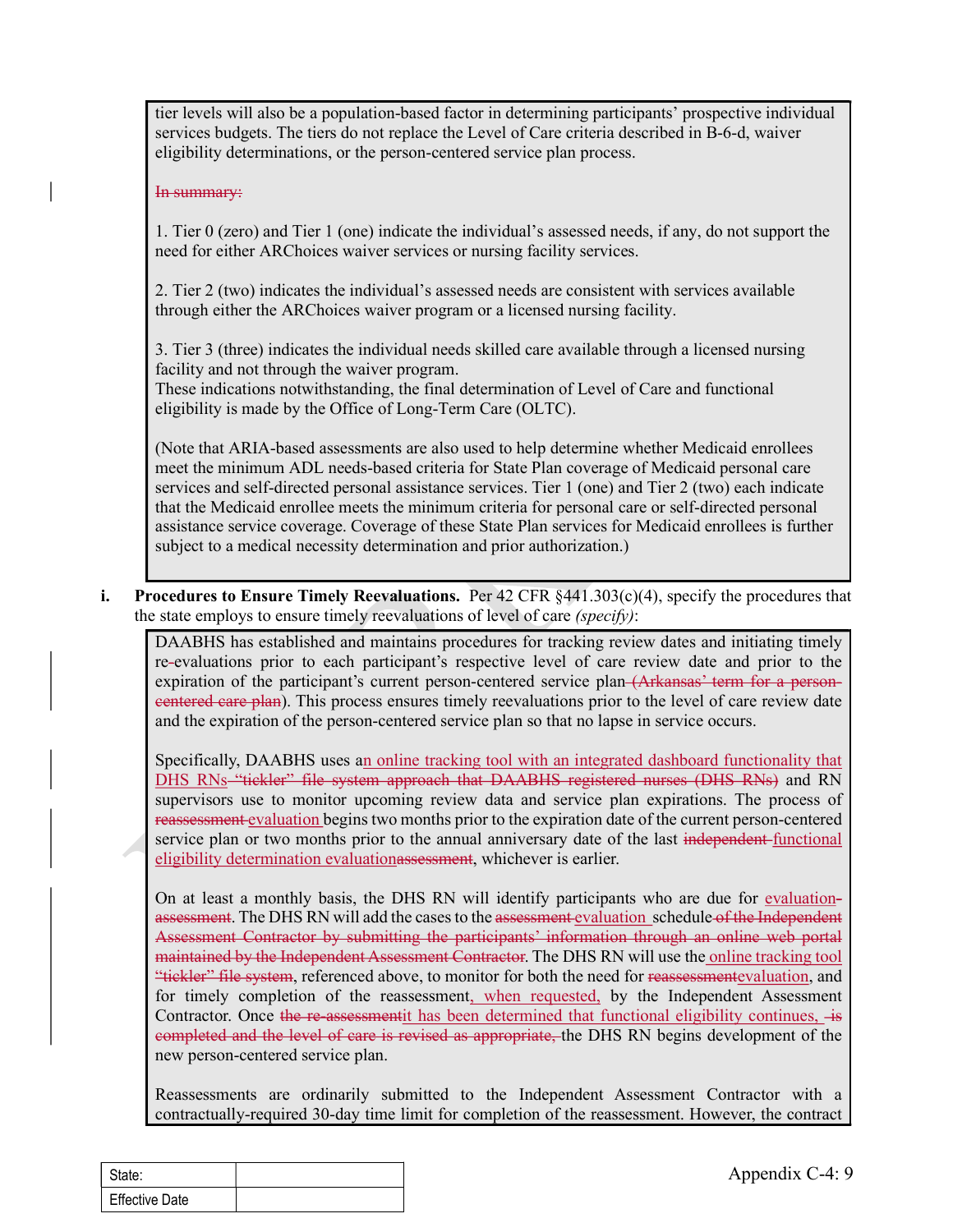also allows DHS, at its discretion, to submit reassessments with a 10-day time limit or a 7-day time limit when DHS deems it necessary.

The DHS RN supervisory staff, through the record review process and through routine monitoring and auditing procedures, notifies the appropriate DHS RN, RN supervisor and the Independent Assessment Contractor if an re-assessment has not been completed within the specified DAABHS policy timeframes.

The ACES report produced by the Division of County Operations is used as a tool by the DHS RN and RN supervisor to determine if the assessment is current or has expired. Patterns of noncompliance are documented and disciplinary action is taken if necessary.

Each Targeted Case Manager is also required to maintain a "Tickler" system to track the Medicaid eligibility reevaluation date and the service plan expiration date. If the reassessment process has not been completed timely, the Targeted Case Manager notifies the DHS RN prior to the expiration date of the current service plan.

The Targeted Case Manager is responsible for monitoring the beneficiary status on a regular basis for changes in service need, referring the beneficiary to the DHS RN for evaluation of any beneficiary complaints or change of condition or DHS RN Supervisor immediately upon learning of also allows DHS, at its discretion, to submit reassessments with a 10-day time limit or a 7-day time<br>limit when DHS deems it necessary.<br>The DHS RN supervisory staff, through the record review process and through routine mo warrants a change to the PCSP based upon the DHS RN's evaluation of the beneficiary.

i. Describe the state's method for addressing individual problems as they are discovered. Include information regarding responsible parties and GENERAL methods for problem correction. In addition, provide information on the methods used by the state to document these items.

The Division of Aging, Adult, and Behavioral Health Services (DAABHS) (operating agency, with primary responsibility for waiver program operations and oversight of the independent assessment process), the Division of Provider Services and Quality Assurance (DPSQA) (operating agency with responsibility for level of care determinations), and the Division of Medical Services (Medicaid agency) – all three of which are part of the Arkansas Department of Human Services (DHS) – participate in team meetings as needed to discuss and address individual problems associated with level of care determinations, assessments, and system improvements, as well as problem correction and remediation. DAABHS, DPSQA, and DMS have an Interagency Agreement that includes measures related to level of care determinations for the waiver.

The system currently in place for new applicants to enter the waiver program does not allow for services to be delivered prior to an initial level of care determination. Also, DAABHS requires that all initial assessments, and reassessments and evaluations are completed by a registered nurse.

responsibility for level of care determinations), and the Division of Medical Services (MHS) – paral three of which are part of the Arkansas Department of Human Services (DHS) – paretings as needed to discuss and address Level of Care assessments are A functional eligibility determination of level of care is required annually. applying the functional eligibility criteria, with referral for the use of using the approved assessment instrument in the event of a change of condition that may affect functional eligibility. (eurrently, the ArPath instrument, and under the amended waiver When referred, the Independent Assessment Contractor conducts a reassessment using the Arkansas Independent Assessment (ARIA) instrument) and applying applies the level of carefunctional eligibility criteria. For the ArPath instrument, the DHS RN

| State:                |  |
|-----------------------|--|
| <b>Effective Date</b> |  |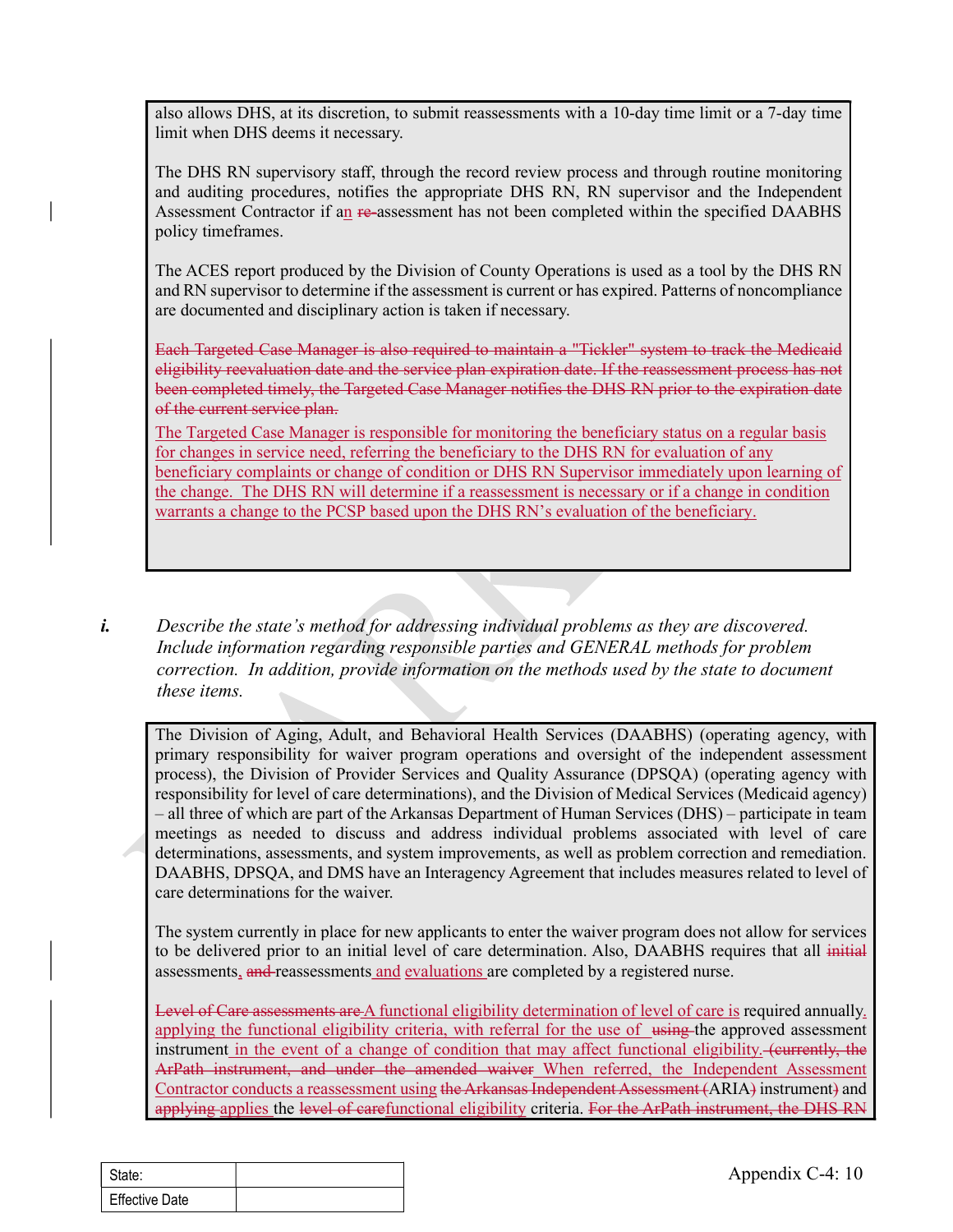supervisors currently complete a regional monthly activity report, which lists the number of level of care evaluations and re-evaluations conducted. Remediation efforts are included on the DHS RN supervisors' monthly report. For ARIA, tThe DHS Independent Assessment Contractor will submit data reports to DMS at least monthly listing the number of level of care evaluations and re-evaluations sessments and reassessments <del>ns</del>-conducted. DMS will require the DHS Independent Assessment Contractor to develop a corrective action plan when remediation in this area is needed, and document completion of the corrective action plan.

#### Appendix B-7: Freedom of Choice

**Freedom of Choice.** As provided in 42 CFR  $\frac{6441.302}{d}$ , when an individual is determined to be likely to require a level of care for this waiver, the individual or his or her legal representative is:

- informed of any feasible alternatives under the waiver; and
- ii. given the choice of either institutional or home and community-based services.
- a. Procedures. Specify the state's procedures for informing eligible individuals (or their legal representatives) of the feasible alternatives available under the waiver and allowing these individuals to choose either institutional or waiver services. Identify the form(s) that are employed to document freedom of choice. The form or forms are available to CMS upon request through the Medicaid agency or the operating agency (if applicable).

DMS at least monthly listing the number of level-of-care-evaluations-and-re-valuations-assessments and<br>reassessments are conducted. DMS will require the DHS Independent Assessment Contractor to develop<br>a corrective action for of the waiver participant, the DHS RN explains the services available through the ARChoices waiver, discusses the qualified ARChoices providers in the state, and develops an appropriate person-centered service plan. As part of the service plan development process, the participant (or representative) documents their choice to have services provided in the community setting through the HCBS waiver as opposed to receiving services in an institutional setting. In addition, freedom of choice is explained through a Freedom of Choice form and the applicable qualified provider listing; both are signed by the waiver participant or their representative. This is documented on the service plan, which includes the signature of the waiver participant (or representative) and the DHS RN, and included in the participant's electronic record. a level of care for this waiver, the individual or his or her legal representative is:<br> *ufformed of any peachle alternatives under the waiver; and*<br> *given the choice of either institutional or home and community-based se* 

is utilized showing if changes are requested by the participant. If no changes are requese signatures are required on the provider listing; however, the Freedom of Choice form is detected by the participant or representat is utilized showing if changes are requested by the participant. If no changes are requested, no signatures are required on the provider listing; however, the Freedom of Choice form is signed and dated by the participant or representative. The participant's signature on the service plan, as entered by the participant or representative, documents that the participant (or representative) has made an informed decision to receive HCBS rather than services in an institutional setting and that HCBS are based on the participant's assessment of needs. Freedom of Choice documentation is tracked through the record review process, all staff performance evaluations and monthly reporting.

If necessary, the DHS RN will read all relevant information to the participant. If this is done, it will be documented in the participant's record. All forms and information will be provided in alternate formats upon request. If an alternate format is requested and/or provided, the DHS RN will document the format requested and/or provided in the participant's record.

> Appendix C: Participant Services HCBS Waiver Application Version 3.6

| State:         |  |
|----------------|--|
| Effective Date |  |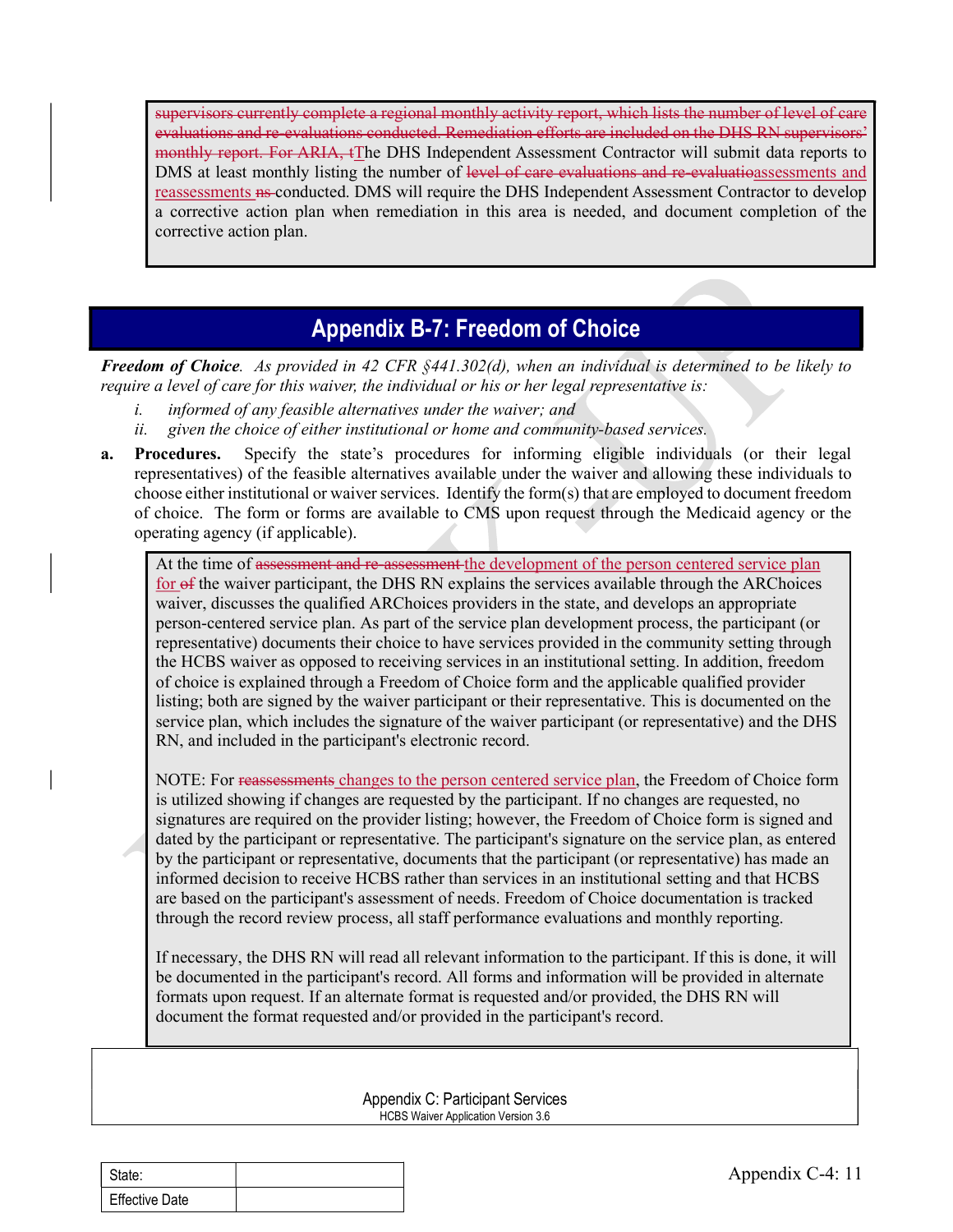|                                             | Personal Emergency Response System (PERS)                                                     |
|---------------------------------------------|-----------------------------------------------------------------------------------------------|
|                                             | Service Specification                                                                         |
| <b>HCBS</b> Taxonomy                        |                                                                                               |
| Category 1:                                 | Sub-Category 1:                                                                               |
| 14 Equipment, Technology<br>& Modifications | 14010 Personal Emergency Response System (PERS)                                               |
| Category 2:                                 | Sub-Category 2:                                                                               |
|                                             |                                                                                               |
| Category 3:                                 | Sub-Category 3:                                                                               |
|                                             |                                                                                               |
| Category 4:                                 | Sub-Category 4:                                                                               |
|                                             |                                                                                               |
| Service Definition (Scope):                 |                                                                                               |
|                                             | Personal emergency response system (PERS) is an in-home, 24-hour electric support system with |
|                                             | two-way verbal and electronic communication with an emergency control center. The system      |

Personal emergency response system (PERS) is an in-home, 24-hour electric support system with two-way verbal and electronic communication with an emergency control center. The system includes an electronic device that enables waiver participants to secure help in an emergency. The participant may also wear a portable "help" button to allow for mobility. The system is programmed to signal a response center once a "help" button is activated. The response center is staffed by trained professionals, as specified herein. PERS enables an elderly, infirm or homebound participant to secure immediate help in the event of physical, emotional or environmental emergency.

PERS services are limited to those participants who live alone, or who are alone for significant parts of the day, and have no regular caregiver for extended periods of time, and who would otherwise require extensive, routine supervision.

The goals of the personal emergency response system are:

1. To provide a high-risk participant with the security and assurance of immediate assistance in an emergency, making it possible for them to remain in their home.

2. To eliminate the need for costly in-home supervision provided by a paid attendant that also affords the participant the emotional satisfaction or independent living.

Fraction of the security and assurance of immediate assistance of the security and assurance of immediate assistance or  $\lambda$ . To eliminate the need for costly in-home supervision provided by a paid attendant the flords th PERS is not intended to be a universal benefit. It is specifically for those "high-risk" participants programmed to signal a response center once a "help" button is activated. The response center is<br>staffed by trained professionals, as specified herein. PERS enables an elderly, infirm or homebound<br>participant to secure imm development process. The criteria for eligibility are based on the participant's level of medical vulnerability, functional impairment and social isolation. Participants receiving PERS services must be physically and mentally capable of utilizing the service or reside in the home with a caregiver who is capable of utilizing the service for the benefit of the waiver participant.

Specify applicable (if any) limits on the amount, frequency, or duration of this service:

| State:                |  |
|-----------------------|--|
| <b>Effective Date</b> |  |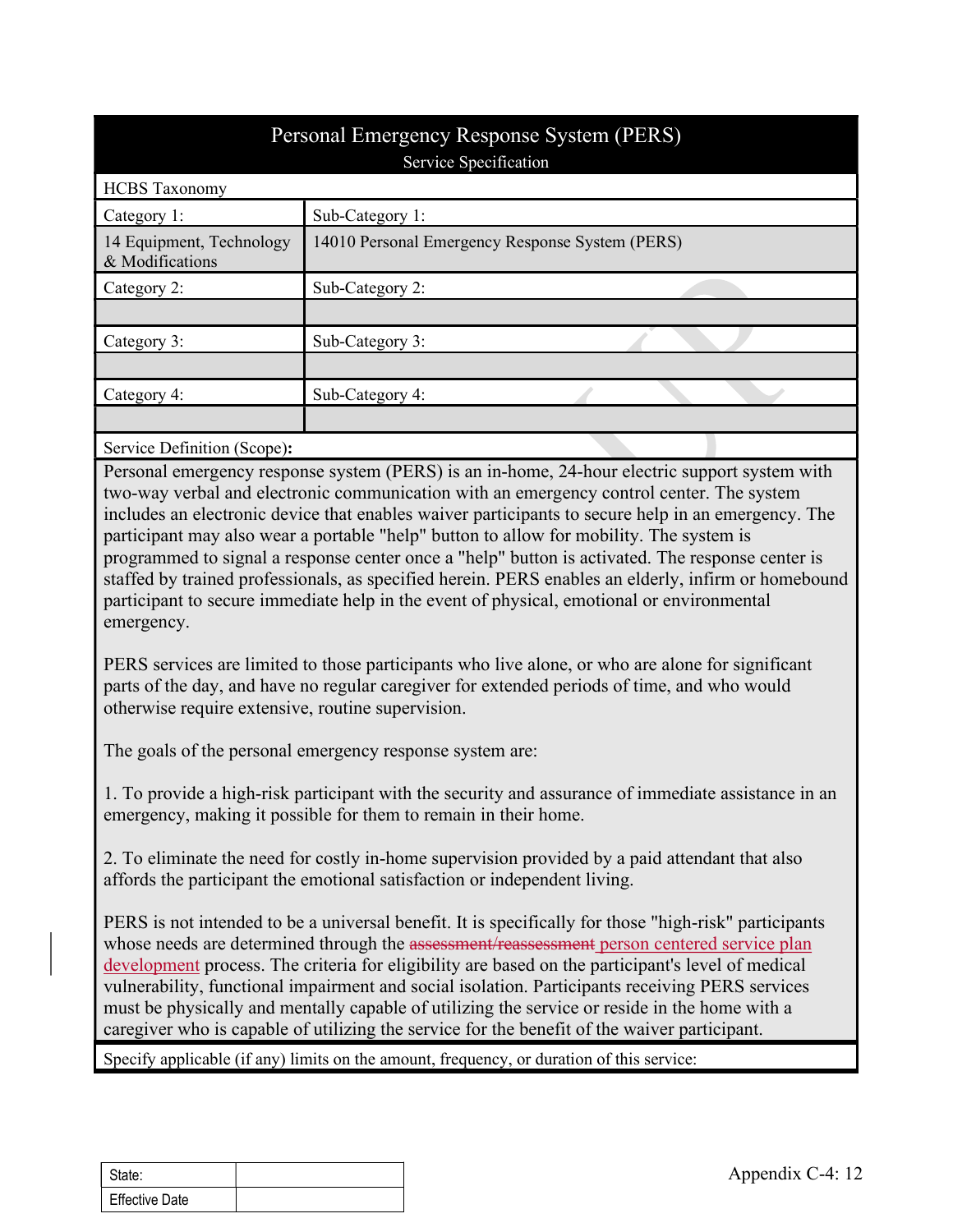ii If applicable, in the textbox below provide any necessary additional information on the strategies employed by the state to discover/identify problems/issues within the waiver program, including frequency and parties responsible.

The state identifies and rectifies situations where providers do not meet requirements. This is accomplished by monitoring certification/license expiration dates within MMIS and continuing *If applicable, in the textbox below provide any necessary additional information on the*<br>strategies employed by the state to discover/identify problems/issues within the waiver<br>program, including frequency and parties res reviewing monthly reports that identify providers whose participation is terminated for inactivity or violations. Participation in provider training is documented and monitored through monthly activity reports.

The state verifies that providers meet required licensing or certification standards and adhere to other state standards. License expiration dates are maintained in the MMIS and tracked for all participating and active providers. Non-certified providers are not allowed to provide services under this waiver.

Each month the DHS RN receives a provider list for each county included in their geographical area. This provider list may be used during the development of the person centered service plan at each assessment and reassessment to give the participant a choice of providers for each service included on the service plan. In addition, this list is used to identify the providers who are new or who have been reinstated in the program.

Providers are required to follow all guidelines in the Medicaid Provider Manual related to provider training of employees and staff orientation, including documentation requirements, provider participation requirements, and any penalties or sanctions applicable for noncompliance.

Provider training consists of program policy, including documentation requirements, reporting, claims processing and billing, the Medicaid Provider Manual and other areas. This training is scheduled, at a minimum, two times per year based on training needs.

Training requirements are explained in the provider manual. In addition, the Division of Provider Services and Quality Assurance (operating agency) (DPSQA) is responsible for contacting new providers according to program policy. These contacts provide information regarding proper referrals, eligibility criteria, forms, reporting change of status, general information about the program, etc. Within three months of appearing on the provider list, the DHS RNs must meet with each new provider face-to-face to discuss all of the above.

Evaluations from in-services are used to address strengths and weaknesses in the training process, topics for future in-services, and policy enhancements. As a result of in-services, policy clarifications have been issued; forms have been revised; training topics have been chosen; documentation requirements have been revised; training sessions have been redesigned.

moms of appearing on the provider inst, the DHS KNS must meet with each new provide discuss all of the above.<br>
Evaluations from in-services are used to address strengths and weaknesses in the training for future in-service The Medicaid fiscal agent provides DPSQA access to Provider License/Certification Status. If needed, this provides a second monitoring tool for monitoring licensure and certification compliance. The mandatory Medicaid contract, signed by each waiver provider, states compliance with required enrollment criteria. Failure to maintain required certification and/or licensure results in loss of their Medicaid provider enrollment. Each provider is notified in writing at least two months prior to the certification/licensure expiration date that renewal is due and failure to maintain proper certification will result in loss of Medicaid enrollment.

| State:                |  |
|-----------------------|--|
| <b>Effective Date</b> |  |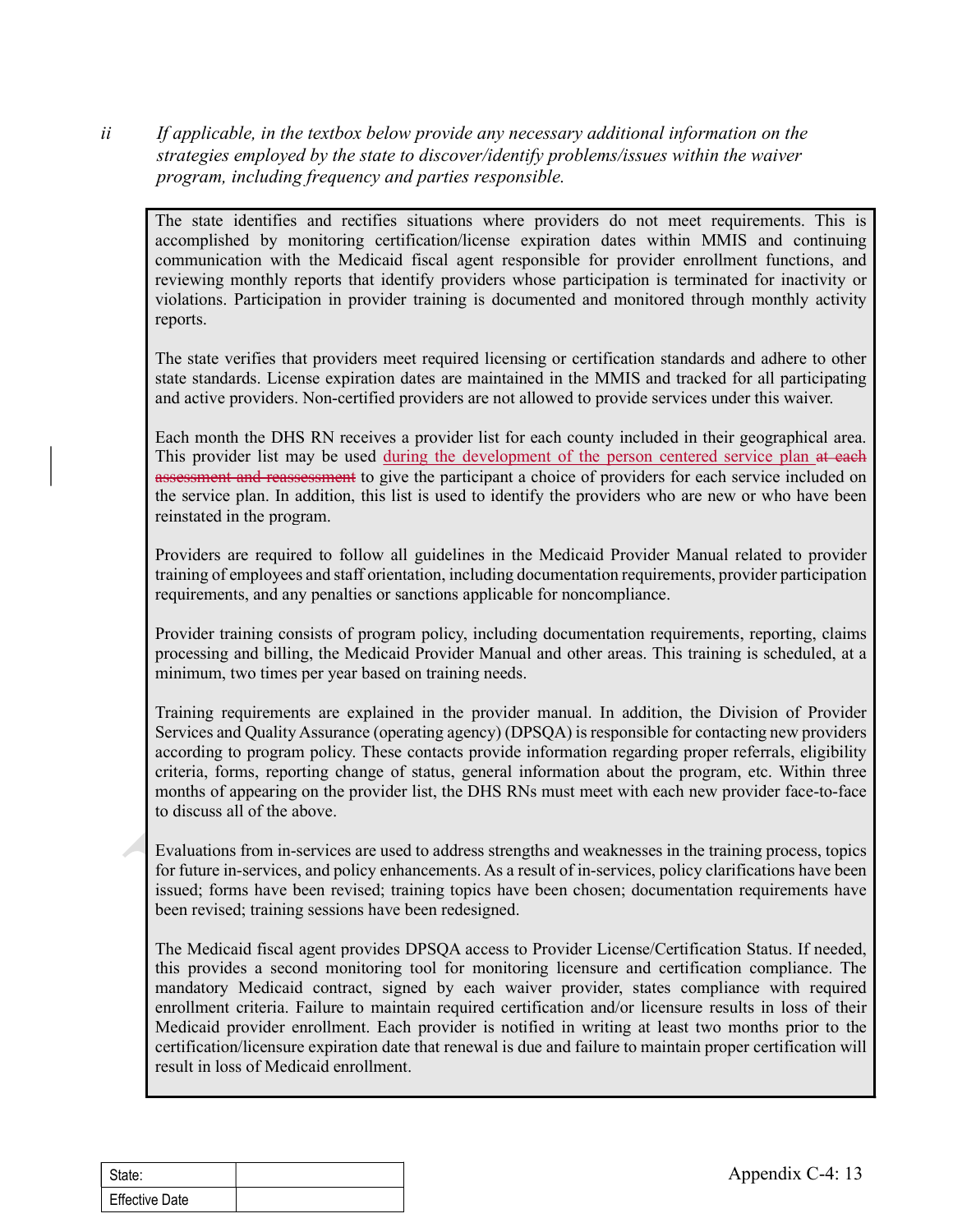All waiver providers are responsible for all provider requirements, penalties and sanctions as detailed in the Medicaid provider manual.

# Appendix C-4: Additional Limits on Amount of Waiver Services

4. Methodology for Determining Individual Services Budgets:

a. The Individual Services Budget amount for a participant is based on that participant's ISB Level. The ISB Level is determined by DAABHS based on a review of the participant's Independent Assessment. The DHS RN will use the results of the ARIA Independent Assessment to determine ISB amounts and assign individuals to grouped levels. The three ISB Levels are:

i. Intensive: The participant requires total dependence or extensive assistance from another person in all three areas of mobility, feeding, and toileting.

ii. Intermediate: The participant requires total dependence or extensive assistance from another person in two of the areas of mobility, feeding, or toileting.

iii. Preventative: The participant meets the functional need-eligibility requirements for ARChoices in Section 212.000 but does not meet the criteria for the ISB Levels of Intensive or Intermediate.

| State:         | Ap |
|----------------|----|
| Effective Date |    |
|                |    |
|                |    |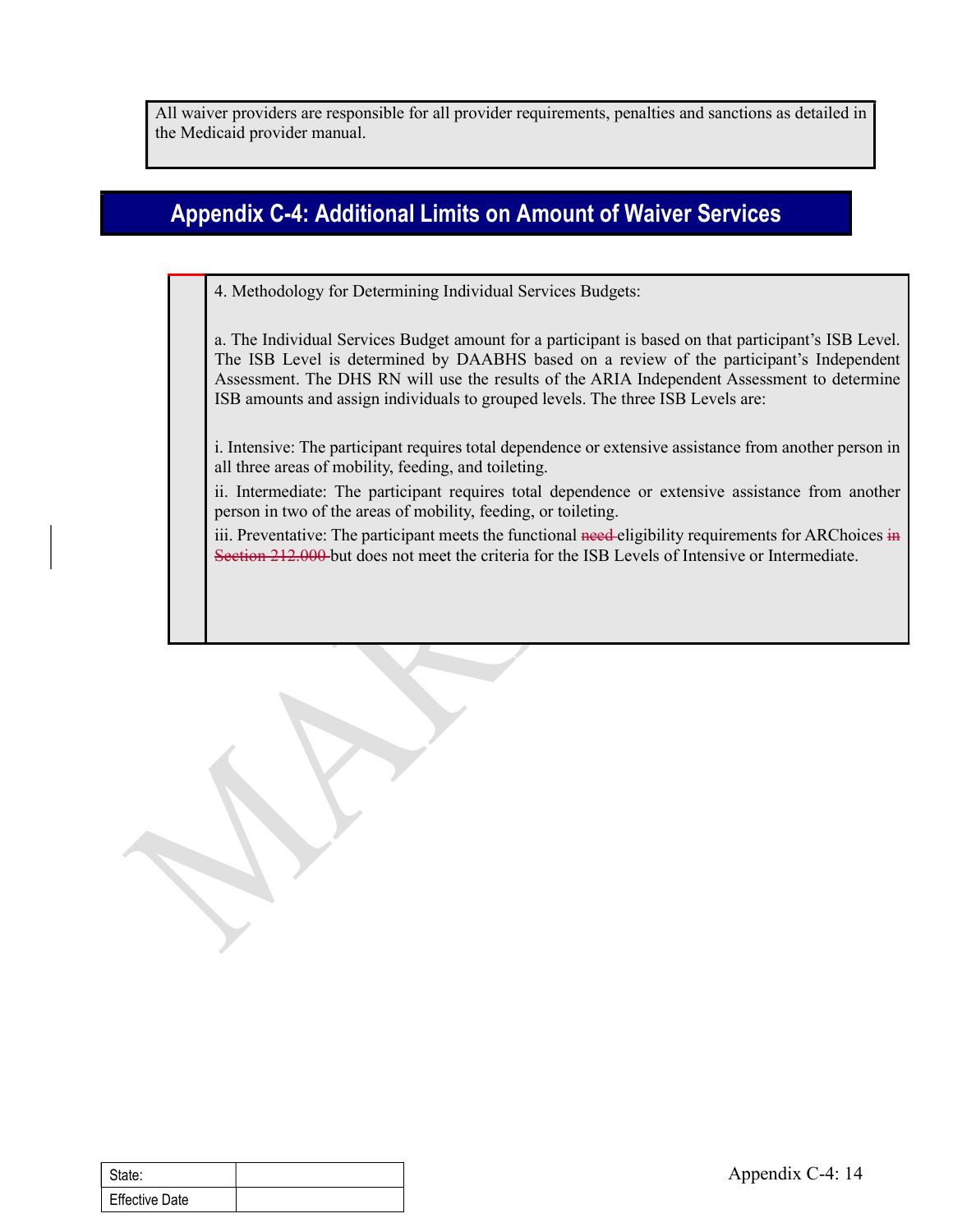# Appendix D: Participant-Centered Planning and Service Delivery

### Appendix D-1: Service Plan Development

Appendix D: Participant-Centered Planning and Service Delivery<br> **d. Service Plan Development**<br> **d. Service Plan Development**<br> **d. Service Plan Development Process** In four pages or less, describe the process that is used t the participant-centered service plan, including: (a) who develops the plan, who participates in the process, and the timing of the plan; (b) the types of assessments that are conducted to support the service plan development process, including securing information about participant needs, preferences and goals, and health status; (c) how the participant is informed of the services that are available under the waiver; (d) how the plan development process ensures that the service plan addresses participant goals, needs (including health care needs), and preferences; (e) how waiver and other services are coordinated; (f) how the plan development process provides for the assignment of responsibilities to implement and monitor the plan; and, (g) how and when the plan is updated, including when the participant's needs change. State laws, regulations, and policies cited that affect the service plan development process are available to CMS upon request through the Medicaid agency or the operating agency (if applicable): **Example 11 Service Delivery**<br> **Constant Constant Amely Constant Constant Amely** and the Medicinan Constant Amely to monitoring the person and the monitoring of the plan is the person and the person-centered service plan

responsibility of DAABHS (Operating Agency), DMS (Medicaid Agency), and providers of ARChoices in Homecare waiver services.

Service providers are required to follow all guidelines in the Medicaid Provider Manual related to monitoring, including types of monitoring, timeframes, reporting and documentation requirements. Providers are required to report any change in the participant's condition to the DHS RN, who is the only authorized individual who may adjust a participant's service plan. Providers agree to render all services in accordance with the Arkansas Medicaid ARChoices in Homecare Home & Community Based Services Waiver Provider Manual; to comply with all policies, procedures and guidelines established by DAABHS; to notify the DHS RN immediately of any change in the participant's physical, mental or environmental needs the provider observes or is made aware of that may affect the participant's eligibility or necessitate a change in the participant's person-centered service plan; to continually monitor participant satisfaction and quality of service delivery; and, to notify the DHS RN in writing within one week of services being terminated, documenting the termination effective date and the reason for the termination.

Fractional containers in the same of the metallished by DAABHS; to notify the DHS RN<br>policies, procedures and guidelines established by DAABHS; to notify the DHS RN<br>immediately of any change in the participant's physical, Providers assure the Division of Provider Services and Quality Assurance (DPSQA) that adequate staffing levels are maintained to ensure timely and consistent delivery of services to all participants for whom they have accepted an ARChoices in Homecare service plan. Providers acknowledge that they may render and pursue reimbursement for services delivered in accordance with the service plan developed by the DHS RN. Providers acknowledge that the DHS RN is the only authorized individual who may adjust an ARChoices in Homecare waiver participant's service plan. Providers will implement the service plan with the flexibility to schedule hours to best meet the needs of the participant and will be monitored by DAABHS for compliance.

| State:                |  |
|-----------------------|--|
| <b>Effective Date</b> |  |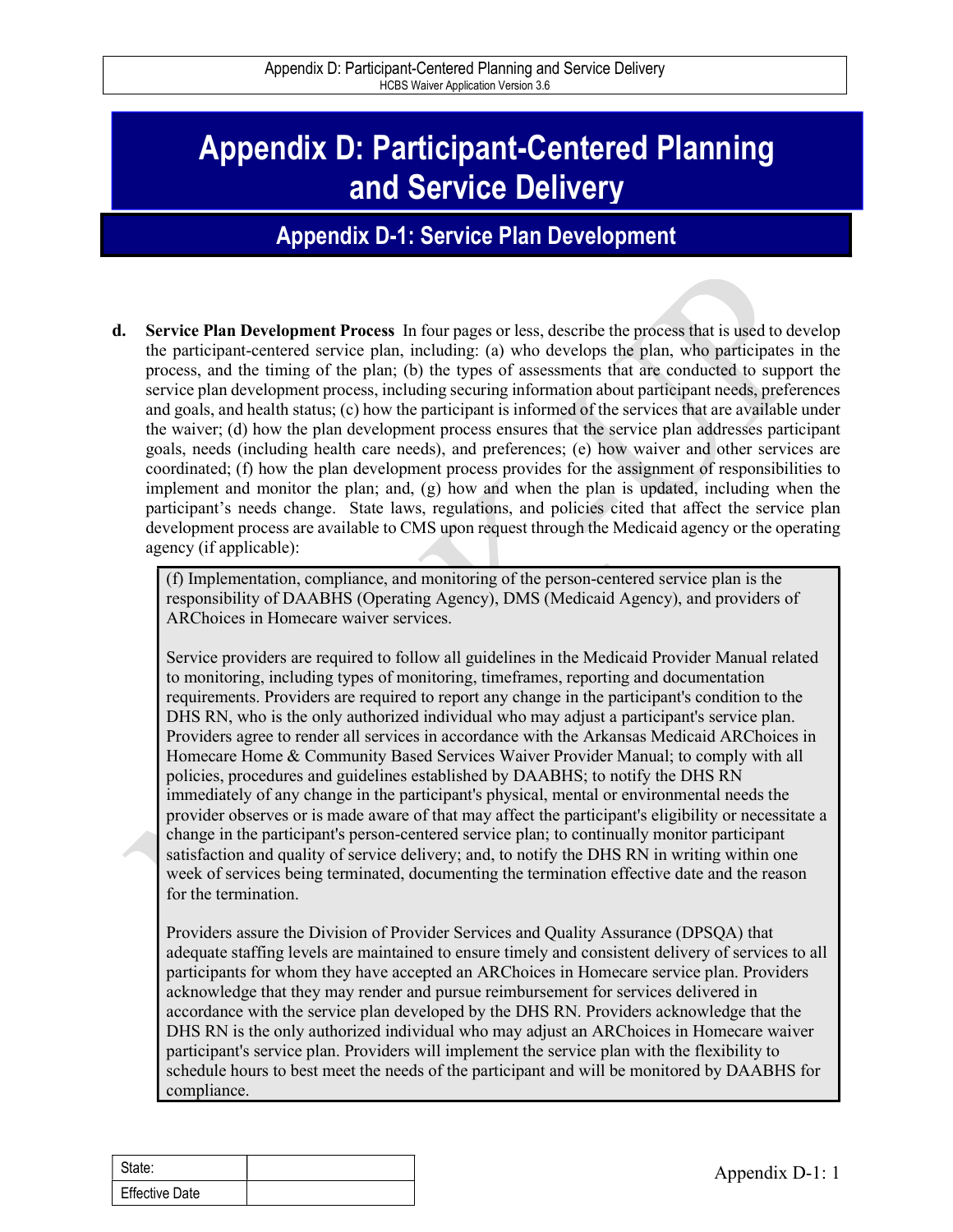Person centered sService plans are revised by DHS RNs as needed between assessmentsevaluations, based on reports secured through providers, waiver participants and their support systems.

Appendix D: Participant-Centered Planning and Service Delivery<br>
HCBS Walver Application Version 3.6<br>
Person centered Service plans are revised by DHS RNs as needed between<br>
assessments evaluations, based on reports secured service plan development is completed annually or more often, if deemed appropriate by the DHS RN. The service plan may be revised at any time, based on information relevant to the participant's condition or circumstances. Changes are reported to the DHS RN by the participant, the participant's family or representatives, service providers and Targeted Case Managers. The DHS RN has sole authority for all development and revisions to the waiver service plan. Service plan updates must be based on a change in the participant's status or needs.

e. Risk Assessment and Mitigation. Specify how potential risks to the participant are assessed during the service plan development process and how strategies to mitigate risk are incorporated into the service plan, subject to participant needs and preferences. In addition, describe how the service plan development process addresses backup plans and the arrangements that are used for backup.

The Independent Assessment Contractor assesses a participant's needs, functional abilities, and performance of activities of daily living during the assessment. The DHS RN assesses a participant's preferences, risks, dangers, and supports during the meeting with the participant to develop a person-centered service plan. In addition, the service plan development process includes assessment of risk factors and strategies to mitigate risk conducted in a manner that is sensitive to the waiver participant's preferences and the responsibilities required to reduce risk. The risk mitigation includes factors regarding the participant's functioning ability, ADL performance, support systems in place, risk of falls, environmental factors, and other dangers. This information is included on the person-centered service plan and in the participant's record. Services are started as soon as possible in order to mitigate risk.

The person-centered service plan also includes contact information for emergency care and backup plans. The name of a backup caregiver, or the person responsible for the participant, must be included on the person-centered service plan. Backup caregivers are often family members, neighbors or others familiar with the participant.

Routine monitoring of ARChoices in Homecare participants also helps to assess and mitigate risk. DHS RNs make at least annual contact with participants and take action to mitigate risks if an issue arises. Targeted Case Managers are required to monitor the participant monthly at a minimum and must follow frequency requirements as described in the Targeted Case Management Medicaid Provider Manual regarding face-to-face or telephone contacts with the participant. Potential risks identified during these monitoring contacts require the Targeted Case Manager to take action to mitigate the risk.

neighbors or others tamiliar with the participant.<br>
Routine monitoring of ARChoices in Homecare participants also helps to assess an exist. DHS RNs make at least amual contact with participants and take action to mitigat i Also, providers, family members and others who have regular contact with participants are required to report any change in participant condition, or perceived risk or other problem concerning the participant. The DHS RNs also re-evaluate potential participant risks during monitoring visits. DHS RNs and Targeted Case Managers refer any high-risk participants to Adult Protective Services immediately if it is felt that the participant is in danger. DHS RNs also provide patient education on safety issues during the each assessment evaluation and annual reassessment. The annual contact by the DHS RN is a minimum contact standard. Visits are made as needed during the interim.

| State:                |  |
|-----------------------|--|
| <b>Effective Date</b> |  |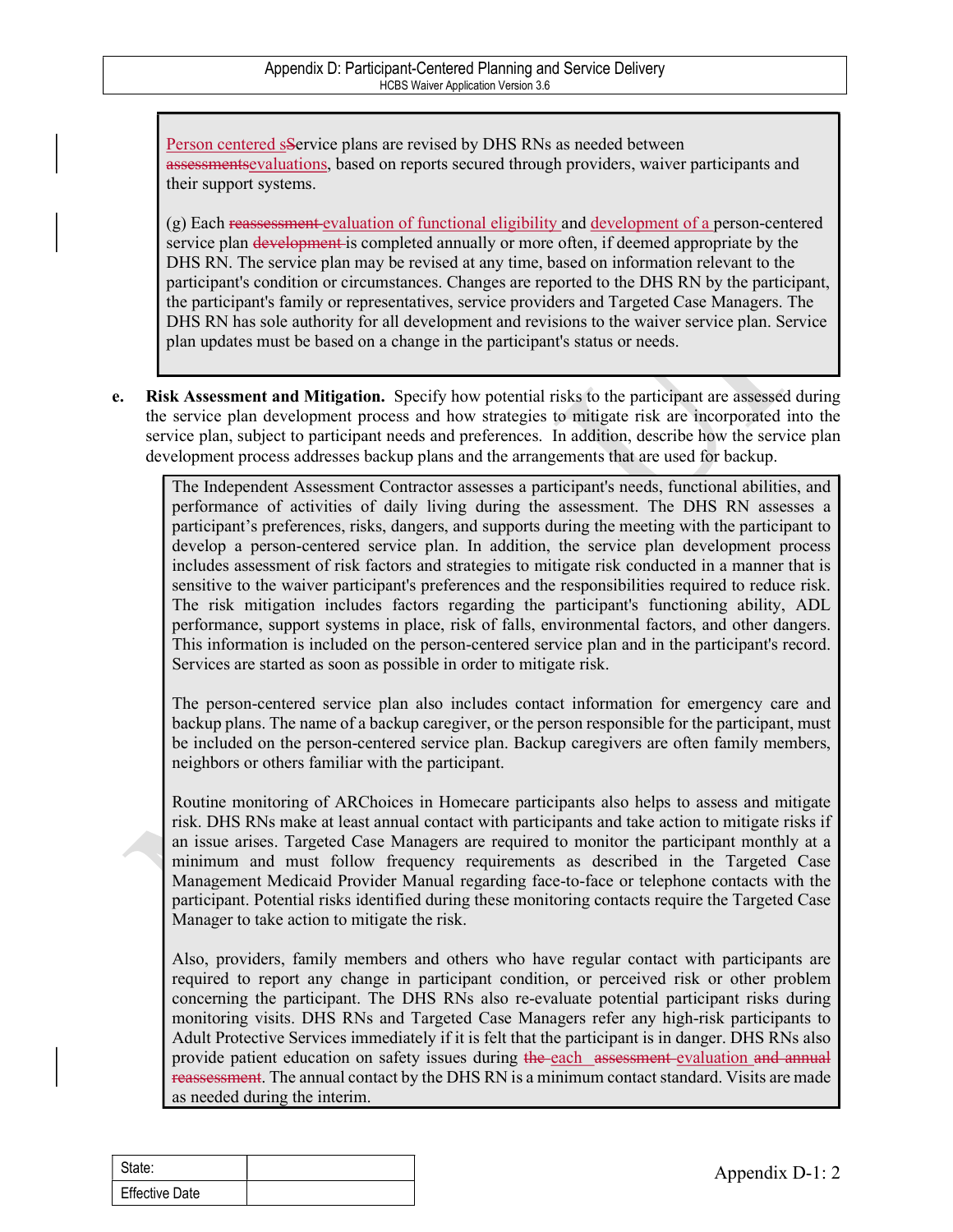Service providers are required to follow all guidelines in the Medicaid Provider Manual related to emergencies, including the emergency backup plan process and contact information for emergencies. The provider assures DAABHS all necessary safeguards and precautions have been taken to protect the health and welfare of the participants they serve. Providers agree to operate and provide services in full compliance with all applicable federal, state and local standards including, but not limited to, fire, health, safety and sanitation standards prescribed by law or regulations. Providers assure DAABHS that conditions or circumstances which place a person, or the household of a person, in imminent danger will be brought to the attention of appropriate officials for follow-up. Providers agree to inform the DHS RN immediately of any change in the participant's physical, mental or environmental needs the provider observes or is made aware of that may affect the participant's eligibility or would necessitate a change in the participant's service plan.

Participants, family members or the participant's representative may also contact the DHS RN or Targeted Case Manager any time a change is needed or a safety issue arises. Additional monitoring is performed by DMS as part of the validation review, by Office of Medicaid Inspector General audits, and in response to any complaints received.

f. Informed Choice of Providers. Describe how participants are assisted in obtaining information about and selecting from among qualified providers of the waiver services in the service plan.

The participant must choose a provider for each waiver service selected. When a personcentered service plan is developed, the DHS RN must inform the individual, their representative, or family member of all qualified ARChoices in Homecare qualified providers in the individual's service delivery area. The participant, representative, or guardian/family member may choose the providers from which to receive services. The name of the providers chosen by the participant, representative, or family member/representative must be included on the personcentered service plan prior to securing the individual's signature. Along with signing the service plan, and the Freedom of Choice form, an up-to-date provider listing from DPSQA must be signed and initialed. If a family member/representative chooses a provider for the participant, the DHS RN must identify the individual who chose the providers on the service plan and on the Freedom of Choice form. Documentation is also included in the participant's record and reviewed during the DHS RN supervisory review process.

Freedom of Choice form. Documentation is also included in the participant's record and<br>reviewed during the DHS RN supervisory review process.<br>For reassessments During completion of the person centered service plan, the par For reassessmentsDuring completion of the person centered service plan, the participant or representative must sign the Freedom of Choice form to show that no change in providers was made. The provider listing does not need to be initialed if there are no changes in providers. However, if a participant wishes to change providers at reassessment, both the Freedom of Choice form and provider listing must be signed and initialed indicating this change. Participants may request a change of providers at any time during a waiver year.

The participant chooses the provider. However, the participant may invite his or her family members or representative to participate in the decision-making process. Any decision made by a family member or representative is done at the participant's request and is documented.

DHS RNs and Targeted Case Managers leave contact information with participants at each visit. The participant may contact the DHS RN at any time to find out more information about providers.

| State:                |  |
|-----------------------|--|
| <b>Effective Date</b> |  |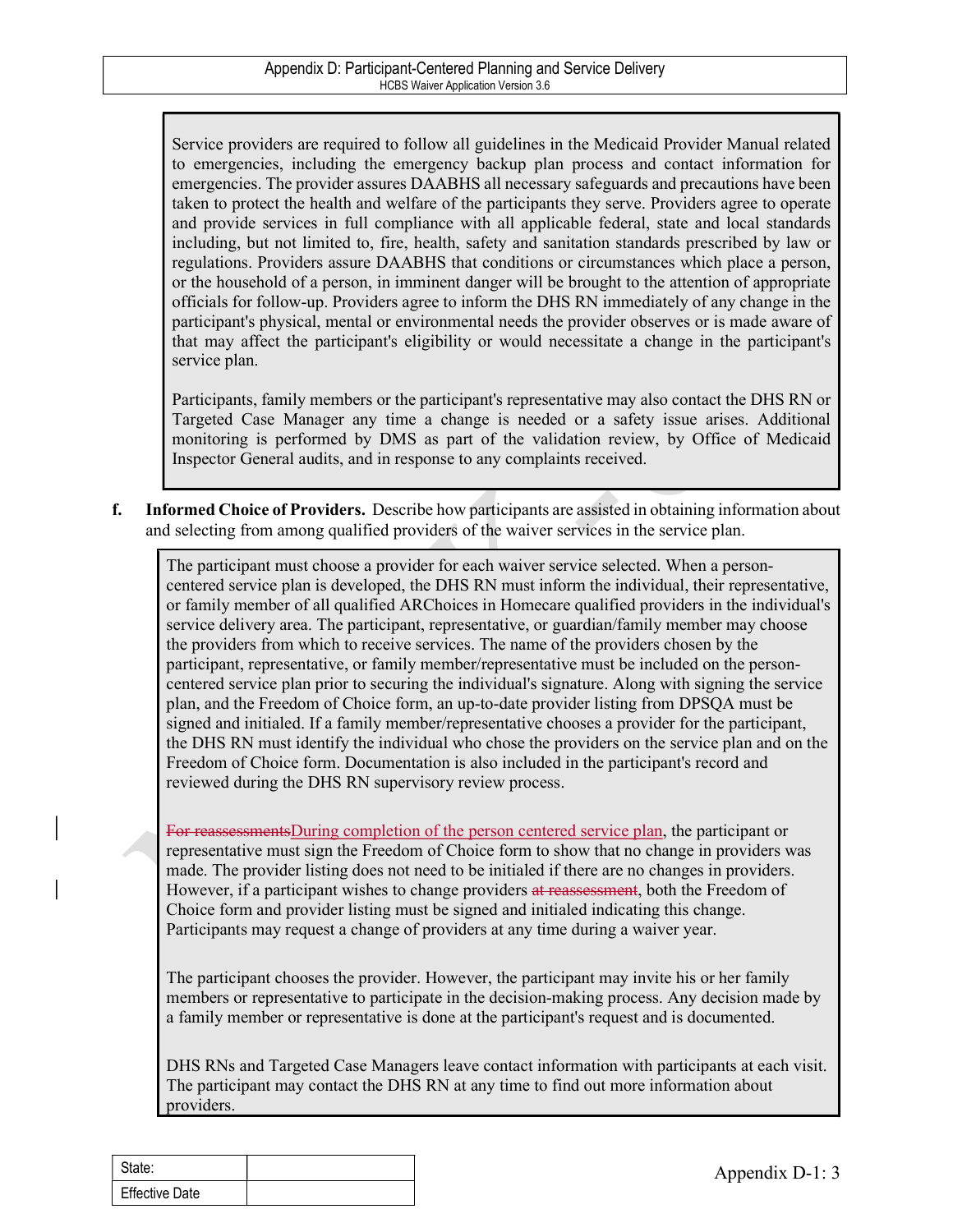# Appendix D-2: Service Plan Implementation and Monitoring

a. Service Plan Implementation and Monitoring. Specify: (a) the entity (entities) responsible for monitoring the implementation of the service plan and participant health and welfare; (b) the monitoring and follow-up method(s) that are used; and, (c) the frequency with which monitoring is performed.

Waiver participants are monitored through a variety of means and all monitoring by the Division of Aging, Adult, and Behavioral Health Services (DAABHS) (operating agency) waiver staff, Targeted Case Managers, and providers includes compliance with the service plan, the health and welfare of the participant, access to services, effectiveness of backup plans, and complaints or problems. Contact with ARChoices participants is maintained to ensure that services are furnished according to the person-centered service plan and that the services meet the participant's needs. Monitoring is an essential component of Targeted Case Management. Targeted Case Managers are required to conduct routine monitoring and report to the DHS RN. Targeted Case Managers must follow the monitoring guidelines and timeframes outlined in the Medicaid Provider Manual.

DHS RNs:

DHS RNs monitor each waiver participant's status on an as-needed basis for changes in service need, reassessment (if necessary), and reporting any participant's complaints of violations of rules and regulations to appropriate authorities for investigation. If participants are unable to participate in a monitoring contact, the participant may invite anyone they choose to participate in the visit. Most often this is the participant's legal guardian, representative or family member.

At each person-centered service planning meeting, the DHS RN provides the participant with their contact information, an Adult Protective Services (APS) brochure to provide information and the toll-free APS hotline for reporting abuse, maltreatment or exploitation. This information may be utilized by the participant or guardians/family members to report any issues they deem necessary, so that DAABHS can ensure prompt follow-up to problems.

#### b. Monitoring Safeguards. Select one:

| $\circ$        | Entities and/or individuals that have responsibility to monitor service plan implementation<br>and participant health and welfare may not provide other direct waiver services to the<br>participant.                                                                                                                                                                                                                                                                                                                                                                                                           |
|----------------|-----------------------------------------------------------------------------------------------------------------------------------------------------------------------------------------------------------------------------------------------------------------------------------------------------------------------------------------------------------------------------------------------------------------------------------------------------------------------------------------------------------------------------------------------------------------------------------------------------------------|
| ●              | Entities and/or individuals that have responsibility to monitor service plan implementation<br>and participant health and welfare may provide other direct waiver services to the<br>participant.                                                                                                                                                                                                                                                                                                                                                                                                               |
|                | The state has established the following safeguards to ensure that monitoring is conducted in the<br>best interests of the participant. Specify:                                                                                                                                                                                                                                                                                                                                                                                                                                                                 |
|                | Service providers are required to follow all guidelines in the Medicaid Provider Manual<br>related to emergencies, including the emergency backup plan process and contact information<br>for emergencies. Providers agree to inform the DHS RN immediately of any change in the<br>participant's physical, mental or environmental needs the provider observes or is made aware<br>of that may affect the participant's eligibility or would necessitate a change in the participant's<br>person-centered service plan.<br>ARChoices in Homecare providers agree to render all services in accordance with the |
|                | Arkansas Medicaid ARChoices in Homecare Home & Community-Based Services Waiver                                                                                                                                                                                                                                                                                                                                                                                                                                                                                                                                  |
|                | Provider Manual; to comply with all policies, procedures and guidelines established by the                                                                                                                                                                                                                                                                                                                                                                                                                                                                                                                      |
|                |                                                                                                                                                                                                                                                                                                                                                                                                                                                                                                                                                                                                                 |
| State:         |                                                                                                                                                                                                                                                                                                                                                                                                                                                                                                                                                                                                                 |
| Effective Date |                                                                                                                                                                                                                                                                                                                                                                                                                                                                                                                                                                                                                 |

| State:         |  |
|----------------|--|
| Effective Date |  |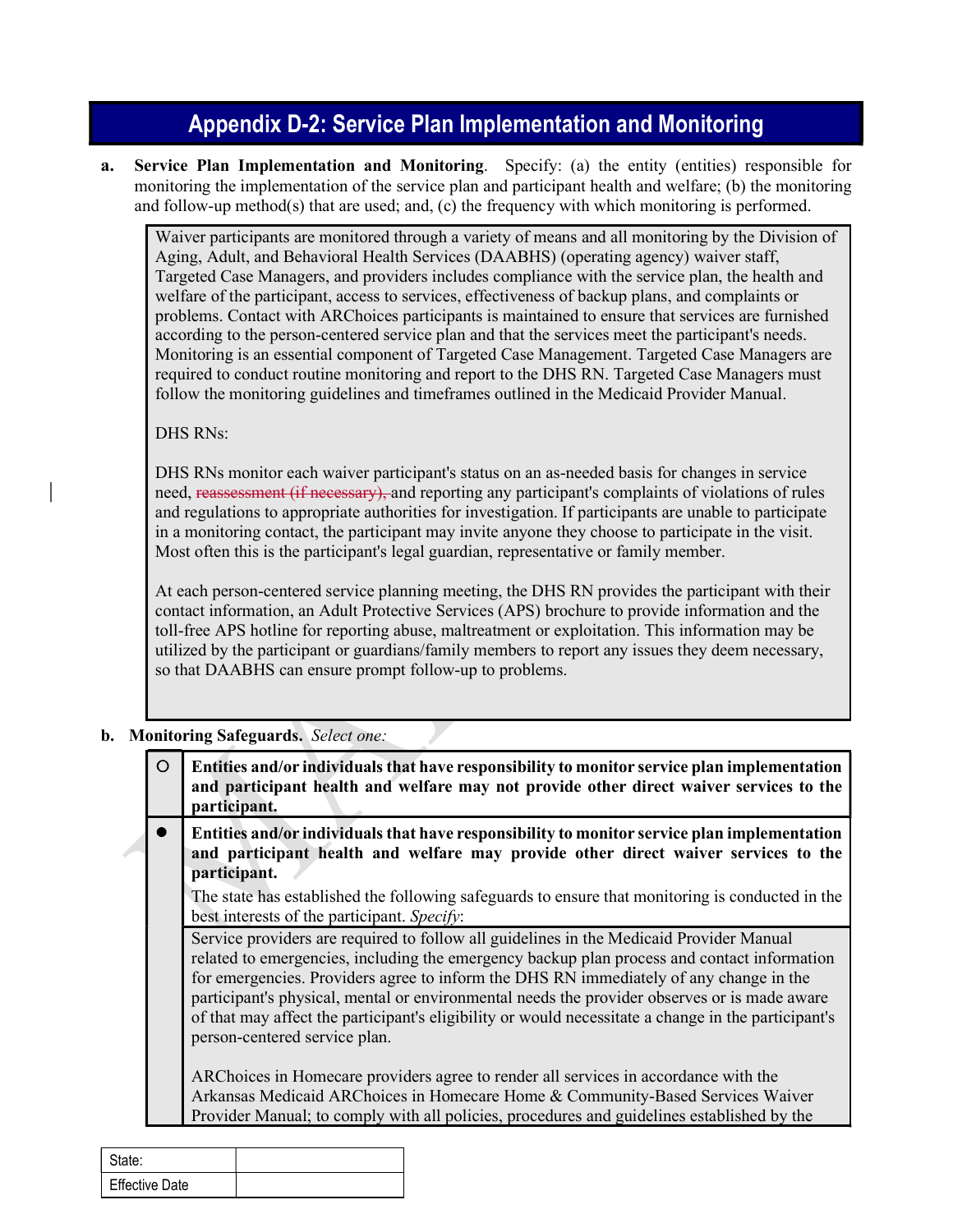Division of Aging, Adult, and Behavioral Health Services (DAABHS) (operating agency); to continually monitor participant satisfaction and quality of service delivery; and, to notify the DHS RN in writing within one week of services being terminated documenting the termination effective date and the reason for termination.

ARChoices in Homecare providers assure the Division of Provider Services and Quality Assurance (DPSQA) (operating agency) that adequate staffing levels are maintained to ensure timely and consistent delivery of services to all participants for whom they have accepted an ARChoices in Homecare waiver person-centered service plan. Providers acknowledge that they may render and pursue reimbursement for services delivered in accordance with the service plan developed by the DHS RN. Providers acknowledge that the DHS RN is the only authorized individual who may adjust an ARChoices in Homecare waiver participant's service plan. Providers accept full responsibility for the quality and number of service units provided to an ARChoices in Homecare waiver participant by their staff, and assure DAABHS appropriate management and supervision of services takes place at all times.

Person-centered service plans are revised by DHS RNs as needed between assessments, based on information secured through providers, waiver participants and their support systems.

Targeted Case Managers monitor waiver participants' status as needed for changes in service need, referring participants for reassessment evaluation by the DHS RN, if necessary, and reporting any participant complaints of violations of rules and regulations to appropriate authorities for investigation. If participants are unable to participate in a monitoring contact, the participant's legal representative, guardian or family member may participate on their behalf. This oversight ensures that participants are receiving the specified services to meet their needs and according to the person-centered service plan.

DHS RNs and Targeted Case Managers must document all contacts (in person, telephone or correspondence) with or on behalf of the participant in the participant's case record. If a monitoring contact produces any information that warrants further action, DHS RNs and Targeted Case Managers are responsible for following through and taking any action deemed appropriate.

# Appendix F: Participant Rights

# Appendix F-1: Opportunity to Request a Fair Hearing

**Appendix F: Participant Rights**<br> **Appendix F-1: Opportunity to Request a Fair Hearing**<br>
the state provides an opportunity to request a Fair Hearing under 42 CFR Part 431, Subpart E<br>
a) who are not given the choice of home The state provides an opportunity to request a Fair Hearing under 42 CFR Part 431, Subpart E to individuals: (a) who are not given the choice of home and community-based services as an alternative to the institutional care specified in Item 1-F of the request; (b) are denied the service(s) of their choice or the provider(s) of their choice; or, (c) whose services are denied, suspended, reduced or terminated. The state provides notice of action as required in 42 CFR §431.210.

Procedures for Offering Opportunity to Request a Fair Hearing. Describe how the individual (or his/her legal representative) is informed of the opportunity to request a fair hearing under 42 CFR Part 431, Subpart E. Specify the notice(s) that are used to offer individuals the opportunity to request a Fair Hearing. State laws, regulations, policies and notices referenced in the description are available to CMS upon request through the operating or Medicaid agency.

| State:                |  |
|-----------------------|--|
| <b>Effective Date</b> |  |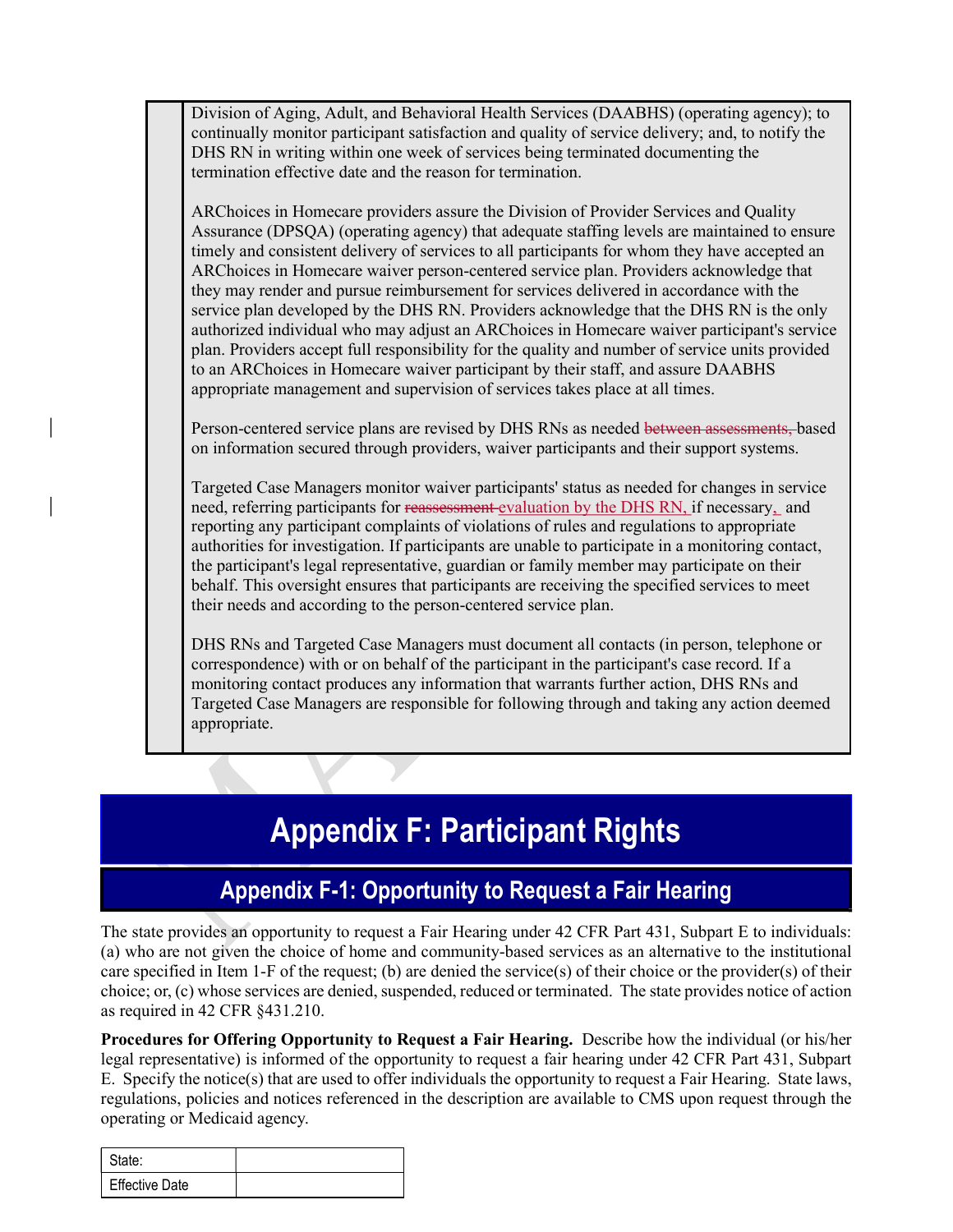The form DCO-707 (Notice of Action) is issued by the DHS County Office to provide notice to an applicant or waiver participant of any action taken with regard to Medicaid and program eligibility, such The form DCO-707 (Notice of Action) is issued by the DHS County Office to provide notice to an applicant or waiver participant of any action taken with regard to Medicaid and program eligibility, such as approval and eligi and requests that further information be provided to the DHS County Office by the applicant or participant.

Waiver applicants and participants are advised on the DCO-707 (Notice of Action) or the systemgenerated Notice of Action by the DHS County Office when adverse action is taken to deny, suspend, reduce, or terminate eligibility for ARChoices in Homecare. The notice explains the action taken, the effective date of the action, the reason for the action, and explains the applicant's or participant's right to a hearing if the individual disagrees with the action the DHS County Office plans to take, the 30-day deadline for requesting a hearing, how to file for a hearing, and the applicant's or participant's right to representation.

Fair hearings are the responsibility of the Department of Human Services, Appeals and Hearings Office. This information and the contact information for the Appeals and Hearings Office is provided on the form DCO-707. The form is available in Spanish and large print formats, and advises the applicant or participant of such.

DHS has set guidelines for retention of the form DCO-707 in the applicant's or participant's case record. If the DCO-707 is a request for information only, the form may be discarded when all requested information is received by the LTSS Eligibility Caseworker. If the information requested is not received, the form may be discarded five years from the month of origin of the request. All other DCO-707 forms will be retained in the applicant's or participant's case record for five years from the date of the last approval, closure or denial.

Participants also have the right to appeal if they disagree with a revision to their service plan, which reduces or terminates services, while their eligibility remains active. Information regarding hearings and appeals is included with the participant's service plan. The DHS Appeals and Hearings section is also responsible for these types of appeals. Requests for appeals must be received by the DHS Appeals and Hearings section no later than 30 days from the business day following the postmark on the envelope with the service plan that contains a revision which the participant wishes to appeal.

process. They are informed of their options when notified by the DHS county office of the p<br>aberse action. If the findings of the appeal are not in the participant's favor, and the participant<br>dected the continuation of be ARChoices participants have the option of continuing Medicaid eligibility and services during the appeal process. They are informed of their options when notified by the DHS county office of the pending adverse action. If the findings of the appeal are not in the participant's favor, and the participant has elected the continuation of benefits, the participant is liable for payment to the provider. If Medicaid has paid the provider, DHS will consider the services that were provided during the period of ineligibility a Medicaid overpayment and will seek reimbursement from the participant.

Participants have the right to appeal if they were not provided a choice in institutional care or waiver services, or a choice of providers.

The service providers and the Department of Human Services county office inform the participant of their potential payment liability if a participant has been denied eligibility for the program and if the determination of an appeal is not in the participant's favor.

During the person centered service plan development process, the DHS RN explains these rights to the participant, family member or representative. Signatures on the service plan verify that the choice between waiver services or institutional care was exercised. Also, during this process, participants choose a provider from a list provided by the DHS RN. Choices of provider are documented on the

| State:                |  |
|-----------------------|--|
| <b>Effective Date</b> |  |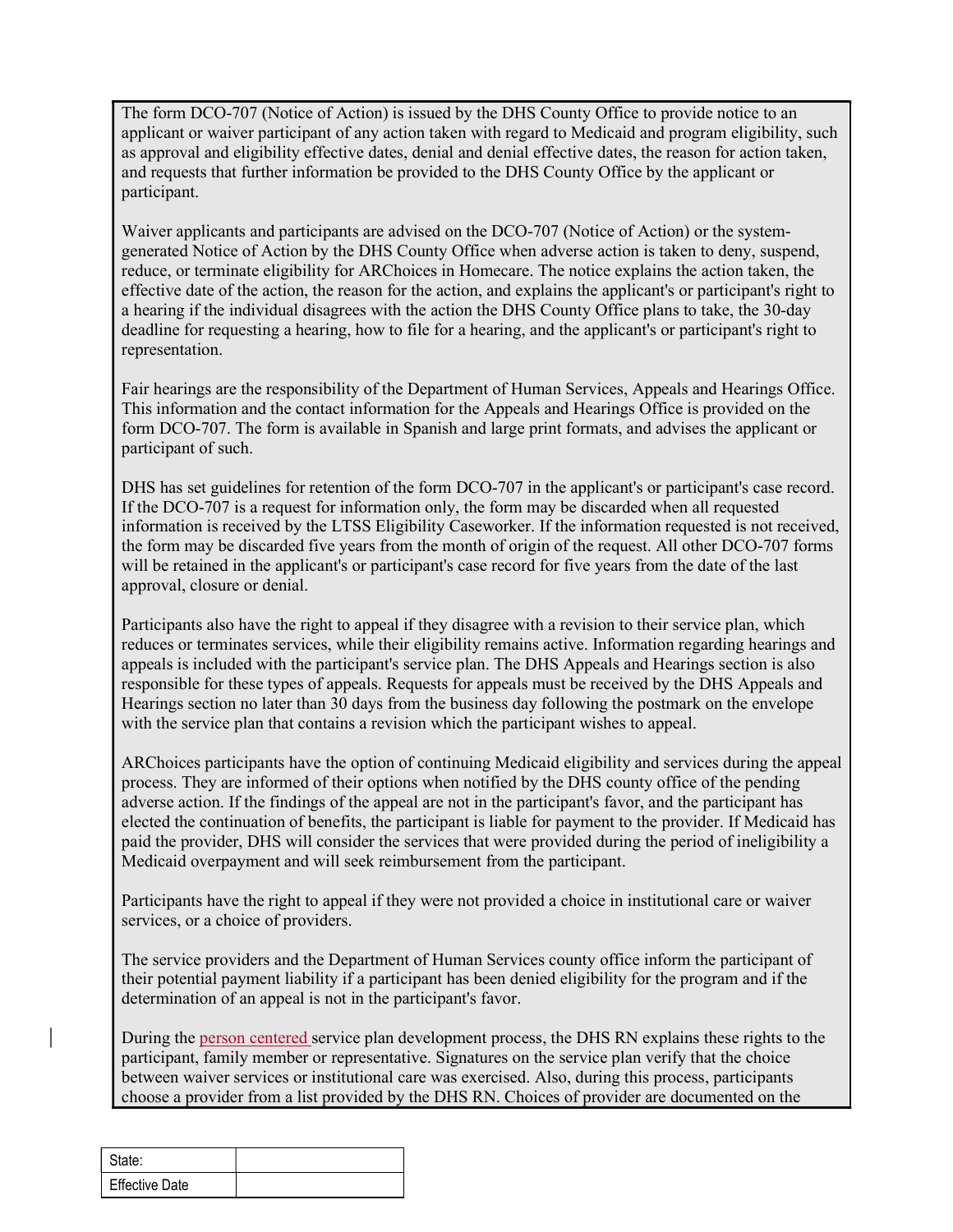Freedom of Choice form, and the participant signs the list of providers showing that the choice was made.

NOTE: During the development of the person centered service planFor reassessments, the freedom of choice form is utilized showing no changes are requested by the participant. No signatures are required on the provider listing; however, the freedom of choice form is signed by the participant or their representative.

# Appendix F-3: State Grievance/Complaint System

c. Description of System. Describe the grievance/complaint system, including: (a) the types of grievances/complaints that participants may register; (b) the process and timelines for addressing grievances/complaints; and, (c) the mechanisms that are used to resolve grievances/complaints. State laws, regulations, and policies referenced in the description are available to CMS upon request through the Medicaid agency or the operating agency (if applicable).

DHS RNs follow-up with participants after a complaint has been made at evaluation or monitoring contact. DHS RN supervisors may also participate in follow-up. Depending on the type of complaint, the DHS RN may take action to assure continued resolution by revising the participants service plan or assisting the participant in changing providers.

# Appendix G: Participant Safeguards

# Appendix G-1: Response to Critical Events or Incidents

c. Participant Training and Education. Describe how training and/or information is provided to participants (and/or families or legal representatives, as appropriate) concerning protections from abuse, neglect, and exploitation, including how participants (and/or families or legal representatives, as appropriate) can notify appropriate authorities or entities when the participant may have experienced abuse, neglect or exploitation.

Functional Training and Education. Describe how training in and/or information in participants (and/or families or legal representatives, as appropriate) concerning protection reglect, and exploitation, including how part The DHS RN provides waiver applicants and their families with an Adult Protective Services (APS) brochure when initial contact is made. The brochure includes information on what constitutes abuse, neglect or exploitation, as well as the signs and symptoms, the persons required to report abuse and how to report suspected abuse, including to the Adult Maltreatment Hotline number. The Adult Maltreatment Hotline is accessible 24 hours a day, seven days a week. DHS RNs review this information with participants and family members at the initial assessment and at each annual reassessmentreevaluation during the development of the person centered service plan. In addition, providers are required to post information about how to report a complaint to APS and the Adult Maltreatment Hotline in a visible area on their premises.

ii. Methods of State Oversight and Follow-Up. Describe: (a) the method(s) that the state uses to ensure that participant medications are managed appropriately, including: (a) the identification of

| State:                |  |
|-----------------------|--|
| <b>Effective Date</b> |  |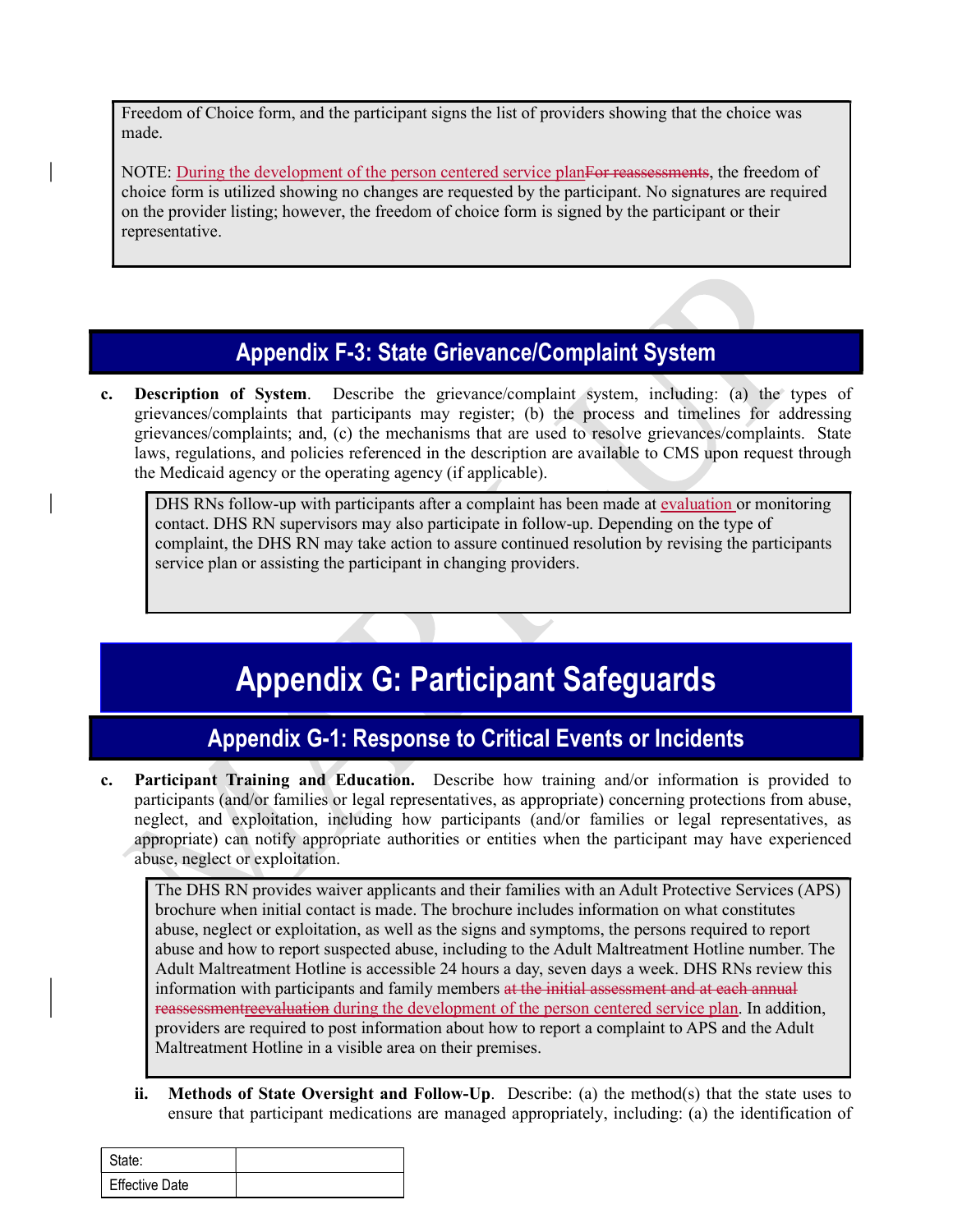potentially harmful practices (e.g., the concurrent use of contraindicated medications); (b) the method(s) for following up on potentially harmful practices; and  $(c)$  the state agency (or agencies) that is responsible for follow-up and oversight.

The Independent Assessment Contractor reviews the medication regimes at the time of assessment. The DHS RN reviews the medication regimens at the time of assessment each evaluation and reassessment. All medications are documented. Any potentially harmful practices the Independent Assessment Contractor or DHS RN discovers during the entially harmful practices (e.g., the concurrent use of contraindicated medications); (b) the thdo(s) for following up on potentially harmful practices; and (c) the state agency (or agencies) is responsible for follow-up a addressed, and tracked for resolution.

 $ii.$  If applicable, in the textbox below provide any necessary additional information on the strategies employed by the state to discover/identify problems/issues within the waiver program, including frequency and parties responsible.

Arkansas addresses this assurance with a three-step process that involves record review, ongoing communication with Adult Protective Services (APS), and Division of Medical Services (DMS) audits of waiver participants' records. Monthly record reviews are performed by DHS RN supervisors to assure that DHS RNs report incidences of abuse or neglect, and that safety and protection are addressed at each assessment and reassessment and reported in the Record Review Summary Report. APS reports specific cases of abuse and neglect affecting waiver participants to DAABHS waiver staff. Findings are reported to DMS.

DAABHS staff are required to review the APS information with participants and other interested parties at during the development of each person centered service plan.assessment and reassessment. This must include providing APS brochures, as well as information on how to identify possible abuse and neglect and a toll-free number for reporting abuse. Compliance with this requirement is documented in the participant record and reviewed by RN supervisors during each record review. Compliance is a part of the record review and annual reporting process.

| State:         |
|----------------|
| Effective Date |
|                |
|                |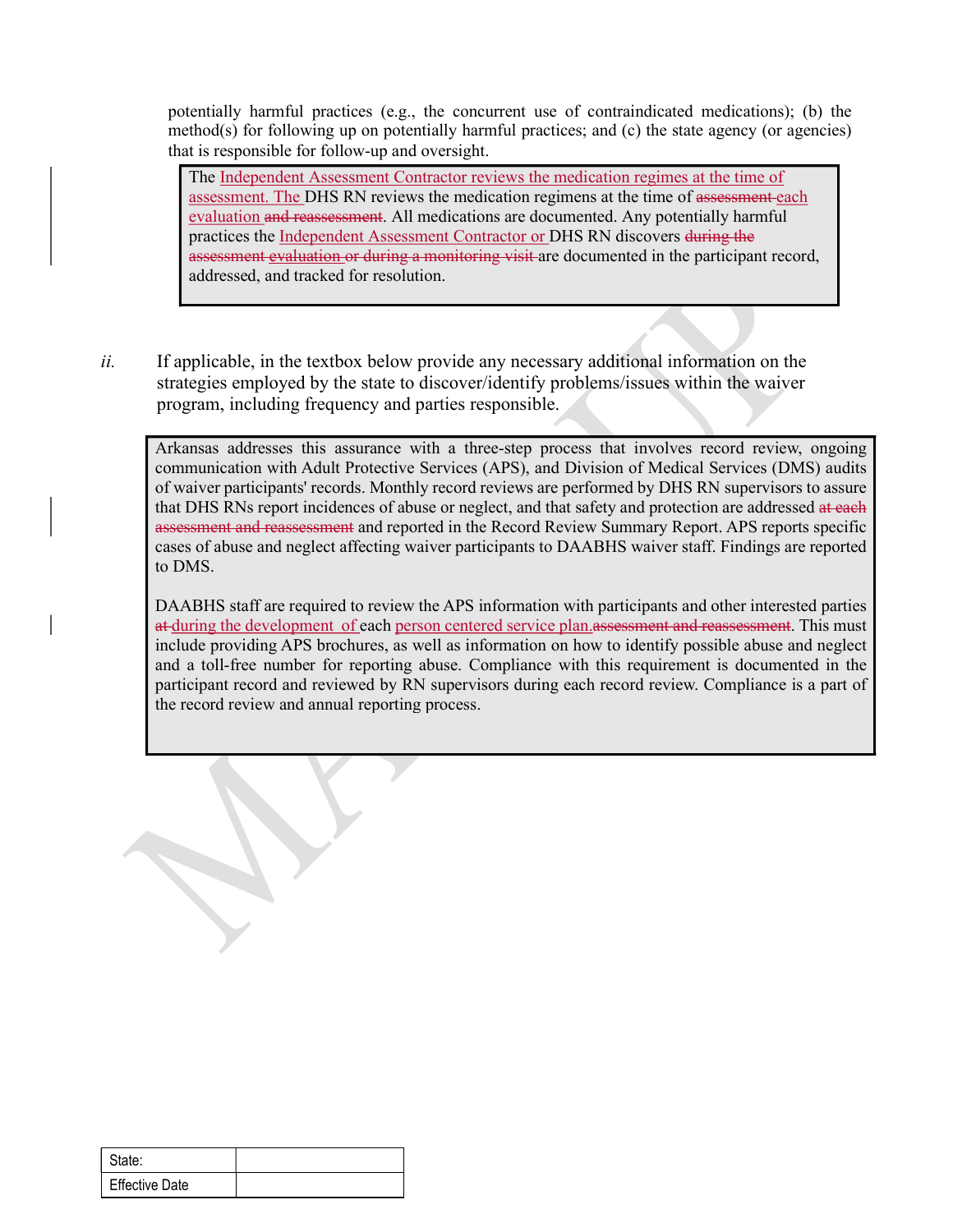- **1.** Request Information<br>
requests approval for a Medicaid home and community-<br>
runder the authority of §1915(c) of the Social Security Act (the Act).<br>
Living Choices Assisted Living Waiver A. The State of Arkansas requests approval for a Medicaid home and communitybased services (HCBS) waiver under the authority of §1915(c) of the Social Security Act (the Act).
- this title will be used to locate this waiver in the finder):
- B. Program Title (*optional* Living Choices Assisted Living Waiver
- 

|           |          | <b>Request Information</b><br>1.                                                                                                                                                              |
|-----------|----------|-----------------------------------------------------------------------------------------------------------------------------------------------------------------------------------------------|
| A.        |          | The State of<br>requests approval for a Medicaid home and community-<br><b>Arkansas</b><br>based services (HCBS) waiver under the authority of §1915(c) of the Social Security Act (the Act). |
| <b>B.</b> | finder): | <b>Program Title</b> ( <i>optional</i> – Living Choices Assisted Living Waiver<br>this title will be used to<br>locate this waiver in the                                                     |
| C.        |          | <b>Type of Request:</b> (the system will automatically populate new, amendment, or renewal)                                                                                                   |
|           |          | <b>Requested Approval Period:</b> (For new waivers requesting five year approval periods, the waiver must<br>serve individuals who are dually eligible for Medicaid and Medicare.)            |
|           | $\circ$  | 3 years                                                                                                                                                                                       |
|           |          | 5 years                                                                                                                                                                                       |

| $\Box$ | New to replace waiver                       |                 |  |
|--------|---------------------------------------------|-----------------|--|
|        | Replacing Waiver Number:                    |                 |  |
|        |                                             |                 |  |
|        |                                             |                 |  |
|        | <b>Base Waiver Number:</b>                  |                 |  |
|        | <b>Amendment Number (if</b><br>applicable): | AR.0400.R03.032 |  |
|        | <b>Effective Date:</b> (mm/dd/yy)           |                 |  |

D. Type of Waiver (select only one):

| O<br><b>Model Waiver</b><br><b>Regular Waiver</b><br>021/01/202149<br>E.<br><b>Proposed Effective Date:</b><br><b>Approved Effective Date (CMS Use):</b><br><b>2. Brief Waiver Description</b>             |                 |  |  |  |
|------------------------------------------------------------------------------------------------------------------------------------------------------------------------------------------------------------|-----------------|--|--|--|
|                                                                                                                                                                                                            |                 |  |  |  |
|                                                                                                                                                                                                            |                 |  |  |  |
|                                                                                                                                                                                                            |                 |  |  |  |
|                                                                                                                                                                                                            |                 |  |  |  |
|                                                                                                                                                                                                            |                 |  |  |  |
|                                                                                                                                                                                                            |                 |  |  |  |
|                                                                                                                                                                                                            |                 |  |  |  |
| Functional eligibility for the waiver is determined using an initial assessment completed by the<br>Independent Assessment Contractor's. The annual evaluation is initiated by the DHS RN. Should a change |                 |  |  |  |
|                                                                                                                                                                                                            |                 |  |  |  |
| State:                                                                                                                                                                                                     | Appendix J-2: 1 |  |  |  |
| <b>Effective Date</b>                                                                                                                                                                                      |                 |  |  |  |

# 2. Brief Waiver Description

| State:                |  |
|-----------------------|--|
| <b>Effective Date</b> |  |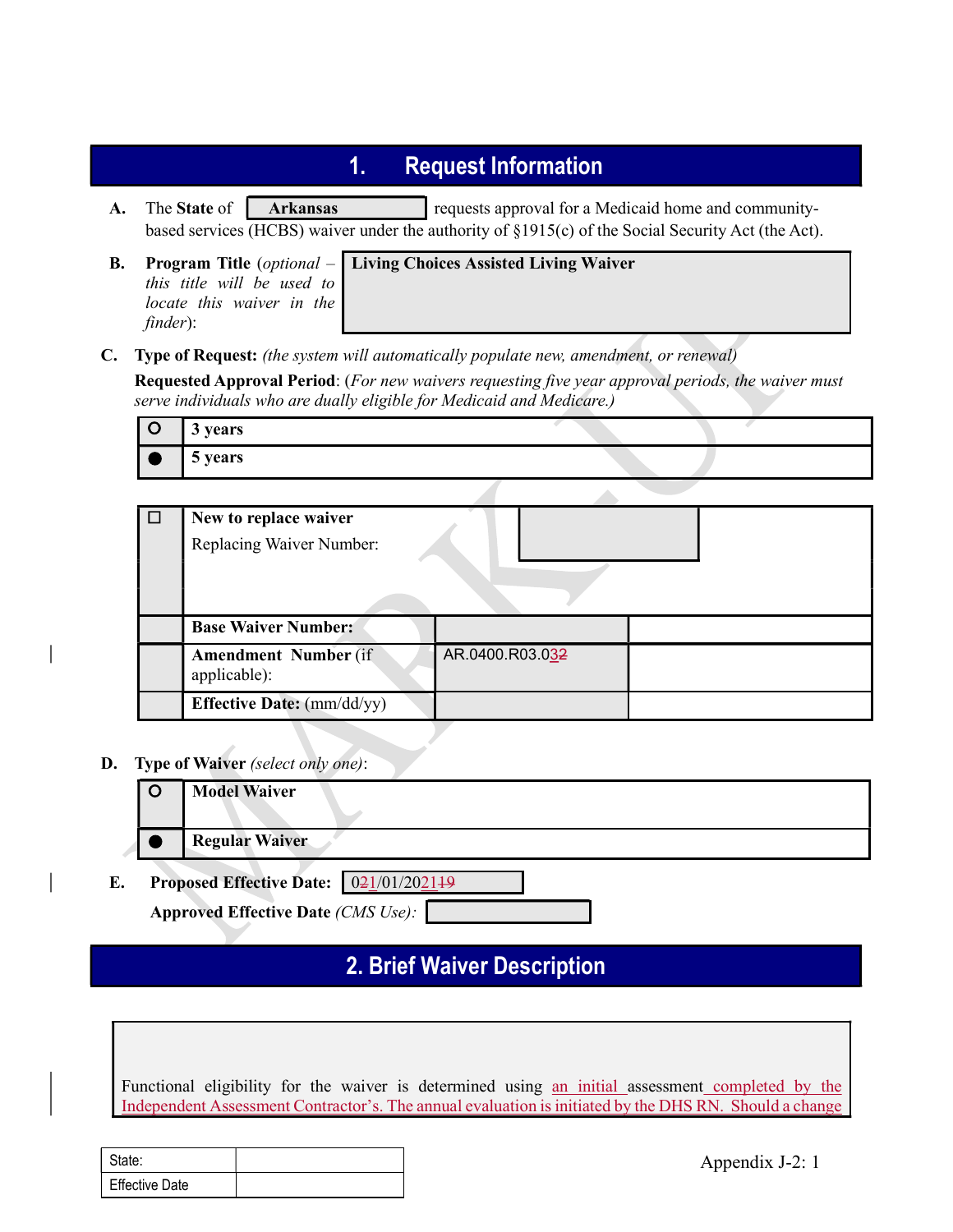of medical condition be present, a referral may be made toot the Independent Assessment Contractor to complete a s and reassessment.s performed by the State's Independent Assessment Contractor using a new electronic instrument, the Arkansas Independent Assessment (ARIA) system and the contractor's team of registered nurses.

The assessment is sent to the Office of Long-Term Care (OLTC) in the Division of Provider Services and Quality Assurance (DPSQA) to determine if the applicant's functional need is at the nursing home level of care. If an applicant is determined both financially and functionally eligible, the DHS county office approves the application.

# 6. Additional Requirements

#### Note: Item 6-I must be completed.

- A. Service Plan. In accordance with 42 CFR §441.301(b)(1)(i), a participant-centered service plan (of care) is developed for each participant employing the procedures specified in Appendix D. All waiver services are furnished pursuant to the service plan. The service plan describes: (a) the waiver services that are furnished to the participant, their projected frequency and the type of provider that furnishes each service and (b) the other services (regardless of funding source, including state plan services) and informal supports that complement waiver services in meeting the needs of the participant. The service plan is subject to the approval of the Medicaid agency. Federal financial participation (FFP) is not claimed for waiver services furnished prior to the development of the service plan or for services that are not included in the service plan.
- B. Inpatients. In accordance with 42 CFR §441.301(b)(1)(ii), waiver services are not furnished to individuals who are in-patients of a hospital, nursing facility or ICF/IID.
- **C.** Room and Board. In accordance with 42 CFR  $\S 441.310(a)(2)$ , FFP is not claimed for the cost of room and board except when: (a) provided as part of respite services in a facility approved by the state that is not a private residence or (b) claimed as a portion of the rent and food that may be reasonably attributed to an unrelated caregiver who resides in the same household as the participant, as provided in Appendix I.
- D. Access to Services. The state does not limit or restrict participant access to waiver services except as provided in Appendix C.
- E. Free Choice of Provider. In accordance with 42 CFR §431.151, a participant may select any willing and qualified provider to furnish waiver services included in the service plan unless the state has received approval to limit the number of providers under the provisions of §1915(b) or another provision of the Act.
- **D.** Access to Services. The state does not limit or restrict participant access to waiver servived in Appendix C.<br> **E.** Free Choice of Provider, In accordance with 42 CFR \$431.151, a participant may sele and qualified pr F. FFP Limitation. In accordance with 42 CFR §433 Subpart D, FFP is not claimed for services when another third-party (e.g., another third party health insurer or other federal or state program) is legally liable and responsible for the provision and payment of the service. FFP also may not be claimed for services that are available without charge, or as free care to the community. Services will not be considered to be without charge, or free care, when (1) the provider establishes a fee schedule for each service available and (2) collects insurance information from all those served (Medicaid, and non-Medicaid), and bills other legally liable third party insurers. Alternatively, if a provider certifies that a particular legally liable third party insurer does not pay for the service(s), the provider may not generate further bills for that insurer for that annual period.

| State:                |  |
|-----------------------|--|
| <b>Effective Date</b> |  |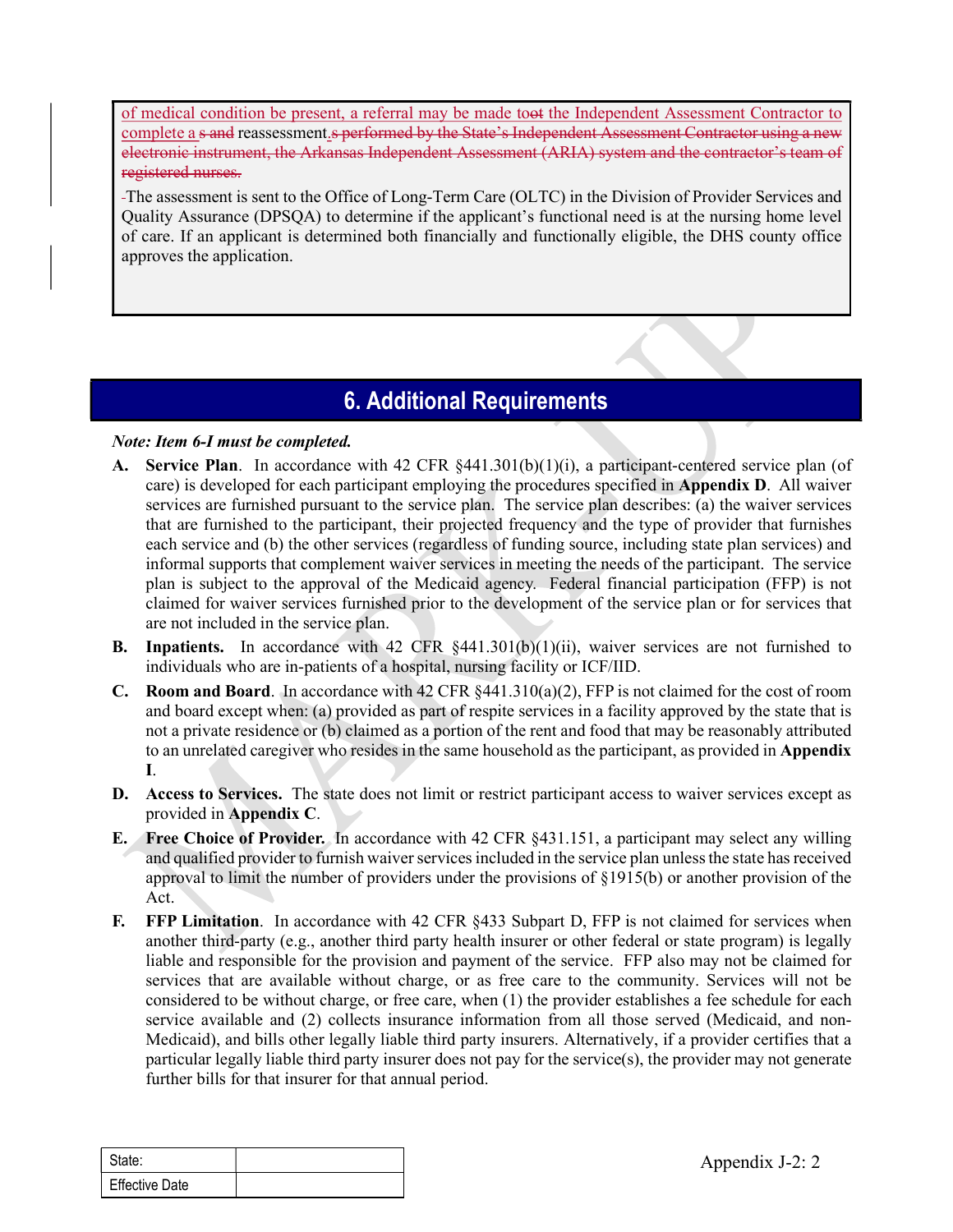- **G. Fair Hearing:** The state provides the opportunity to request a Fair Hearing under 42 CFR §431 Subpart E, to individuals: (a) who are not given the choice of home and community-based waiver services as an alternative t Subpart E, to individuals: (a) who are not given the choice of home and community-based waiver services as an alternative to institutional level of care specified for this waiver; (b) who are denied the service(s) of their choice or the provider(s) of their choice; or (c) whose services are denied, suspended, reduced or terminated. Appendix F specifies the state's procedures to provide individuals the opportunity to request a Fair Hearing, including providing notice of action as required in 42 CFR §431.210.
- H. Quality Improvement. The state operates a formal, comprehensive system to ensure that the waiver meets the assurances and other requirements contained in this application. Through an ongoing process of discovery, remediation and improvement, the state assures the health and welfare of participants by monitoring: (a) level of care determinations; (b) individual plans and services delivery; (c) provider qualifications; (d) participant health and welfare; (e) financial oversight and (f) administrative oversight of the waiver. The state further assures that all problems identified through its discovery processes are addressed in an appropriate and timely manner, consistent with the severity and nature of the problem. During the period that the waiver is in effect, the state will implement the Quality Improvement Strategy specified throughout the application and in Appendix H. ppart E, to individuals: (a) who are not given the choice of home and community-based waiver<br>vices as an alternative to institutional level of care speciefied for this waiver, (b) who are denied the<br>vices of their choice o
- I. Public Input. Describe how the state secures public input into the development of the waiver:

Policy and form revisions, procedural changes and clarifications have been made through the years based on input from participants, family, and providers. Comments have been reviewed and appropriate action taken to incorporate changes to benefit the participant, service delivery, and program requirements, provider workshops/trainings, program integrity audits, monitoring of participants, and contact with stakeholders. All of these experiences and lessons learned from the public and the resulting improvements are applied to the operations of Living Choices.

Updates and revisions to the waiver are posted on both the DHS and Medicaid websites to allow for a general public comment period of at least 30 days. Notices of updates or revisions are also published in a statewide newspaper to allow for public review and comment. Regulations, policies, rules, and procedures are promulgated in accordance with the Arkansas Administrative Procedure Act. Promulgation includes review by three Arkansas legislative committees, which are open to the public and may include testimony by the public. After review by the committees, the regulations, policies, rules, and procedures are adopted and incorporated into the appropriate document. All provider manuals containing program rules are available to all providers and the general public via the Medicaid website. Entra mongmont and the present of the determined in the development of the waiver:<br>
Delic papt form revisions, procedural changes and clarifications have been made through the<br>
pliet papt form revisions, procedural changes

general public via the Medicald that this amendment is non-substantive. The 30-day power of the Source of the million control with the submission from October 11, 2020<br>
November 9, 2020. The notice of rulemaking will be pu comment period will run simultaneously with the submission from October 11, 2020 through November 9, 2020. The notice of rulemaking will be published in the Arkansas Democrat-Gazette on October 11 through 13, 2020. The change will be posted on both the Arkansas Medicaid website and DHS website beginning October 9, 2020 through one month after the amendment is adopted, approximately February 1, 2021. There will be no public hearing for this amendment.

The public notice for this amendment was published in the Arkansas Democrat-Gazette on January 12-14, 2020. The comment period ended February 10, 2020. Physical copies of the proposed waiver amendment were mailed to constituents upon request. Copies were also published on the state's Medicaid and DHS websites at the following links, respectively: https://medicaid.mmis.arkansas.gov/general/comment/comment.aspx and https://humanservices.arkansas.gov/resources/promulgation-of-new-rules . The agency received

| ' State:              |  |
|-----------------------|--|
| <b>Effective Date</b> |  |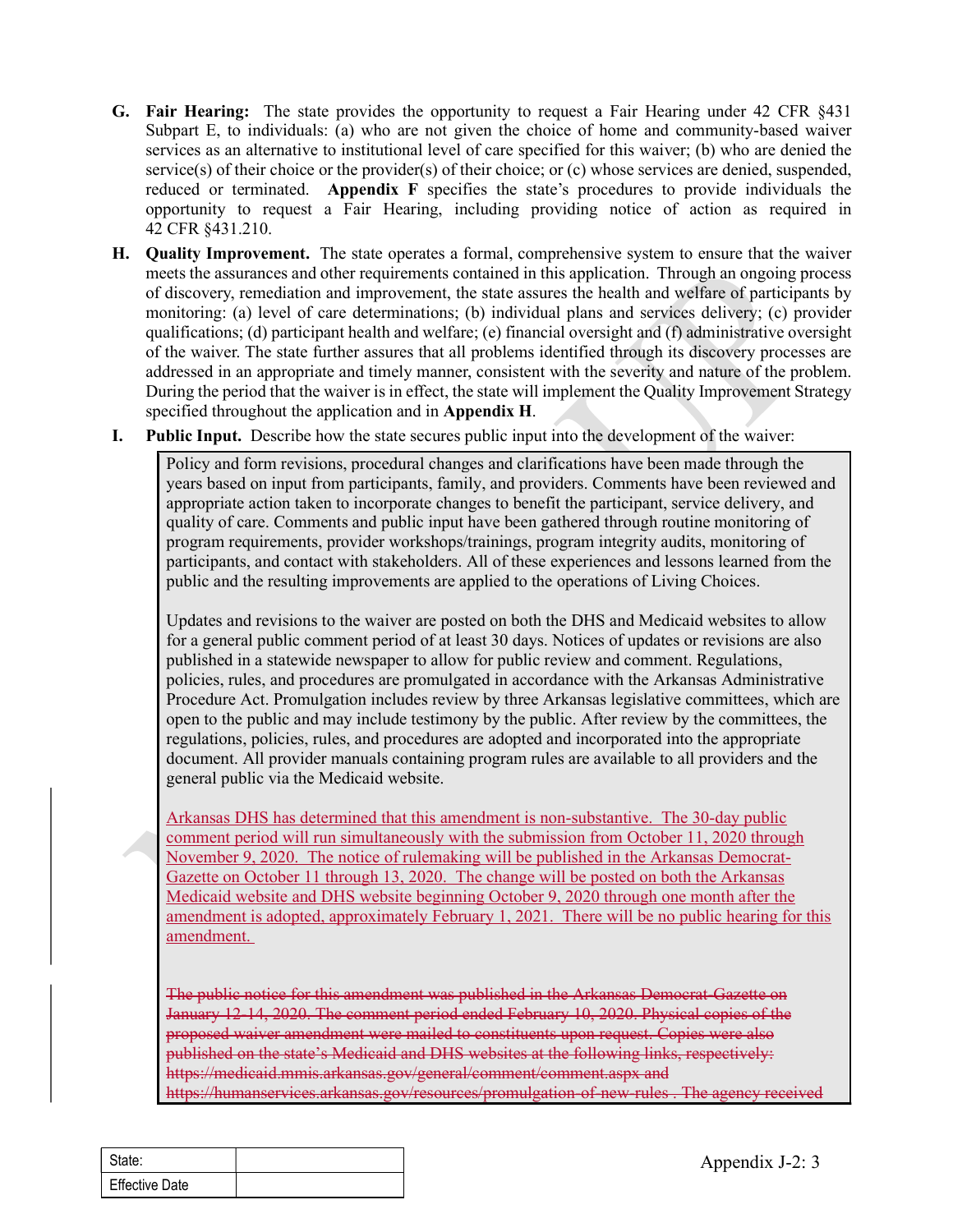comments from two entities. An attorney representing the Arkansas Residential Assisted Living Association (ARALA) and a representative of the Alzheimer's Association, Arkansas Chapter.

Comment: Both commenters had concern over the rate decrease. Concerns include: This decrease is having an adverse effect on access, given that existing facilities have closed, and will have an adverse effect on new facilities being established. There will be limited access in minority communities. The decrease represented by the proposed rule is especially troubling in view of the minimum wage increase that is occurring in Arkansas. The proposed reimbursement rates will place additional financial obligations on these facilities which may make it harder for them to both maintain and increase the quality of care, retain qualified health care professionals, and meet the other requirements and regulatory standards imposed by Arkansas State Law.

Response: Comment considered. The proposed rule actually implements an increase in the rate for assisted living services, not a decrease. In 2016, when CMS approved the 5-year renewal of the Living Choices waiver program, it was on the condition that DHS would implement a rate that was based on evidence and actuarial soundness. In the summer of 2018, DHS had an actuary review the costs of providing assisted living services, and that actuary developed a recommended rate. DHS then implemented that rate in a rule that was approved by CMS and by the Arkansas Legislative Council in December 2018. Because the recommended rate was less than the thencurrent rate, DHS agreed to phase-in the rate reduction over the two years remaining on the waiver. DHS also agreed to conduct another rate study in the first quarter of 2019. DHS did so, and a total of 29 assisted living providers responded to the cost survey conducted by the actuaries. That rate study resulted in a proposed rate that was higher than the rate approved in December 2018. This proposed rule increases the payment amounts in the phase-in schedule to reflect this newer rate. If this rule is not approved, providers will continue to receive the lower rate. other requirements and regulatory-standards-imposed by-Arkansas-State-Law.<br>Response: Comment considered. The proposed rule catually implements an increase in the tate for<br>sizested living-crivices, not is devenase. In 2016,

Comment: The representative from the Alzheimer's Association proposed the following edits to the current eligibility language. Please note that the commenter's suggested deletion of language is in brackets: The individual has a [primary or secondary] diagnosis of Alzheimer's disease or related dementia and is cognitively impaired so as to require substantial supervision from another hazards to himself or others; or]

Response: Comment considered. This proposed rule only addresses the payment rate for the Living Choices Assisted Living Medicaid waiver and technical clean up language. Revising the eligibility criteria for the waiver is outside the scope of the proposed rule changes. However, DHS will consider these comments for future changes to the waiver.

- J. Notice to Tribal Governments. The state assures that it has notified in writing all federally-recognized Tribal Governments that maintain a primary office and/or majority population within the State of the State's intent to submit a Medicaid waiver request or renewal request to CMS at least 60 days before the anticipated submission date as provided by Presidential Executive Order 13175 of November 6, 2000. Evidence of the applicable notice is available through the Medicaid Agency.
- Every effective Triend for the waiver is outside the scope of the proposed rule changes. Realigibility eriteria for the waiver is outside the scope of the proposed rule changes. However, the waiver is outside the scope of K. Limited English Proficient Persons. The state assures that it provides meaningful access to waiver services by Limited English Proficient persons in accordance with: (a) Presidential Executive Order 13166 of August 11, 2000 (65 FR 50121) and (b) Department of Health and Human Services "Guidance to Federal Financial Assistance Recipients Regarding Title VI Prohibition Against National Origin Discrimination Affecting Limited English Proficient Persons" (68 FR 47311 - August 8, 2003). Appendix B describes how the state assures meaningful access to waiver services by Limited English Proficient persons.

| State:                |  |
|-----------------------|--|
| <b>Effective Date</b> |  |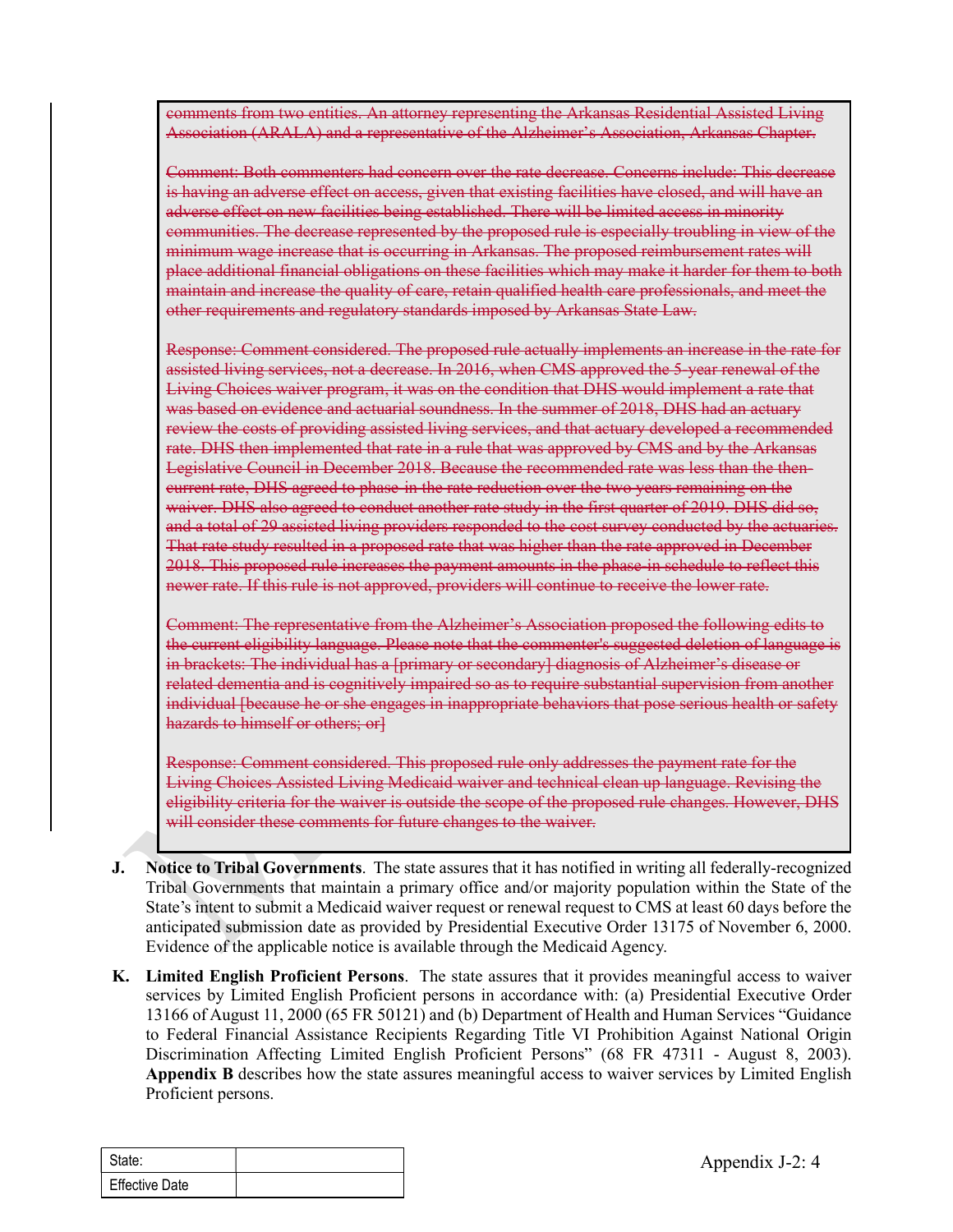# 7. Contact Person(s)

|                    | 7. Contact Person(s)                                                                                |  |  |
|--------------------|-----------------------------------------------------------------------------------------------------|--|--|
|                    | The Medicaid agency representative with whom CMS should communicate regarding the waiver is:        |  |  |
| <b>Last Name:</b>  | Mills-Golden                                                                                        |  |  |
| <b>First Name:</b> | <b>DaveMac</b>                                                                                      |  |  |
| <b>Title:</b>      | Business Operations ManagerAttorney Specialist, Office of Policy<br>Coordination and Promulgation,  |  |  |
| Agency:            | Arkansas Department of Human Services, Division of Medical<br>Services                              |  |  |
| <b>Address:</b>    | P.O. Box 1437, Slot S-295                                                                           |  |  |
| <b>Address 2:</b>  |                                                                                                     |  |  |
| City:              | Little Rock                                                                                         |  |  |
| State:             | Arkansas                                                                                            |  |  |
| Zip:               | 72203-1437                                                                                          |  |  |
| <b>Phone:</b>      | <b>TTY</b><br>501-320-638306<br>Ext:<br>П                                                           |  |  |
| Fax:               | 501-404-4619682-8009                                                                                |  |  |
| E-mail:            | dave.millsMac.E.Golden@dhs.arkansas.gov                                                             |  |  |
| the waiver is:     | If applicable, the state operating agency representative with whom CMS should communicate regarding |  |  |
| <b>Last Name:</b>  | White-Fisher                                                                                        |  |  |
| <b>First Name:</b> | Mark-Ashley                                                                                         |  |  |
| Title:             | Deputy Assistant Director                                                                           |  |  |
| Agency:            | Arkansas Department. of Human Services, Division of Aging, Adult,<br>and Behavioral Health Services |  |  |
| <b>Address:</b>    | P.O. Box 1437, Slot S-530W241                                                                       |  |  |

|        | <b>Last Name:</b>     | White-Fisher                  | Mark-Ashley<br>Deputy-Assistant Director<br>Arkansas Department. of Human Services, Division of Aging, Adult,<br>and Behavioral Health Services |  |        |                                          |  |
|--------|-----------------------|-------------------------------|-------------------------------------------------------------------------------------------------------------------------------------------------|--|--------|------------------------------------------|--|
|        | <b>First Name:</b>    |                               |                                                                                                                                                 |  |        |                                          |  |
|        | <b>Title:</b>         |                               |                                                                                                                                                 |  |        |                                          |  |
|        | Agency:               |                               |                                                                                                                                                 |  |        |                                          |  |
|        | <b>Address:</b>       | P.O. Box 1437, Slot S-530W241 |                                                                                                                                                 |  |        |                                          |  |
|        | <b>Address 2:</b>     |                               |                                                                                                                                                 |  |        |                                          |  |
|        | City:                 | Little Rock                   |                                                                                                                                                 |  |        |                                          |  |
|        | State:                | Arkansas                      |                                                                                                                                                 |  |        |                                          |  |
|        | $\mathbf{Zip}:$       | 72203-1437                    |                                                                                                                                                 |  |        |                                          |  |
|        | <b>Phone:</b>         | 501-320-6009-6345             | Ext:                                                                                                                                            |  | $\Box$ | <b>TTY</b>                               |  |
|        | Fax:                  | 501-682-8155                  |                                                                                                                                                 |  |        |                                          |  |
|        | E-mail:               |                               |                                                                                                                                                 |  |        | Mark.whiteAshley.Fisher@dhs.arkansas.gov |  |
|        |                       |                               |                                                                                                                                                 |  |        |                                          |  |
|        |                       |                               |                                                                                                                                                 |  |        |                                          |  |
| State: | <b>Effective Date</b> |                               |                                                                                                                                                 |  |        | Appendix J-2: 5                          |  |

| l State:              |  |
|-----------------------|--|
| <b>Effective Date</b> |  |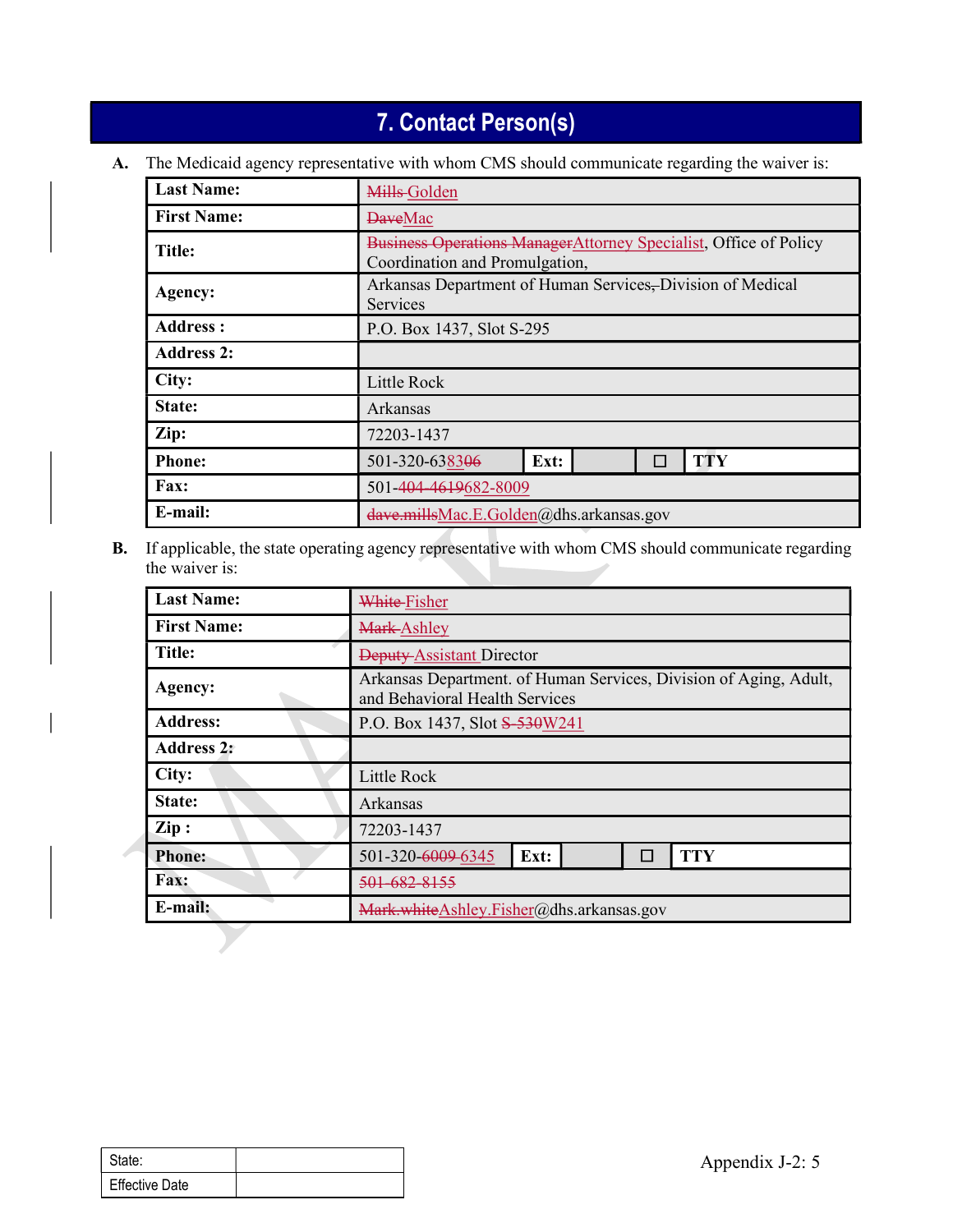# Appendix B-6: Evaluation / Reevaluation of Level of Care

**Appendix B-6: Evaluation / Reevaluation of Level of Care**<br>d. Level of Care Criteria. Fully specify the level of care criteria that are used to evaluate and reevaluate<br>whether an individual needs services through the waive whether an individual needs services through the waiver and that serve as the basis of the state's level of care instrument/tool. Specify the level of care instrument/tool that is employed. State laws, regulations, and policies concerning level of care criteria and the level of care instrument/tool are available to CMS upon request through the Medicaid agency or the operating agency (if applicable), including the instrument/tool utilized.

LEVEL OF CARE DEFINITIONS:

ARIA ASSESSMENT TOOL means the Arkansas Independent Assessment (ARIA) instrument used by registered nurses of the Independent Assessment Contractor to collect information used in determining level of care and developing the person-centered service plan (PCSP).

ASSESSMENT means the process completed by the Independent Assessment Contractor to collect information used in determining initial functional eligibility for waiver services.

DHS RN means a registered nurse authorized by DHS to develop the person-centered service plan for a participant

EVALUATION means the process completed, at a minimum, of every 365 days, by the DHS RN to determine continued functional eligibility or a change in medical condition that may impact continued functional eligibility.

FUNCTIONAL ELIGIBILITY— means the level of care needed by the waiver applicant/beneficiary to receive services through the waiver rather than in an institutional setting. To be determined an individual with functional eligibility, an individual must not require a skilled level of care, as defined in the state rule, and must meet at least one of the following three criteria, as determined by a licensed medical professional: ASSESSMENT means the process completed by the Independent Assessment Contractor to collect information<br>used in determining initial functional cligibility for waiver services.<br>DHS RN means a registered nurse authorized by D

1. The individual is unable to perform either of the following:

a. At least one (1) of the three (3) activities of daily living (ADLs) of transferring/locomotion, eating or toileting without extensive assistance from or total dependence upon another person; or,

or toileting without limited assistance from another person; or,

or toileting without extensive assistance from or total dependence upon another person;<br>
b. At least two (2) of the three (3) activities of daily living (ADLs) of transferring/locon<br>
or toileting without limited assistance 2. The individual has a primary or secondary diagnosis of Alzheimer's disease or related dementia and is cognitively impaired so as to require substantial supervision from another individual because he or she engages in inappropriate behaviors which pose serious health or safety hazards to himself or others; or,

3. The individual has a diagnosed medical condition which requires monitoring or assessment at least once a day by a licensed medical professional and the condition, if untreated, would be lifethreatening;

INDEPENDENT ASSESSMENT CONTRACTOR means the DHS vendor responsible for administering the ARIA assessment tool for the purpose of collecting information used in determining level of care and developing the person-centered service plan.

| l State:              |  |
|-----------------------|--|
| <b>Effective Date</b> |  |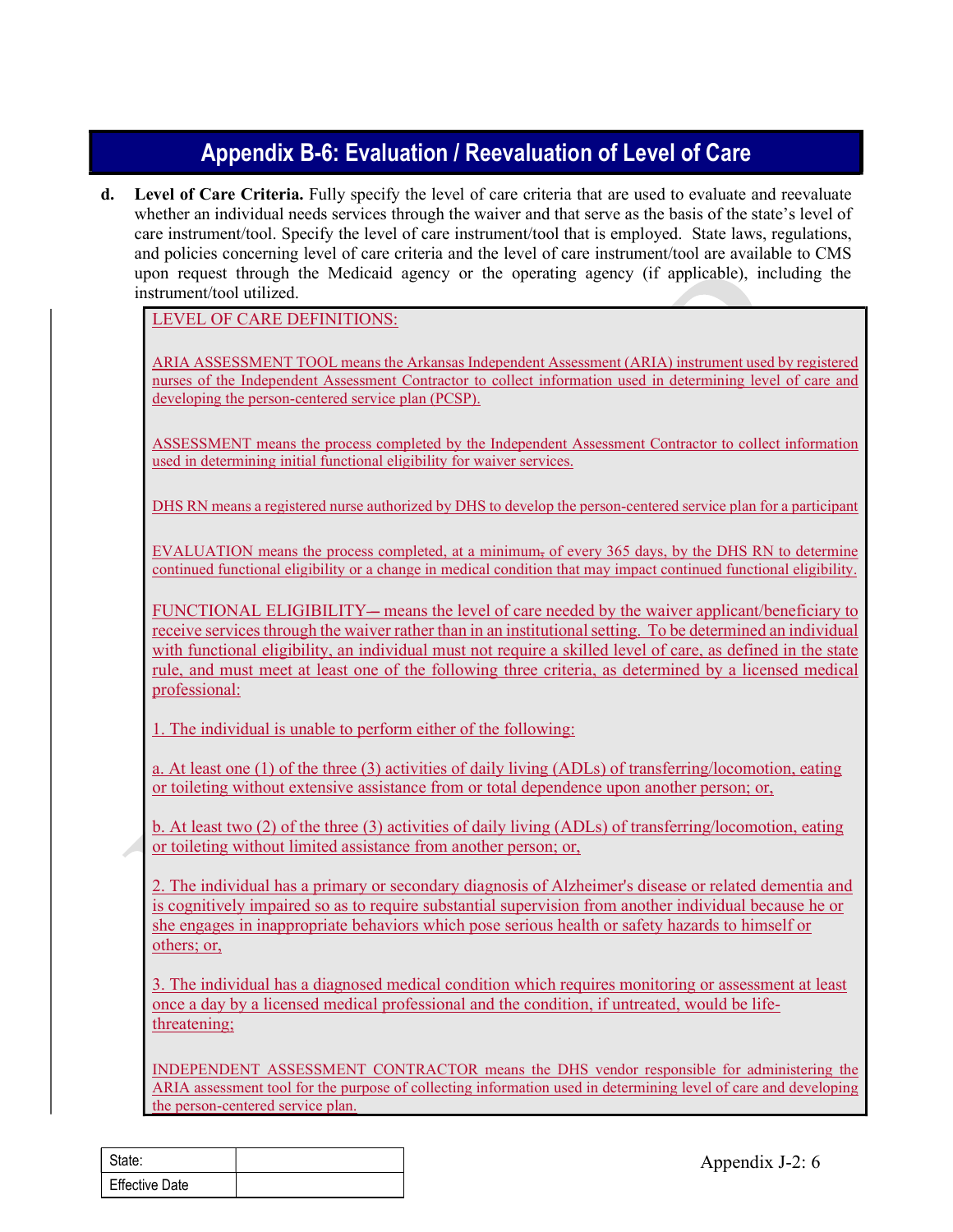REASSESSMENT means the process, completed at the request of DHS, by the independent assessment contractor to collect information used in determining continuing functional eligibility for waiver services.

Instrument/Tool Used:

Currently, ArPath is the instrument approved for use by registered nurses (RNs) from DHS to collect information used to determine (or re-determine) each applicant's or participant's level of care. The ArPath instrument, which is based primarily on the interRAI toolset, was federally approved for use in the current waiver.

Beginning on the effective date of this amended waiver, Arkansas will instead use a new instrument – the The Arkansas Independent Assessment (ARIA)—to collects information to evaluate make a determination of used in determining functional eligibility of level of care. Registered nurses from the REASSESSMENT means the process, completed at the request of DHS. by the independent assessment<br>contractor to collect information used in determining continuing functional cligibility for waiver services.<br>Instrument/Tool Us Independent Assessment Contractor will use the ARIA instrument to conduct face-to-face, in-home assessments and reassessments at the request of DHS. Using the information collected during the assessment, the Office of Long Term Care in DPSQA will evaluate whether an individual meets the State's level of care functional eligibility criteria.

All State laws, regulations, and policies concerning level of carefunctional eligibility criteria and the assessment instrument/tool (including the current ArPath instrument, the new ARIA instrument, the Living Choices waiver program manual, and the ARIA manual) are available to CMS upon request through DAABHS.

Note that the Arkansas Independent Assessment (ARIA) system is also being used to help determine medical necessity and help adjudicate prior authorization requests for State Plan personal care services and IndependentChoices self-directed personal assistance.

e. Level of Care Instrument(s). Per  $42$  CFR  $\frac{8441.303(c)(2)}{c}$ , indicate whether the instrument/tool used to evaluate level of care for the waiver differs from the instrument/tool used to evaluate institutional level of care (select one):

| $\bigcirc$ The same instrument is used in determining the level of care for the waiver and for $\bigcup$ |
|----------------------------------------------------------------------------------------------------------|
| institutional care under the state Plan.                                                                 |

A different instrument is used to determine the level of care for the waiver than for institutional care under the state plan.<br>Describe how and why this instrument differs from the form used to evaluate institutional level

of care and explain how the outcome of the determination is reliable, valid, and fully comparable.

Level of Care Instrument for Waiver Program:

The level of care instrument for the Living Choices waiver program will be the Arkansas Independent Assessment (ARIA) system will be used to support the level of carefunctional eligibility determination process.

A different instrument is used to determine the level of care for the wait<br>institutional care under the state plan.<br>Describe how and why this instrument differs from the form used to evaluate institution<br>of care and explai Data needed for determining whether the State's level of care criteria are met are gathered by both instruments. The State's level of care criteria are the same for the waiver and institutional care, with the exception that individuals needing skilled nursing care are excluded from the waiver.

| State:                |  |
|-----------------------|--|
| <b>Effective Date</b> |  |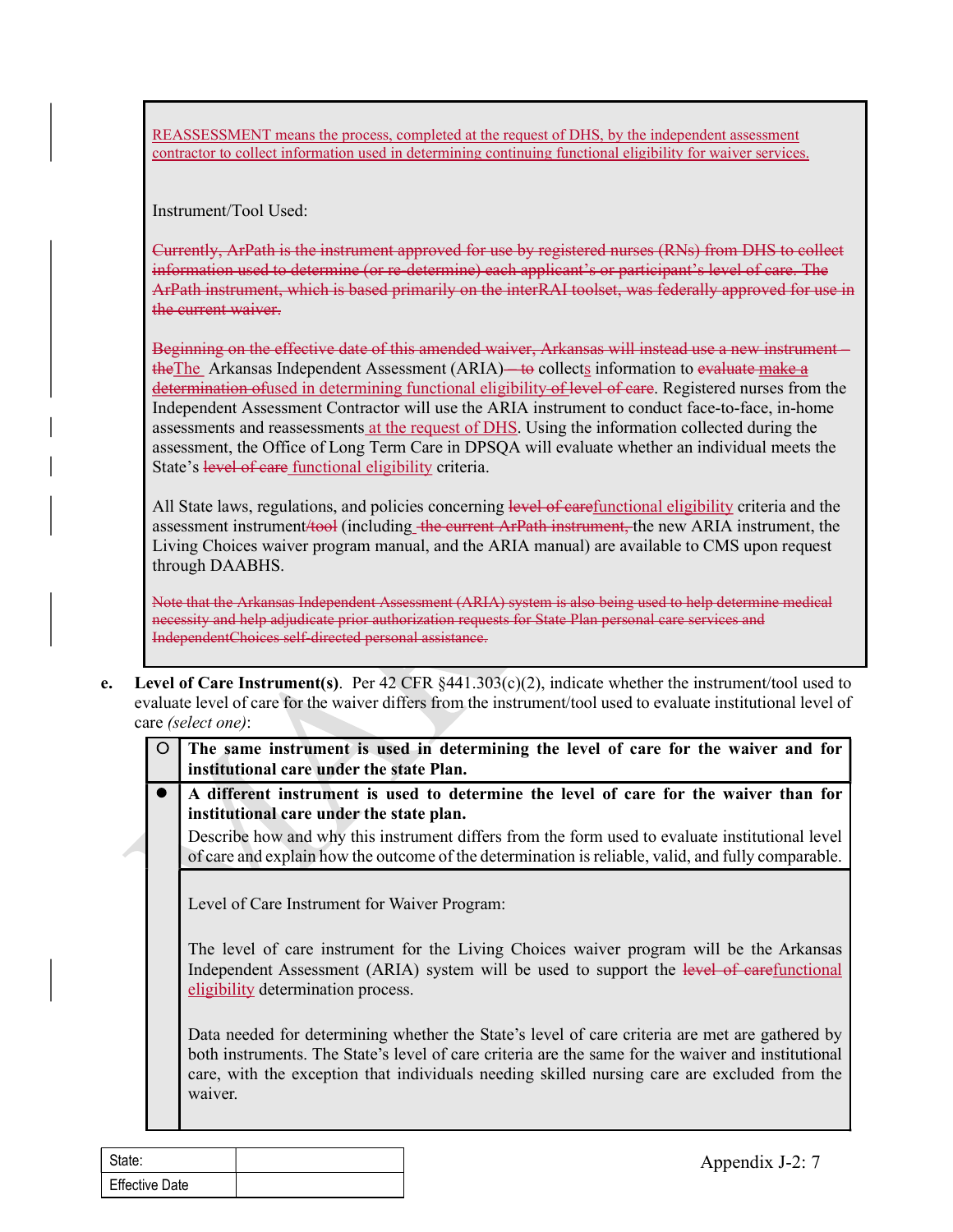Both the ARIA instrument (as with the current ArPath instrument) and the DHS-703 assess needs, are used by registered nurses, and are person-centered, focusing on the participant's functioning and quality of life. Both are used through independent, conflict-free assessment processes staffed by registered nurses. F. Process for Level of Care Evaluation/Reevaluation. Per 42 CFR §441.303(c)(1), describe the processes staffed by registered nurses, and are person-centered, focusing on the participant's functioning and quality of life.

for evaluating waiver applicants for their need for the level of care under the waiver. If the reevaluation process differs from the evaluation process, describe the differences:

T<sub>1</sub>

As described in B-6-e, the Independent Assessment Contractor's RNs will complete the ARIA instrument for each initial evaluation assessment and subsequent reassessments when requested by the DHS RN-evaluation, drawing upon information from a face-to-face meeting with the applicant/participant and, if necessary, information from other parties familiar with the individual's conditions, functional limitations, and circumstances.

Re-Eevaluations will continue to be performed on at least an annual basis, with the level of carefunctional eligibilitty re-affirmed or revised and a written determination issued by the Office of Long Term Care. A reassessment-evaluation -may also be ordered anytime (or scheduled on a more frequent than annual basis) by the DHS registered nurseRN responsible for the participant's personcentered service plan, thesaid nurse's supervisor, the DPSQA Office of Long Term Care director (or his/her designee), or the DAABHS deputy director (or his/her designee). In cases where a participant has experienced a significant change in circumstances (e.g., an inpatient hospital admission, skilled nursing facility admission, or the loss of a primary family caregiver), an reassessmentevaluation will be performed by the DHS RN, who may requests a reassessment to be completed by the Independent Assessment Contractor as appropriate. In the manner specified in the DHS Independent Assessment Manual, a participant (or their legal representative) or the participant's physician may request that the DAABHS deputy director (or his/her designee) order a re-assessment.

following each assessment or re-assessment. The tiers are intended to help inform waiv<br>oversight and administration and person-centered service planning, Once awailable thro<br>trie revels will also be a population-based fact Once ARIA is operational, using assessment results and a DAABHS-approved tiering methodology, the The ARIA system will assign tiers designed to help further differentiate individuals by need. Each waiver applicant or participant will be assigned a tier level (0, 1, 2, or 3) following each assessment or re-assessment. The tiers are intended to help inform waiver program oversight and administration and person-centered service planning. Once available through ARIA, tier levels will also be a population-based factor in determining participants' prospective individual services budgets. The tiers do not replace the Level of Care criteria described in B-6-d, waiver eligibility determinations, or the person-centered service plan process.

#### In summary:

1. Tier 0 (zero) and Tier 1 (one) indicate the individual's assessed needs, if any, do not support the need for either Living Choices waiver services or nursing facility services.

2. Tier 2 (two) indicates the individual's assessed needs are consistent with services available through either the Living Choices waiver program or a licensed nursing facility.

3. Tier 3 (three) indicates the individual needs skilled care available through a licensed nursing facility and not through the waiver program.

| State:                |  |
|-----------------------|--|
| <b>Effective Date</b> |  |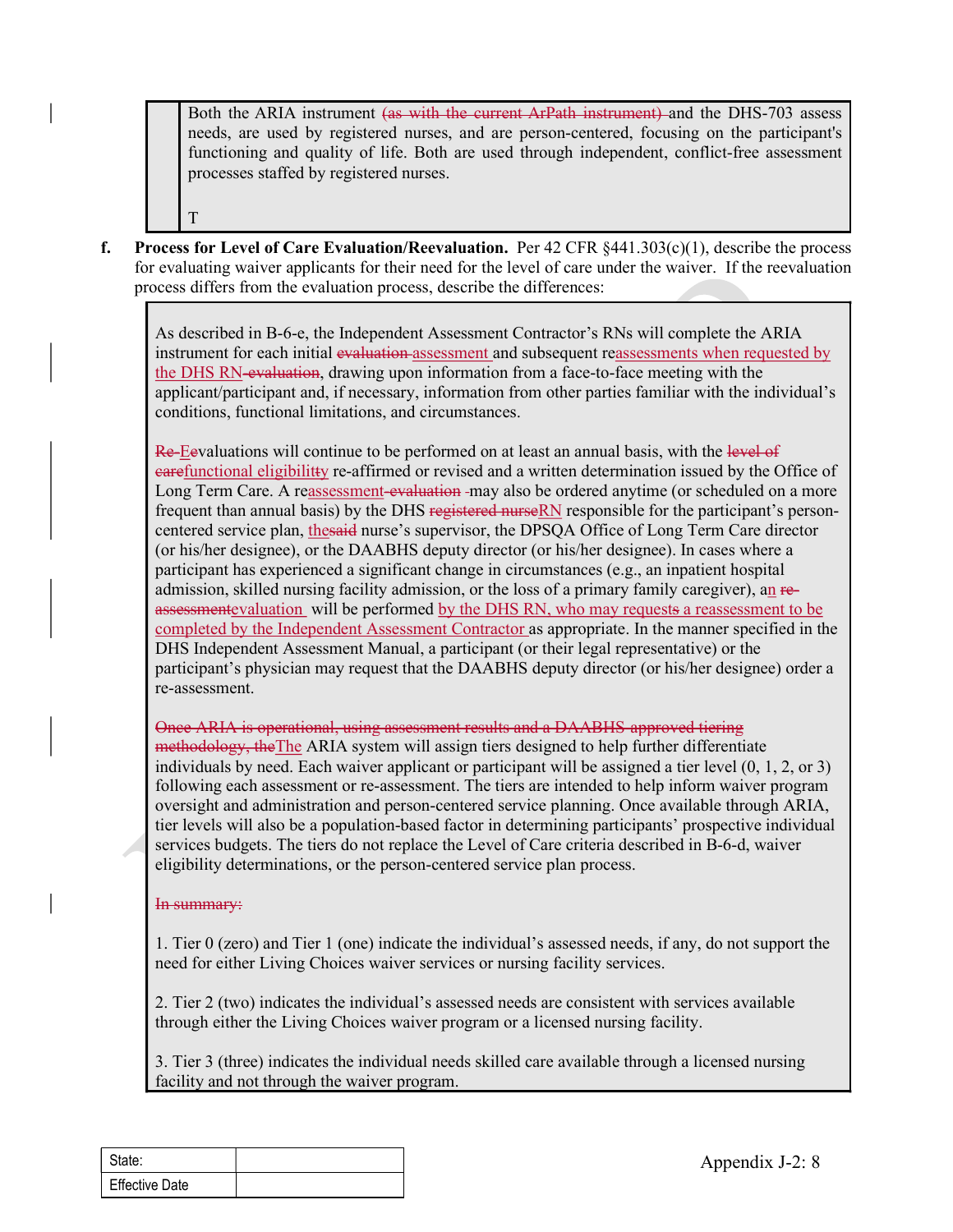These indications notwithstanding, the final determination of Level of Care and functional eligibility is made by the Office of Long-Term Care (OLTC).

(Note that ARIA-based assessments are also used to help determine whether Medicaid enrollees meet the minimum ADL needs-based criteria for State Plan coverage of Medicaid personal care services and self-directed personal assistance services. Tier 1 (one) and Tier 2 (two) each indicate that the Medicaid enrollee meets the minimum criteria for personal care or self-directed personal assistance service coverage. Coverage of these State Plan services for Medicaid enrollees is further subject to a medical necessity determination and prior authorization.) These indications notwithstanding, the final determination of Level of Care and functional<br>eigibility is made by the Office of Long-Term Care (OLTC).<br>(Note that ARIA-based sassesments are also used to help determine wheth

the state employs to ensure timely reevaluations of level of care (specify):

DAABHS has established and maintains procedures for tracking review dates and initiating timely re-evaluations prior to each participant's respective level of care review date and prior to the expiration of the participant's current person-centered service plan (Arkansas' term for a personeentered care plan). This process ensures timely reevaluations prior to the level of care review date and the expiration of the person-centered service plan so that no lapse in service occurs.

Specifically, DAABHS uses an online tracking tool with an interrogated dashboard functionality that DHS RNs "tickler" file system approach that DAABHS registered nurses (DHS RNs) and RN supervisors use to monitor upcoming review data and service plan expirations. The process of reassessment evaluation begins at a minimum of two months prior to the expiration date of the current person-centered service plan or at a minimum of two months prior to the annual anniversary date of the last independent functional eligibility determination evaluationasses ment, whichever is earlier.

On at least a monthly basis, the DHS RN will identify participants who are due for evaluationreassessment. The DHS RN will add the cases to the assessment evaluation schedule of the Independent Assessment Contractor by submitting the participants' information through an online web portal maintained by the Independent Assessment Contractor. The DHS RN will use the online tracking tool "tickler" file system, referenced above, to monitor for both the need for reassessmentevaluation, and for timely completion of the reassessment by the Independent Assessment Contractor. Once it has been determined that functional eligibility continues, the re-assessment is completed and the level of care is revised as appropriate, the DHS RN begins development of the new person-centered service plan.

Reassessments are ordinarily submitted to the Independent Assessment Contractor with a contractually-required 30-day time limit for completion of the reassessment. However, the contract also allows DHS, at its discretion, to submit reassessments with a 10-day time limit or a 7-day time limit when DHS deems it necessary.

plan.<br>
Reassessments are ordinarily submitted to the Independent Assessment Contra<br>
contractually-required 30-day time limit for completion of the reassessment. However,<br>
also allows DHS, at its discretion, to submit reass The DHS RN supervisory staff, through the record review process and through routine monitoring and auditing procedures, notifies the appropriate DHS RN, RN supervisor and the Independent Assessment Contractor if an re-assessment has not been completed within the specified DAABHS policy timeframes.

The ACES report produced by the Division of County Operations is used as a tool by the DHS RN and RN supervisor to determine if the assessment is current or has expired. Patterns of noncompliance are documented and disciplinary action is taken if necessary.

The Targeted Case Manager is responsible for monitoring the beneficiary status on a regular basis for changes in service need, referring the beneficiary to the DHS RN for evaluation of any

| State:                |  |
|-----------------------|--|
| <b>Effective Date</b> |  |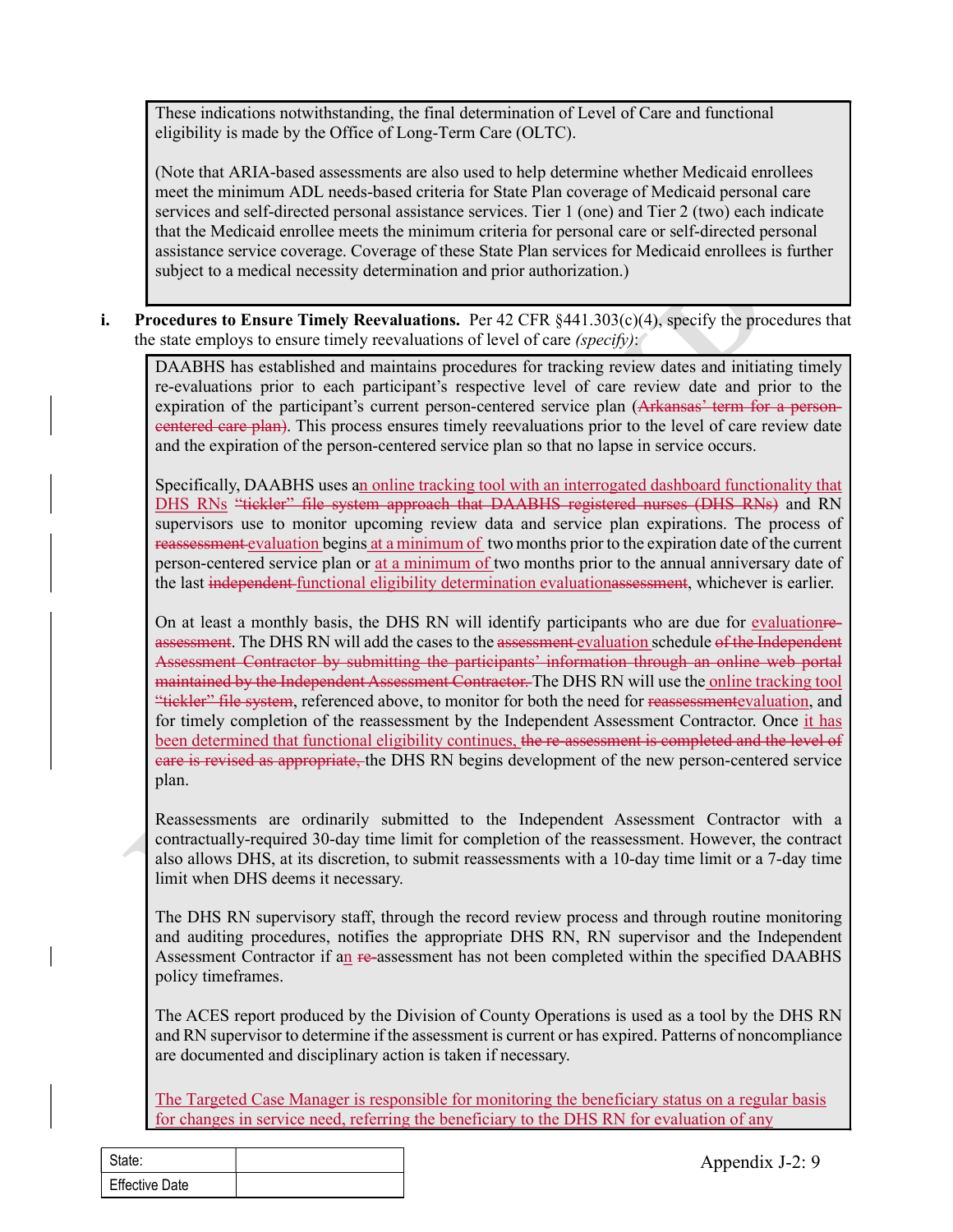beneficiary complaints or change of condition or DHS RN Supervisor immediately upon learning of the change. The DHS RN will determine if a reassessment is necessary or if a change in condition warrants a change to the PCSP based upon the DHS RN's evaluation of the beneficiary. Each Targeted Case Manager is also required to maintain a "Tickler" system to track the Medicaid eligibility reevaluation date and the service plan expiration date. If the reassessment process has not been completed timely, the Targeted Case Manager notifies the DHS RN prior to the expiration date of the current service plan.

i. Describe the state's method for addressing individual problems as they are discovered. Include information regarding responsible parties and GENERAL methods for problem correction. In addition, provide information on the methods used by the state to document these items.

The Division of Aging, Adult, and Behavioral Health Services (DAABHS) (operating agency, with primary responsibility for waiver program operations and oversight of the independent assessment process), the Division of Provider Services and Quality Assurance (DPSQA) (operating agency with responsibility for level of care determinations), and the Division of Medical Services (Medicaid agency) – all three of which are part of the Arkansas Department of Human Services (DHS) – participate in team meetings as needed to discuss and address individual problems associated with level of care determinations, assessments, and system improvements, as well as problem correction and remediation. DAABHS, DPSQA, and DMS have an Interagency Agreement that includes measures related to level of care determinations for the waiver.

The system currently in place for new applicants to enter the waiver program does not allow for services to be delivered prior to an initial level of care determination. Also, DAABHS requires that all initial assessments and reassessments are completed by a registered nurse.

Level of Care assessmentsA functional eligibility determination of level of care is required annually, applying the functional eligibility criteria, with referral for use of the approved assessment instrument in the event of a change of condition that may affect functional eligibility A functional eligibility determination of level of care is are required annually. DHS RNs complete the annual evaluation using the approved assessment evaluation instrument (currently, the ArPath instrument, and under the amended waiver. When referred, the Independent Assessement Contractor conducts a reassessment using the The Division of Aging, Adult, and Behavioral Health Services (DAABHS) (operating agency, with<br>primary responsibility for waiver program operations and oversight of the independent assessment<br>process), the Division of Provi eligibility criteria. The DHS RN supervisors complete a regional monthly activity report, which lists the number of level of care evaluations and re-evaluations conducted. Remediation efforts are included on the DHS RN supervisors' monthly report. The system currently in place for new applicants to enter the waiver program does not allow for services<br>to be delivered prior to an initial level of care determination. Also, DAABHS requires that all initial<br>assessments

### Appendix B-7: Freedom of Choice

waiver<u>, When referred, the Independent Assessement Contractor conducts a reassessement Contractor conducts a large<br>digibility criteria. The DHS RN supervisors complete a regional monthly activity reported<br>number of level </u> representatives) of the feasible alternatives available under the waiver and allowing these individuals to choose either institutional or waiver services. Identify the form(s) that are employed to document freedom of choice. The form or forms are available to CMS upon request through the Medicaid agency or the operating agency (if applicable).

At the time of assessment and re-assessmentthe development of the person centered service plan for of the waiver participant, the DHS RN explains the services available through the Living Choices

| State:                |  |
|-----------------------|--|
| <b>Effective Date</b> |  |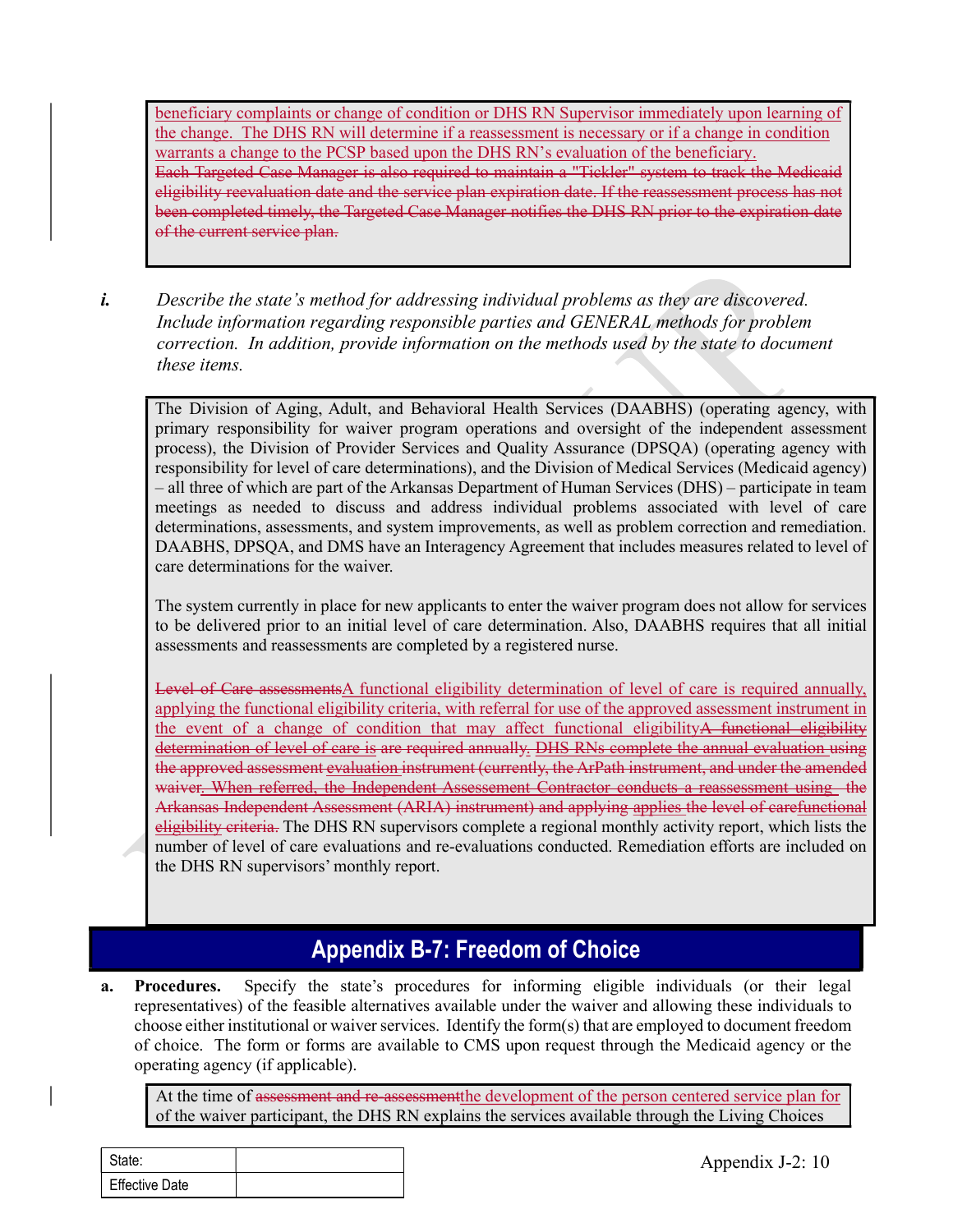waiver, discusses the qualified assisted living providers in the state and develops an appropriate person-centered service plan. As part of the service plan development process, the participant (or representative) documents their choice to have services provided in the community setting through the HCBS waiver as opposed to receiving services in an institutional setting. In addition, freedom of choice is explained through a Freedom of Choice form and the applicable qualified provider listing; both are signed by the waiver participant or their representative. This is documented on the service plan, which includes the signature of the waiver participant (or representative) and the DHS RN, and included in the participant's electronic record. NOTE: For reassessmentschanges to the person centered service plan, the Freedom of Choice form is utilized showing if changes are requested by the participant. If no changes are requested, no signatures are required on the provider listing; however, the Freedom of Choice form is signed and dated by the participant or representative. The participant's signature on the service plan, as entered by the participant or representative, documents that the participant (or representative) has made an informed decision to waiver, discusses the qualified assisted living providers in the state and develops an appropriate representantive plane. As part of the service plan development process, the participant (or representative) documents their participant's assessment of needs. Freedom of Choice documentation is tracked through the record review process, all staff performance evaluations and monthly reporting.

# Appendix C-2: General Service Specifications

ii If applicable, in the textbox below provide any necessary additional information on the strategies employed by the state to discover/identify problems/issues within the waiver program, including frequency and parties responsible.

The state identifies and rectifies situations where providers do not meet requirements. This is accomplished by monitoring certification/license expiration dates within MMIS and continuing communication with the Medicaid fiscal agent responsible for provider enrollment functions, and reviewing monthly reports that identify providers whose participation is terminated for inactivity or violations. Participation in provider training is documented and monitored through monthly activity reports.

The state verifies that providers meet required licensing or certification standards and adhere to other state standards. License expiration dates are maintained in the MMIS and tracked for all participating and active providers. Non-certified providers are not allowed to provide services under this waiver.

and active providers. Non-certified providers are not allowed to provide services under<br>
Each month the DHS RN receives a provider list for each county included in their g<br>
This provider list may be used at each assessment Each month the DHS RN receives a provider list for each county included in their geographical area. This provider list may be used at each assessment and reassessment during the development of the person centered service plan to give the participant a choice of providers for each service included on the service plan. In addition, this list is used to identify the providers who are new or who have been reinstated in the program.

# Appendix D: Participant-Centered Planning and Service Delivery

Appendix D-1: Service Plan Development

| State:                |  |
|-----------------------|--|
| <b>Effective Date</b> |  |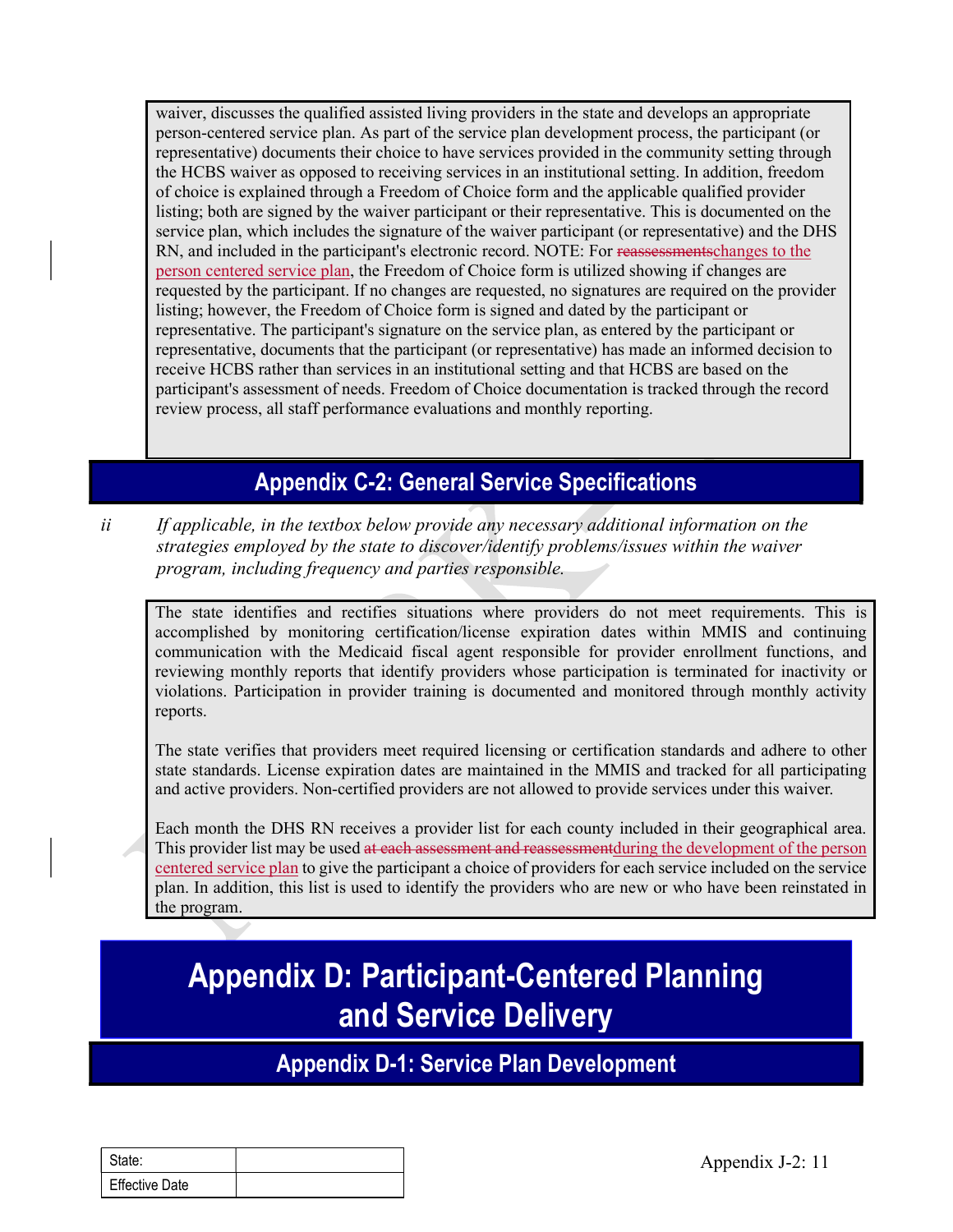**d.** Service Plan Development Process In four pages or less, describe the process that is used to develop the participant-centered service plan, including: (a) who develops the plan, who participates in the process, and th the participant-centered service plan, including: (a) who develops the plan, who participates in the process, and the timing of the plan; (b) the types of assessments that are conducted to support the service plan development process, including securing information about participant needs, preferences and goals, and health status; (c) how the participant is informed of the services that are available under the waiver; (d) how the plan development process ensures that the service plan addresses participant goals, needs (including health care needs), and preferences; (e) how waiver and other services are coordinated; (f) how the plan development process provides for the assignment of responsibilities to implement and monitor the plan; and, (g) how and when the plan is updated, including when the participant's needs change. State laws, regulations, and policies cited that affect the service plan development process are available to CMS upon request through the Medicaid agency or the operating agency (if applicable): **rvice Plan Development Process** In four pages or less, describe the process that is used to develop<br>participant-centered service plan, including: (a) who develops the plan, who participates in the process.<br>It the timing o

(f) Implementation, compliance, and monitoring of the person-centered service plan is the responsibility of DAABHS (Operating Agency), DMS (Medicaid Agency), and providers of Living Choices in Homecare waiver services.

Service providers are required to follow all guidelines in the Medicaid Provider Manual related to Providers are required to report any change in the participant's condition to the DHS RN, who is the only authorized individual who may adjust a participant's service plan. Providers agree to render all services in accordance with the Arkansas Medicaid Living Choices in Homecare Home & Community Based Services Waiver Provider Manual; to comply with all policies, procedures and guidelines established by DAABHS; to notify the DHS RN immediately of any change in the participant's physical, mental or environmental needs the provider observes or is made aware of that may affect the participant's eligibility or necessitate a change in the participant's person-centered service plan; to continually monitor participant satisfaction and quality of service delivery; and, to notify the DHS RN in writing within one week of services being terminated, documenting the termination effective date and the reason for the termination.

Providers assure the Division of Provider Services and Quality Assurance (DPSQA) that adequate staffing levels are maintained to ensure timely and consistent delivery of services to all participants for whom they have accepted an Living Choices in Homecare service plan. Providers acknowledge that they may render and pursue reimbursement for services delivered in accordance with the service plan developed by the DHS RN. Providers acknowledge that the DHS RN is the only authorized individual who may adjust an Living Choices in Homecare waiver participant's service plan. Providers will implement the service plan with the flexibility to schedule hours to best meet the needs of the participant and will be monitored by DAABHS for compliance.

Person Centered sService plans are revised by DHS RNs as needed between assessmentsevaluations, based on reports secured through providers, waiver participants and their support systems.

Framework and the may over the may be expected to the Data Transfort and the method of the needs of the participant and will be monitored by DAABHS for compliance.<br>
Person Centered sService plans are revised by DHS RNs as (g) Each reassessment evaluation of functional eligibility and development of a person-centered service plan development is completed annually or more often, if deemed appropriate by the DHS RN. The service plan may be revised at any time, based on information relevant to the participant's condition or circumstances. Changes are reported to the DHS RN by the participant, the participant's family or representatives, service providers and Targeted Case Managers. The DHS RN has sole authority for all development and revisions to the waiver service plan. Service plan updates must be based on a change in the participant's status or needs.

| l State:              |  |
|-----------------------|--|
| <b>Effective Date</b> |  |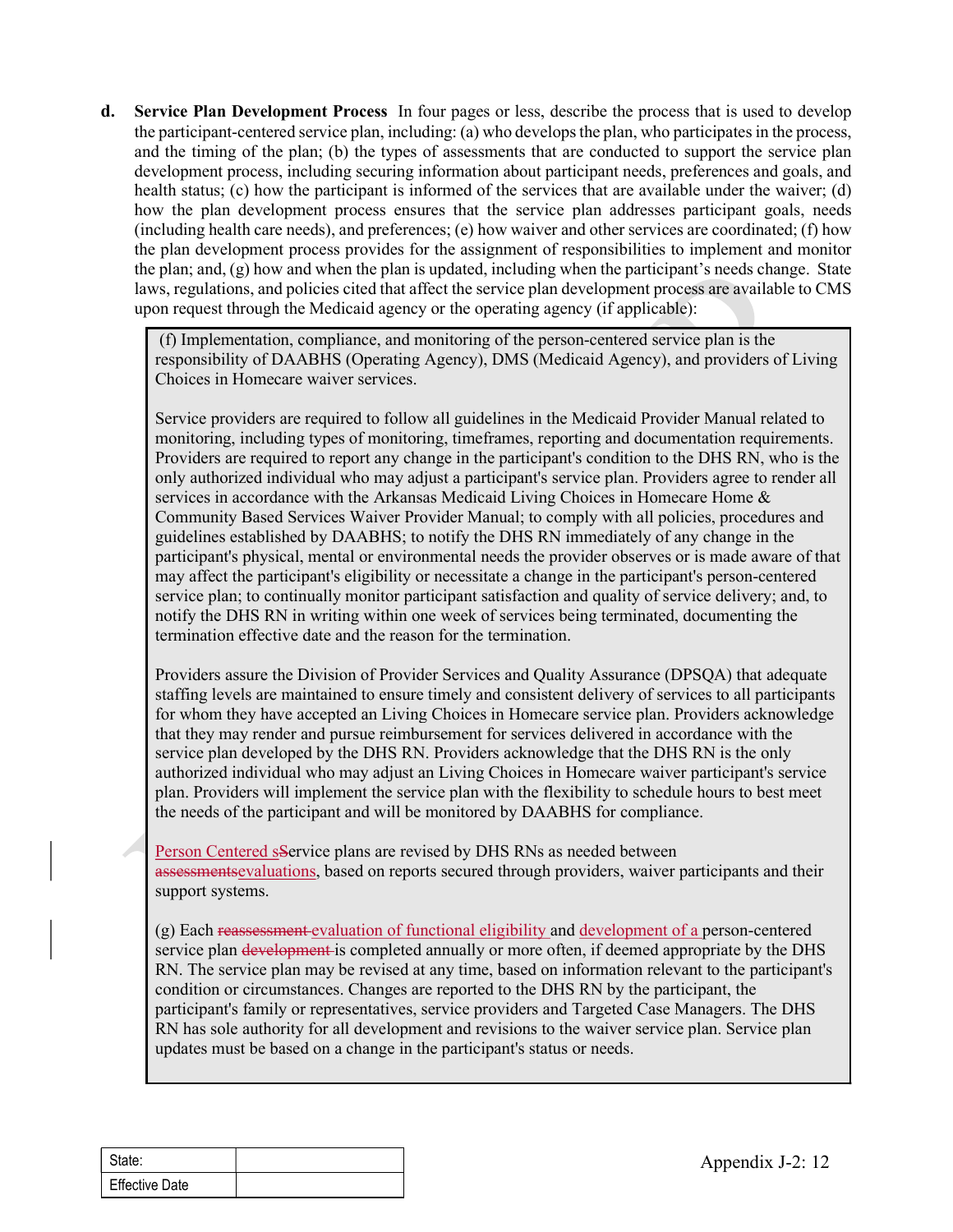e. Risk Assessment and Mitigation. Specify how potential risks to the participant are assessed during the service plan development process and how strategies to mitigate risk are incorporated into the service plan, subject service plan development process and how strategies to mitigate risk are incorporated into the service plan, subject to participant needs and preferences. In addition, describe how the service plan development process addresses backup plans and the arrangements that are used for backup.

Also, providers, family members and others who have regular contact with participants are required to report any change in participant condition, or perceived risk or other problem concerning the participant. The DHS RNs also re-evaluate potential participant risks during monitoring visits. DHS RNs and Targeted Case Managers refer any high-risk participants to Adult Protective Services immediately if it is felt that the participant is in danger. DHS RNs also provide patient education on safety issues during the assessment each evaluationand annual reassessment. The annual contact by the DHS RN is a minimum contact standard. Visits are made as needed during the interim. **E. Kisk Assessment and Mitigation.** Specify how potential risks to the participant are assessed during the service plan development process and how strategies to mitigate risk are incorporated into the service plan dev

and selecting from among qualified providers of the waiver services in the service plan.

For reassessmentsDuring completion of the person centered service plan, the participant or representative must sign the Freedom of Choice form to show that no change in providers was made. The provider listing does not need to be initialed if there are no changes in providers. However, if a participant wishes to change providers at reassessment, both the Freedom of Choice form and provider listing must be signed and initialed indicating this change. Participants may request a change of providers at any time during a waiver year.

# Appendix D-2: Service Plan Implementation and Monitoring

a. Service Plan Implementation and Monitoring. Specify: (a) the entity (entities) responsible for monitoring the implementation of the service plan and participant health and welfare; (b) the monitoring and follow-up method(s) that are used; and, (c) the frequency with which monitoring is performed.

need, <del>reassessment, if necessary,</del> and reporting any participant complaints of violations<br>regulations to appropriate authorities for investigation. If participant are unable to part<br>monitoring contact, the participant may DHS RNs monitor each waiver participant's status on an as-needed basis for changes in service need, reassessment, if necessary, and reporting any participant complaints of violations of rules and regulations to appropriate authorities for investigation. If participants are unable to participate in a monitoring contact, the participant may invite anyone they choose to participate in the visit. Most often this is the participant's legal representative, guardian or family member. form and provider listing must be signed and initialed indicating this change. Participants may<br>request a change of providers at any time during a waiver year.<br>
<br> **Appendix D-2: Service Plan Implementation and Monitoring**<br>

strategies employed by the state to discover/identify problems/issues within the waiver program, including frequency and parties responsible.

The State Medicaid Agency assures compliance with the service plan sub-assurances through the review of 20% of the records reviewed by DAABHS. DAABHS provides DMS with copies of any data analysis of the findings and plans for remediation of data analysis, including trend identification. DMS and DAABHS participate in team meetings to review findings and discuss resolution.

| l State:              |  |
|-----------------------|--|
| <b>Effective Date</b> |  |

Appendix J-2: 13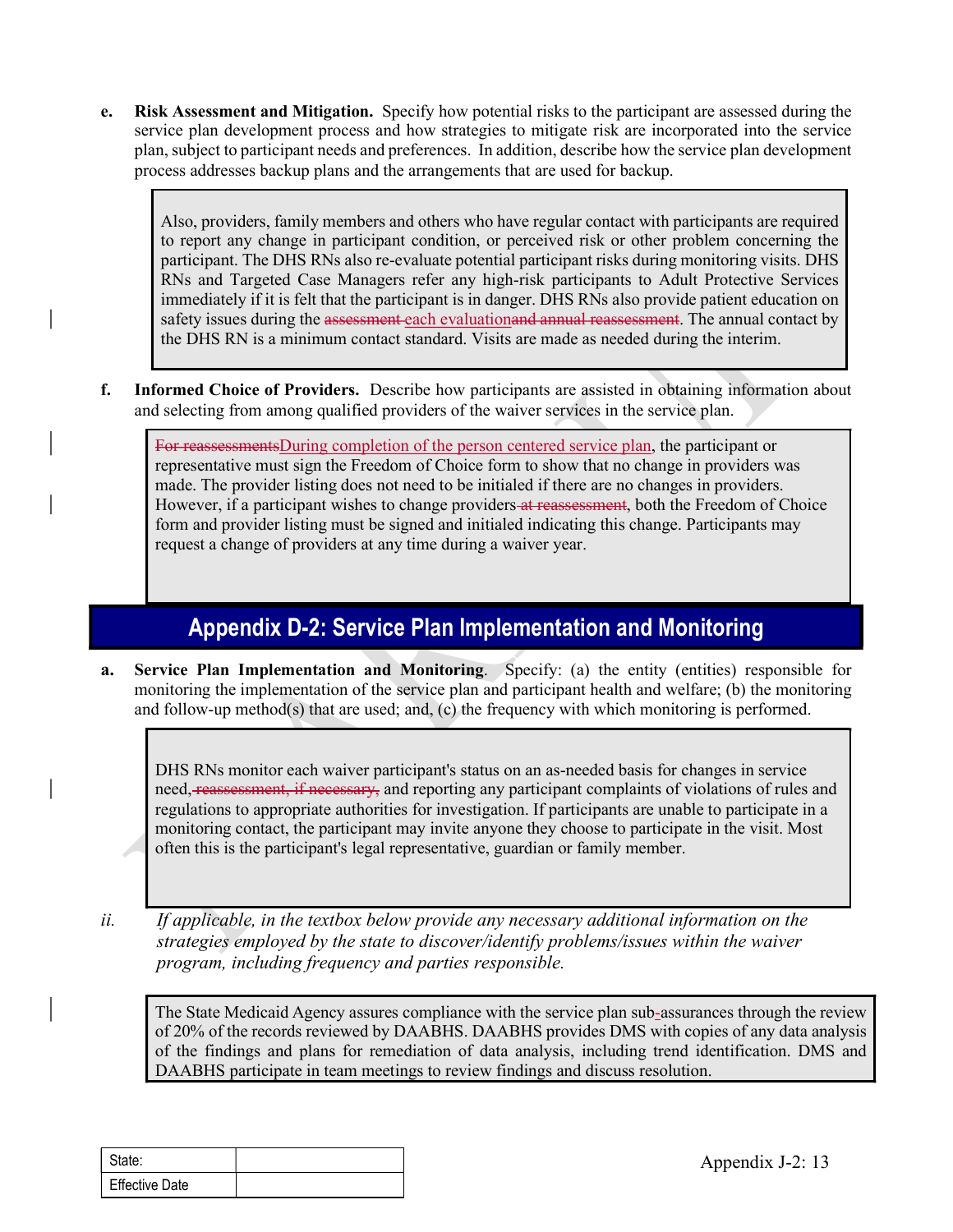# Appendix F: Participant Rights<br>
Appendix F-1: Opportunity to Request a Fair Hearing<br>
Apportunity to Request a Fair Hearing, Describe how the individual (or his/hered and a Sair Hearing)

# Appendix F-1: Opportunity to Request a Fair Hearing

Procedures for Offering Opportunity to Request a Fair Hearing. Describe how the individual (or his/her legal representative) is informed of the opportunity to request a fair hearing under 42 CFR Part 431, Subpart E. Specify the notice(s) that are used to offer individuals the opportunity to request a Fair Hearing. State laws, regulations, policies and notices referenced in the description are available to CMS upon request through the operating or Medicaid agency.

During the assessment and person centered service plan development process, the DHS RN explains these rights to the participant, family member or representative. Signatures on the service plan verify that the choice between waiver services or institutional care was exercised. Also, during this process, participants choose a provider from a list provided by the DHS RN. Choices of provider are documented on the Freedom of Choice form, and the participant signs the list of providers showing that the choice was made. During the development of the person centered service planAt reassessments, if no change in provider is requested, the provider list is not signed by the participant.

# Appendix F-3: State Grievance/Complaint System

c. Description of System. Describe the grievance/complaint system, including: (a) the types of grievances/complaints that participants may register; (b) the process and timelines for addressing grievances/complaints; and, (c) the mechanisms that are used to resolve grievances/complaints. State laws, regulations, and policies referenced in the description are available to CMS upon request through the Medicaid agency or the operating agency (if applicable).

DHS RNs follow-up with participants after a complaint has been made at each reassessmentevaluation or monitoring contact. DHS RN supervisors may also participate in follow up. Depending on the type of complaint, the DHS RN may take action to assure continued resolution by revising the participant's service plan or assisting the participant in changing providers.

# Appendix G: Participant Safeguards

#### Appendix G-1: Response to Critical Events or Incidents

**Appendix G: Participant Safeguards**<br> **Appendix G: Participant Safeguards**<br> **Appendix G-1: Response to Critical Events or Incidents**<br> **Participant Training and Education.** Describe how training and/or information in<br>
parti c. Participant Training and Education. Describe how training and/or information is provided to participants (and/or families or legal representatives, as appropriate) concerning protections from abuse, neglect, and exploitation, including how participants (and/or families or legal representatives, as appropriate) can notify appropriate authorities or entities when the participant may have experienced abuse, neglect or exploitation.

The DHS RN provides waiver applicants and their families with an Adult Protective Services (APS) brochure when initial contact is made. The brochure includes information on what constitutes

| State:                |  |
|-----------------------|--|
| <b>Effective Date</b> |  |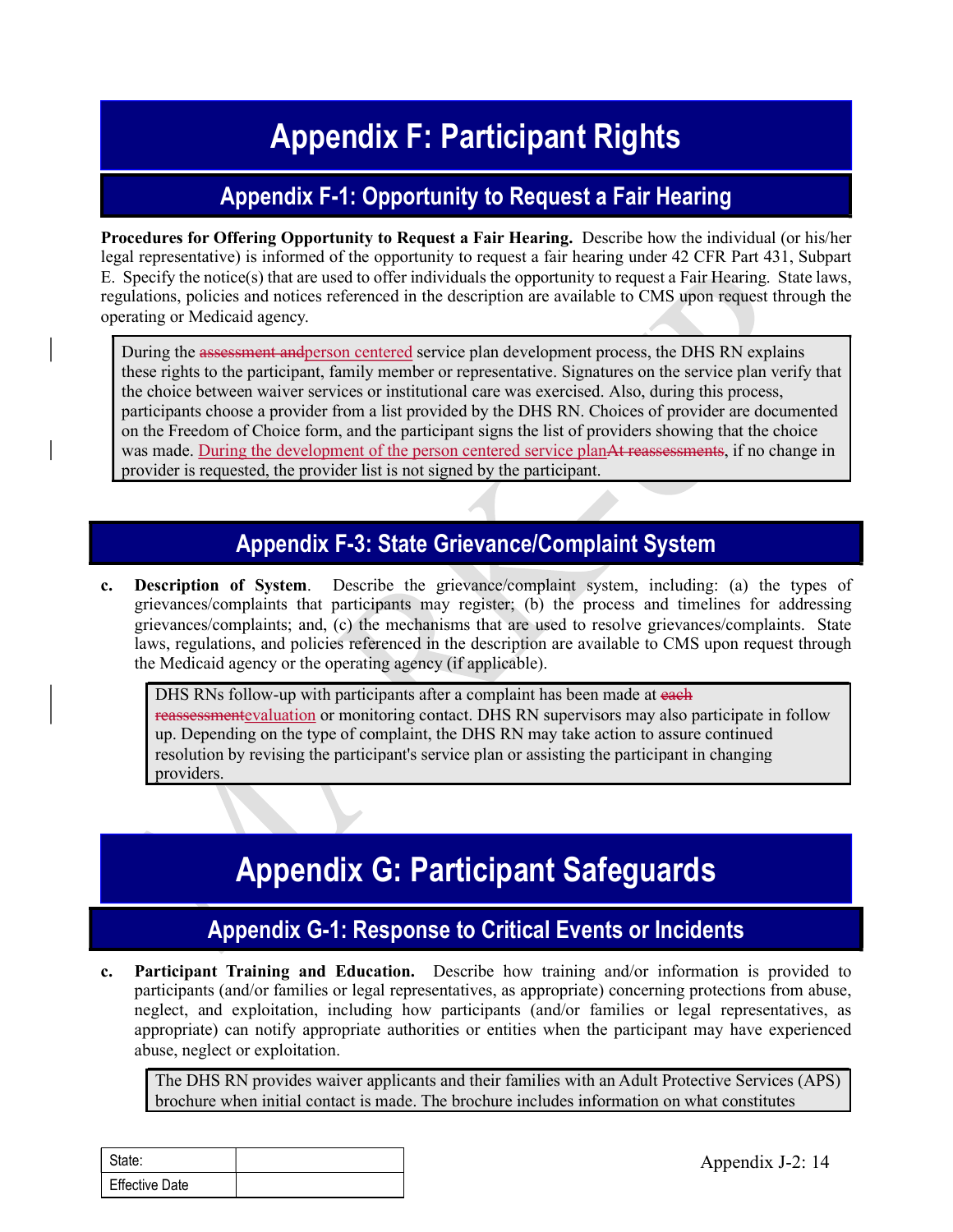abuse, neglect or exploitation, as well as the signs and symptoms, the persons required to report abuse and how to report suspected abuse, including to the Adult Maltreatment Hotline number. The Adult Maltreatment Hotline is accessible 24 hours a day, seven days a week. DHS RNs review this information with participants and family members at the initial assessment and at each annual reassessmentduring the development of the person centered service plan. In addition, providers are required to post information about how to report a complaint to APS and the Adult Maltreatment Hotline in a visible area on their premises.

# Appendix G-3: Medication Management and Administration

ii. If applicable, in the textbox below provide any necessary additional information on the strategies employed by the state to discover/identify problems/issues within the waiver program, including frequency and parties responsible.

Arkansas addresses this assurance with a three-step process that involves record review, ongoing communication with Adult Protective Services (APS) and Division of Medical Services (DMS) audits of waiver participants' records. Monthly record reviews are performed by DHS RN supervisors to assure that DHS RNs report incidences of abuse or neglect, and that safety and protection are addressed at each assessment and reassessment and reported in the Record Review Summary Report. APS reports specific cases of abuse and neglect affecting waiver participants to DAABHS waiver staff. Findings are reported to the DPSQA QA Unit.

DAABHS staff are required to review the APS information with participants and other interested parties during the development of at each assessment and reassessment person centered service plan. This must include providing APS brochures, as well as information on how to identify possible abuse and neglect and a toll-free number for reporting abuse. Compliance with this requirement is documented in the participant record and reviewed by RN supervisors during each record review. Compliance is a part of the record review and annual reporting process.

|                       | ÷, |  |        |
|-----------------------|----|--|--------|
|                       |    |  |        |
|                       |    |  |        |
| State:                |    |  | Append |
| <b>Effective Date</b> |    |  |        |
|                       |    |  |        |
|                       |    |  |        |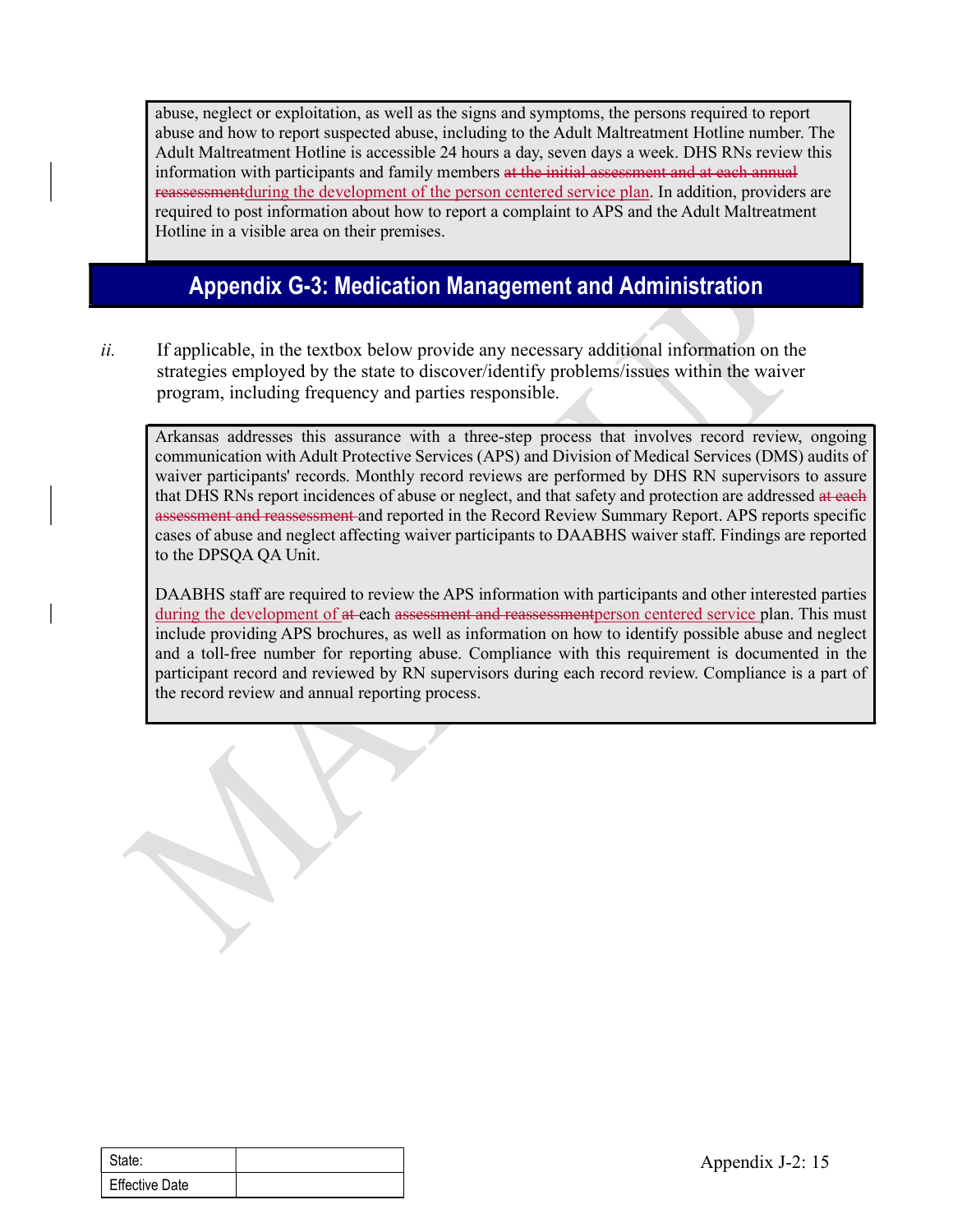## MEDICAL SERVICES POLICY MANUAL, SECTION C Mark UP

#### C-200 Alternative Application Processes

C-265 PACE Disenrollment

#### MS Manual 01/01/2107/01/20

Participants may voluntarily disenroll from the PACE program at any time for any reason.

Participants may be involuntarily disenrolled due to:

PACE Disenrollment

- 1. The participant's failure to pay if he/she has a payment responsibility
- 2. The participant's disruptive or threatening behavior.
- 3. The participant moving out of the PACE service delivery area
- The participant no longer meeting the nursing facility Level of Care requirement
- 5. The participant's death
- The PACE organization cannot provide the required services due to loss of licensure or contracts with outside providers
- 7. A PACE program agreement is not renewed

The PACE Organization may appeal an adverse decision to the Division of Aging, Adult and Behavioral Health Services (DAABHS). If a timely appeal is received on or before the effective date of the action, the petitioner's case will remain open and benefits will continue until the hearing decision. If the petitioner wishes not to continue benefits until the hearing decision, they must opt out.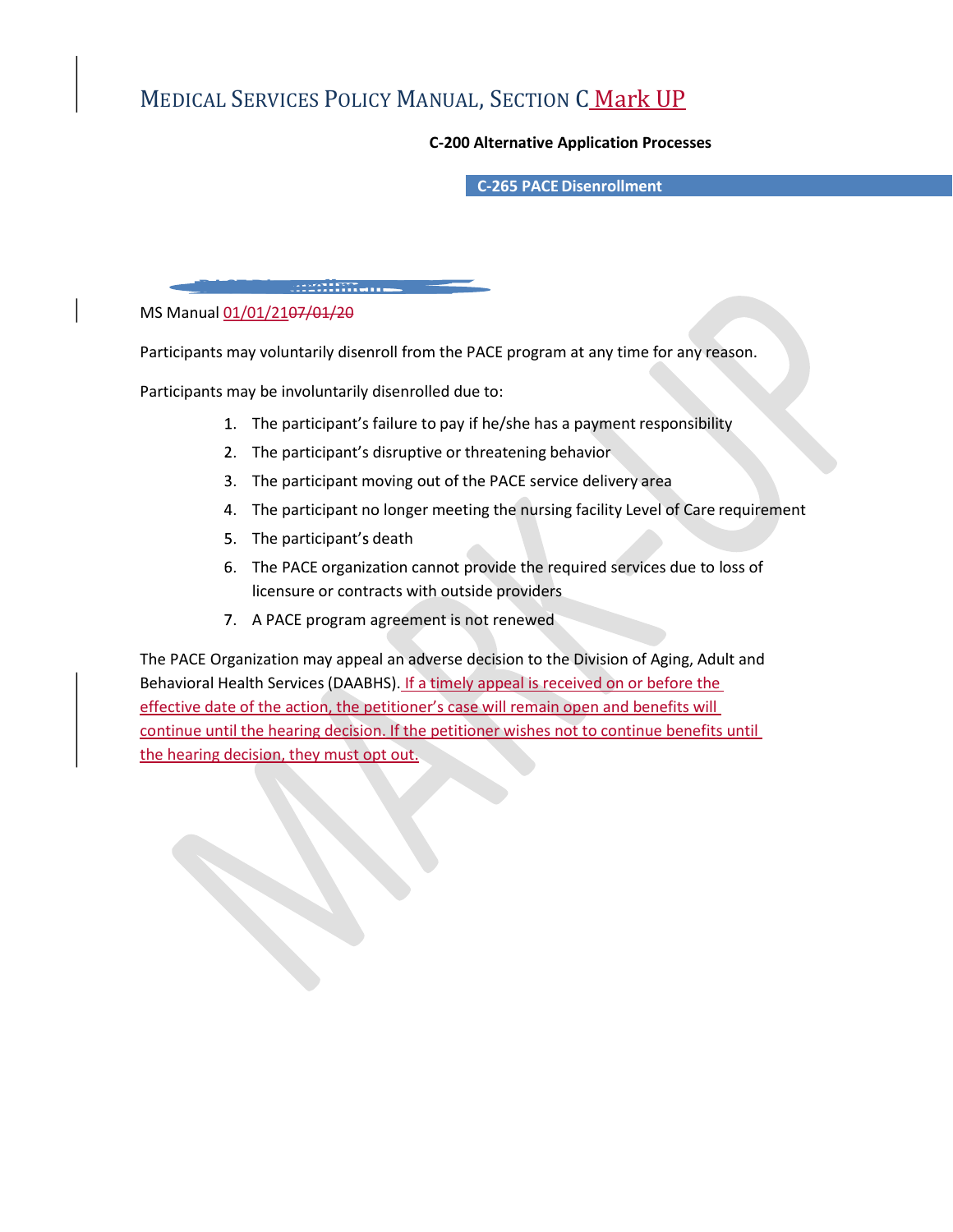#### MEDICAL SERVICES POLICY MANUAL, SECTION I-Mark-up

I-600 Changes

I-630 ARChoices Waiver

# I-630 ARChoices Waiver

MS Manual  $\frac{07}{01}$  2001/01/21

Recipients will be advised to report any changes in the amount of household income or resources.

If at any time the Division of Aging, Adult and Behavioral Health Services (DAABHS) or Division of Provider Services and Quality Assurance (DPSQA) Office of Long Term Care (OLTC) determines that cost effectiveness is not met, that the client no longer meets the requirements for Intermediate Level of Care, or that the client is no longer receiving Waiver services, the County Office will be notified, and the Waiver case will be closed. If the Waiver case is closed for any reason, the eligibility worker will determine if the client is eligible for any other Medicaid category. If eligible in another category, the recipient can be certified in that category without requiring a new application.

If the ARChoices Waiver client loses eligibility for one month only, the case may remain open with an overpayment submitted for the month of ineligibility. When the County has advance knowledge of ineligibility in a future month (e.g., land rent paid annually), procedures at  $MS E$ 410 will be followed, advance notice given, and the case adjusted.

If the Waiver client will be ineligible for more than one month, the case will be closed and a new application will be required.

A Waiver client may appeal an adverse decision made on his/her case as outlined in MS L 100- 173 of the Medical Services Policy manual. If the client chooses, the ARChoices Waiver case may remain open until the appeal decision is rendered. Services may continue if agreed upon by the client and the service provider. If a timely appeal is received on or before the effective date of the action, the petitioner's case will remain open and benefits will continue until the hearing decision. If the petitioner wishes not to continue benefits until the hearing decision, they must opt out.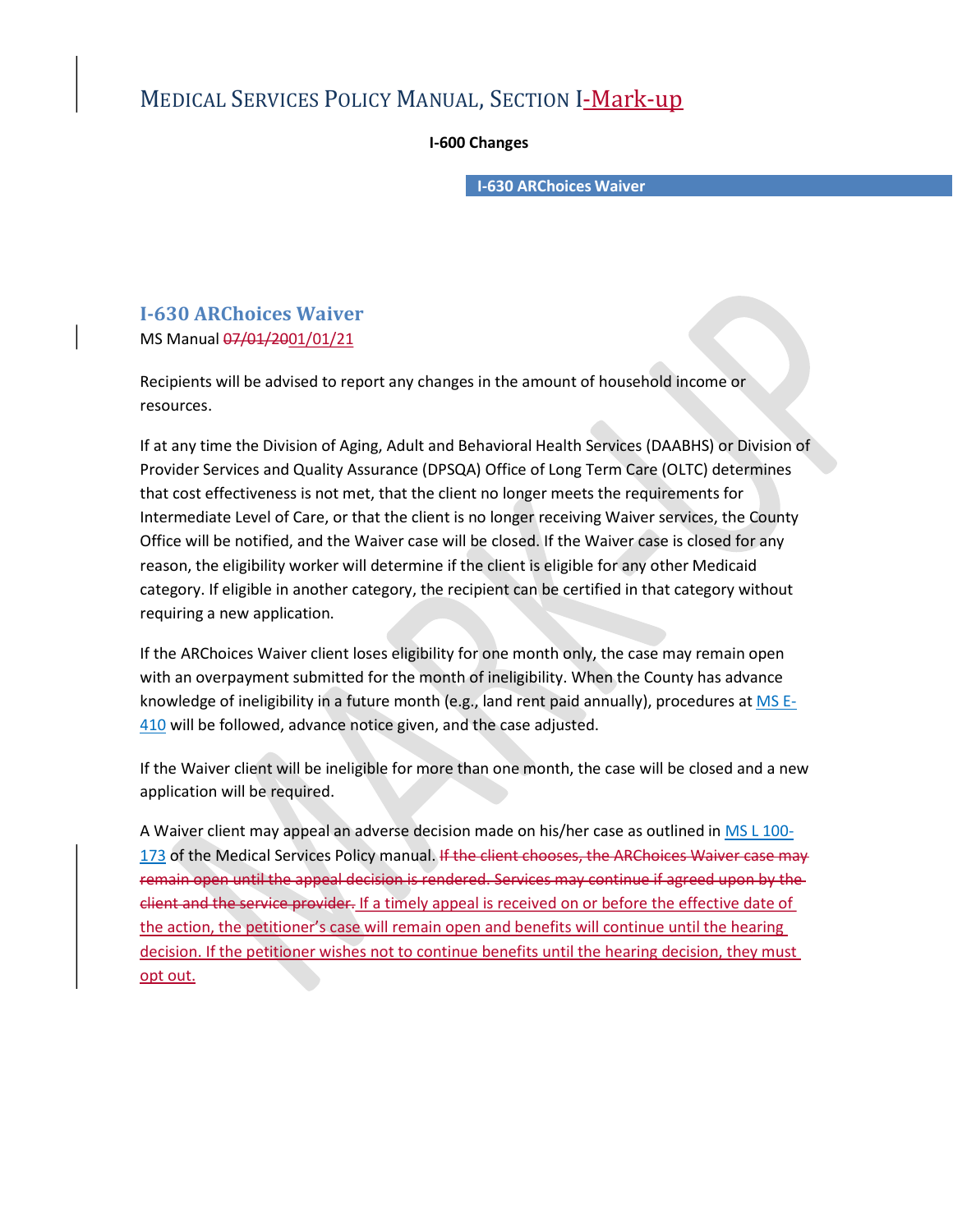#### MEDICAL SERVICES POLICY MANUAL, SECTION I

#### I-600 Changes

I-641 Temporary Absences from the Assisted LivingFacility

#### I-640 Assisted Living Facility (ALF) MS Manual  $\frac{07}{01}$  /2001/01/21

ALF Waiver recipients will be advised to report any changes in income or resources to the DHS County Office. If at any time the Division of Aging, Adult and Behavioral Health Services (DAABHS) or the Office of Long Term Care determines that cost effectiveness is not met or that the client no longer meets the requirements for an Intermediate Level of Care, the County Office will be notified and the ALF case will be closed. If the case is closed for any reason, the eligibility worker will determine if the client is eligible in any other Medicaid category. If eligible in another category, the recipient can be certified in that category without requiring a new application.

If the ALF Waiver client loses eligibility for one month only, the case may remain open with an overpayment submitted for the month of ineligibility. When the County has advance knowledge of ineligibility in a future month, procedures at MS E-410 will be followed, advance notice given, and the case adjusted at the appropriate time.

If the ALF recipient will be ineligible for more than one month, the case will be closed and a new application will be required to reopen.

An ALF Waiver recipient may appeal an adverse decision made on his/her case as outlined in MS Section L. If the client chooses, the ALF case may remain open until the appeal decision is rendered. Services may continue if agreed upon by the client and the facility. If a timely appeal is received on or before the effective date of the action, the petitioner's case will remain open and benefits will continue until the hearing decision. If the petitioner wishes not to continue benefits until the hearing decision, they must opt out.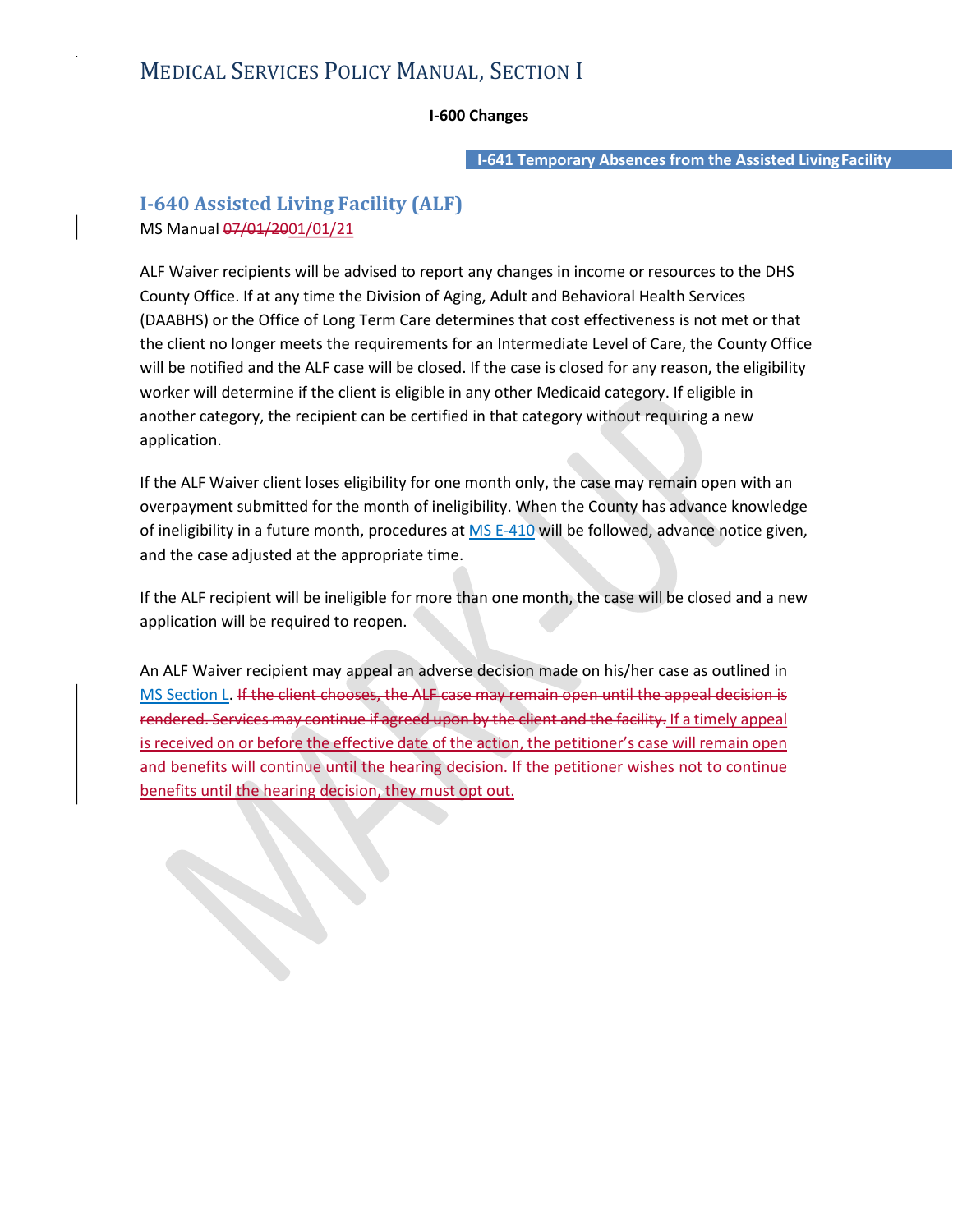#### L-120 Continuation of Assistance or Services during Appeal Process Mark Up

MS Manual 01/01/2021

In cases where an adverse action is taken against a beneficiary who qualifies for an institutional level of care (e.g. ARChoices, Living Choices, TEFRA, Autism, PACE, CES/DD, L-120 Continuation of Assistance or Services during Appeal Process<br> **Mark Up**<br>
In cases where an adverse action is taken against a beneficiary who qualifies for an<br>
institutional level of care (e.g. ARChoices, Living Choi LTC/nursing home), if a timely appeal is received on or before the effective date of the action, the petitioner's case will remain open and benefits will continue until the hearing decision. If the petitioner wishes not to continue benefits pending the hearing decision, they must opt out.

In all other cases, if a petitioner files an appeal for a hearing within the ten (10) day notice period, or five (5) days in the case of probable fraud, the case will remain open at the petitioner's request until the hearing decision. is received from OAH Otherwise, benefits will NOT continue.

At the conclusion of the hearing, the hearing official will decide whether the case should be closed or services reduced prior to the rendering of the hearing decision. The criteria for determining whether adverse action is taken prior to the rendering of the hearing decision will be based on whether or not a fact or judgment situation exists. If it is determined that the sole issue is one of state or federal law or policy, the proposed action will be taken.

Examples of issues of fact:

- Verified earned or unearned income which caused net income to be in excess of the maximum income limitations.
- Protest of Agency Policy-The recipient agrees that his income or resources exceed the limitation but feels that the policy imposing these limitations is unreasonable.

If the sole issue is one of judgment relating to a state or federal law or policy, no adverse action is taken prior to the hearing decision.

Examples of judgment are:

- Disability in MRT cases.  $\bullet$
- $\bullet$ Value of real or personal property.

The petitioner will be advised at the beginning of the hearing that a decision will be made at the conclusion of the hearing regarding whether the benefits will be reduced or terminated prior to the rendering of the hearing decision. If the decision by the hearing official is to reduce or terminate benefits, a Notice of Action will be prepared by DCO and mailed for immediate action. This  $i\mathfrak{s}$ -Notice is not an additional ten  $(10)$  day notice.appealable adverse action as it is simply an affirmation of the agency's original action.

If a subsequent change in the petitioner's open case occurs that results in adverse action